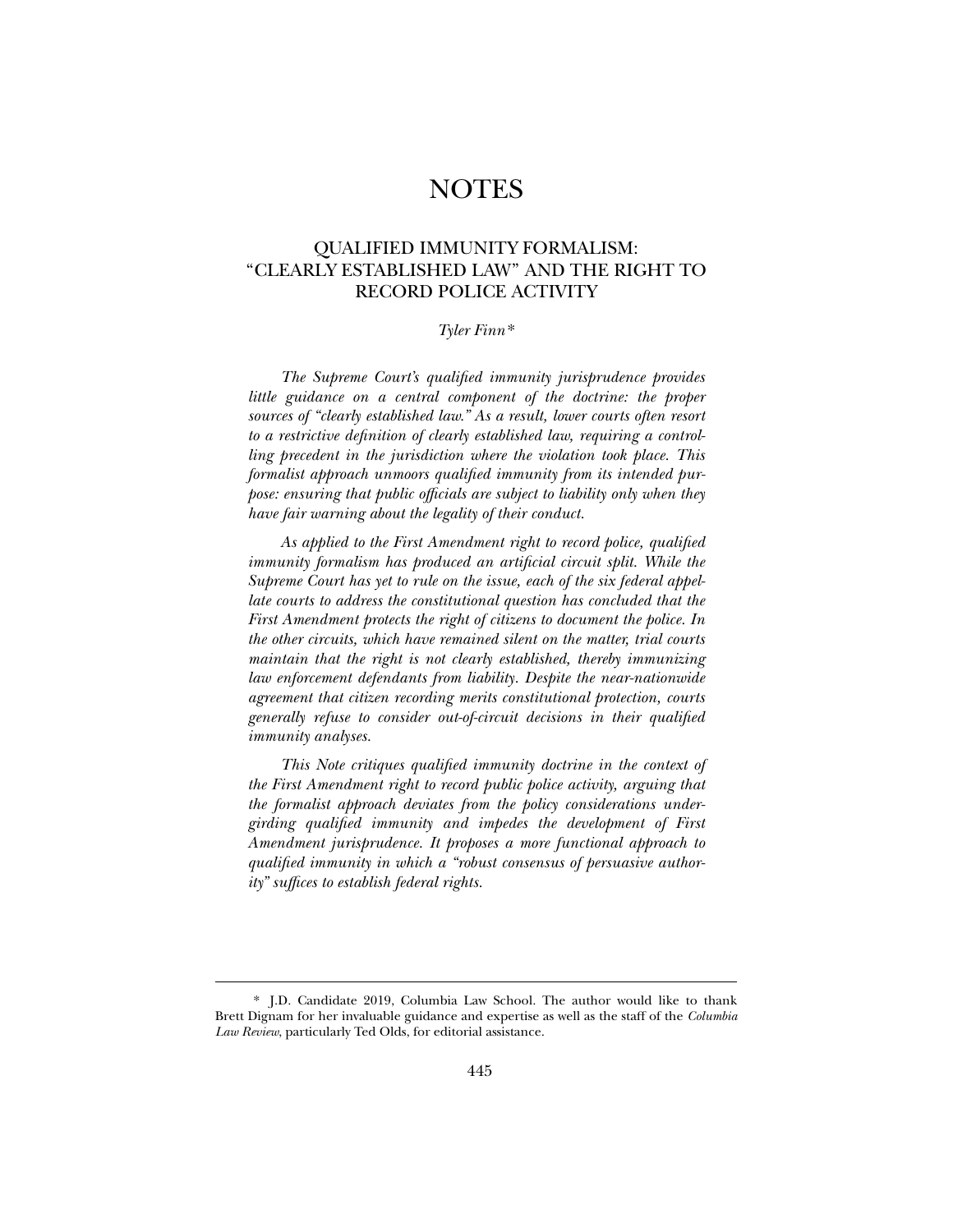#### **INTRODUCTION**

In July 2017, the Third Circuit Court of Appeals held that a police officer violated Amanda Geraci's First Amendment rights by pinning her against a pillar to prevent her from recording the arrest of an antifracking protestor outside the Philadelphia Convention Center.<sup>1</sup> That conduct constituted illegal retaliation against the exercise of a constitutional right to record police activity in public.<sup>2</sup> The court reached the same conclusion about the Philadelphia police officers who arrested Rick Fields for filming the breakup of a Temple University house party.3 Yet the police officers in both cases were immune from liability. According to the court, the right to record, although constitutionally protected, was not "clearly established" at the time of the incidents, at least not within the Third Circuit.4

The *Fields* court acknowledged that it joined a "growing consensus"5 by following the First, $^6$  Fifth, $^7$  Seventh, $^8$  Ninth, $^9$  and Eleventh $^{10}$  Circuits in recognizing a constitutional right to record the police. Cellphone videos have become a regular feature of public life in the United States. Recordings of police misconduct occupy a place of particular importance in the national conversation on criminal justice, from the beating of Rodney King in  $1991$ ,<sup>11</sup> to the suffocation of Eric Garner in  $2014$ .<sup>12</sup> The proliferation of citizen recording has lent legitimacy to the activity, which is now recognized by the federal government and local police departments

l

 6. Gericke v. Begin, 753 F.3d 1, 7–9 (1st Cir. 2014); Glik v. Cunniffe, 655 F.3d 78, 82 (1st Cir. 2011).

7. Turner v. Lieutenant Driver, 848 F.3d 678, 688 (5th Cir. 2017).

8. ACLU of Ill. v. Alvarez, 679 F.3d 583, 586–87 (7th Cir. 2012).

 9. See Fordyce v. City of Seattle, 55 F.3d 436, 439 (9th Cir. 1995) (recognizing a First Amendment right "to film matters of public interest" in the context of filming a demonstration). *Fordyce* summarily recognized the right to record in a decision that reversed summary judgment due to a factual dispute about whether the police conduct at issue constituted retaliation. Id. Yet courts in the Ninth Circuit and beyond have cited *Fordyce* as establishing a right to record. See, e.g., *Fields*, 862 F.3d at 356 (citing *Fordyce* as holding that "there is a First Amendment right to record police activity in public"); Adkins v. Limtiaco, 537 F. App'x 721, 722 (9th Cir. 2013) (citing *Fordyce* to conclude that a First Amendment right to photograph a crash site was clearly established in the Ninth Circuit).

10. Smith v. City of Cumming, 212 F.3d 1332, 1333 (11th Cir. 2000).

 11. See Julian Zelizer, Did the Rodney King Video Change Anything?, CNN (July 19, 2017), http://www.cnn.com/2017/07/19/opinions/zelizer-nineties-rodney-king-video/ index.html [https://perma.cc/7YBW-C2AC].

 12. See Ken Murray et al., Staten Island Man Dies After NYPD Cop Puts Him in Chokehold—See the Video, N.Y. Daily News (July 18, 2014), http://www.nydailynews.com/ new-york/1.1871486 [https://perma.cc/RD7D-AJRC] (last updated Dec. 3, 2014).

 <sup>1.</sup> Fields v. City of Philadelphia*,* 862 F.3d 353, 356 (3d Cir. 2017).

 <sup>2.</sup> Id. at 355–56.

 <sup>3.</sup> Id.

 <sup>4.</sup> Id. at 362.

 <sup>5.</sup> Id. at 356.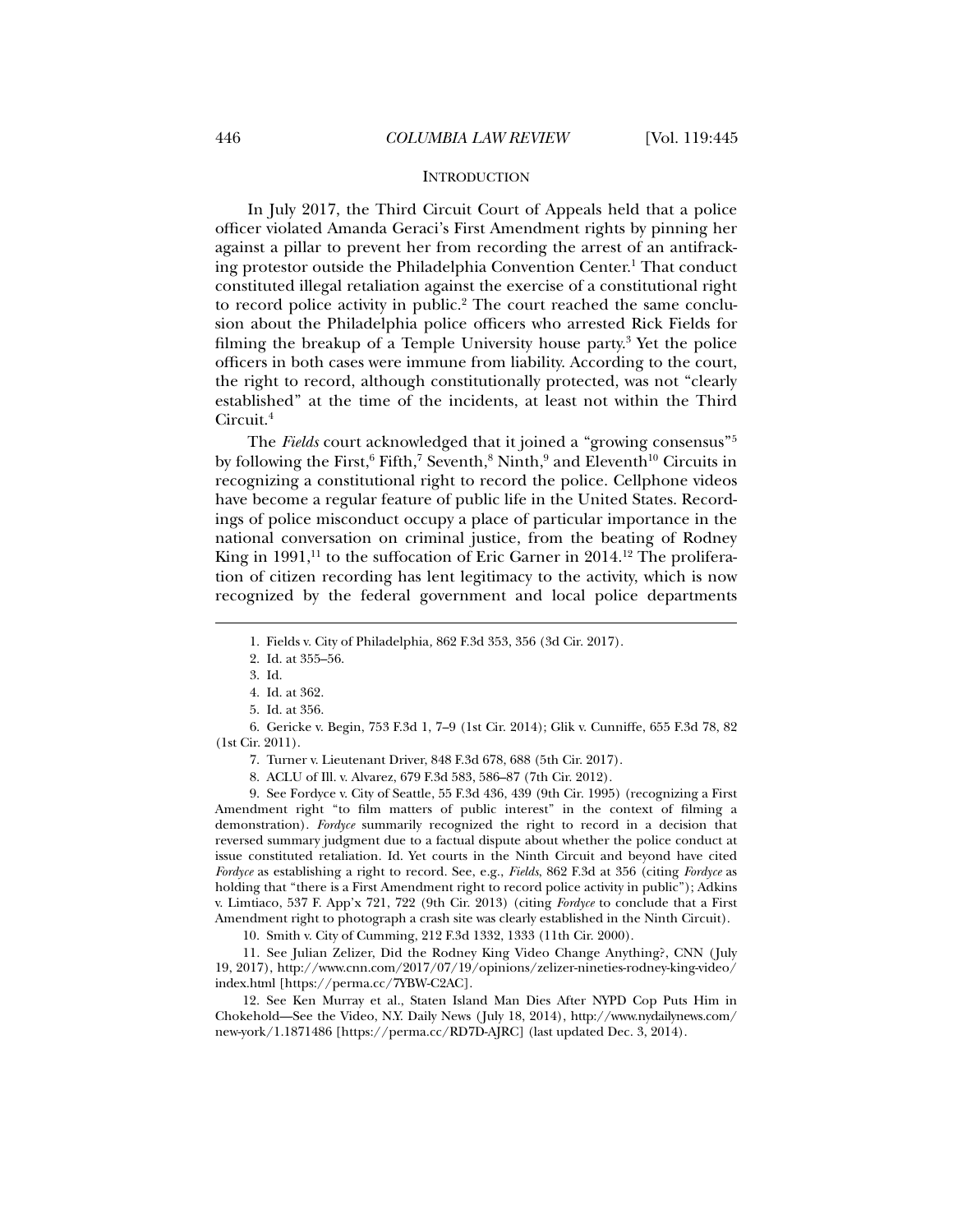alike.13 The Supreme Court has yet to rule on the issue. But every federal appellate court to address the constitutional question has concluded that the First Amendment protects the right of citizens to document the police.<sup>14</sup> Yet within those circuits that have remained silent on the matter, trial courts continue to hold that the right is not "clearly established," thereby entitling law enforcement defendants to qualified immunity.15

Qualified immunity is a defense to civil rights suits that insulates government officials from damages liability unless they violate "clearly established statutory or constitutional rights of which a reasonable person would have known."16 The Supreme Court promotes an expansive view of qualified immunity protection, imposing a high bar for showing that conduct violates clearly established law. Prior case law must define the established right with sufficient particularity, and that definition must correspond to the facts of the case at hand.17 But the Court's qualified immunity jurisprudence provides lower courts with scant guidance on a central component of the analysis: the proper sources of "clearly established law."18 In response to the uneven jurisprudence on this issue, lower courts tend to resort to a restrictive definition of clearly established law that requires a controlling precedent, either from the Supreme Court, the court of appeals in that circuit, or the highest court of the state where the violation took place.<sup>19</sup> The inquiry focuses exclusively on binding case law, without interrogating other sources that might educate a reasonable person on prevailing norms of constitutional rights.<sup>20</sup> This approach evokes formalism by promoting a predictable bright-line rule while giving little weight to the underlying objectives of qualified immunity.<sup>21</sup>

 17. See, e.g., *al-Kidd*, 563 U.S. at 742 ("We have repeatedly told courts . . . not to define clearly established law at a high level of generality.").

 <sup>13.</sup> See infra notes 110–115 and accompanying text.

<sup>14</sup>*. Fields*, 862 F.3d at 355–56; see also infra section I.B.2.

 <sup>15.</sup> See, e.g., J.A. v. Miranda, No. PX 16-3953, 2017 WL 3840026, at \*6 (D. Md. Sept. 1, 2017); Mesa v. City of New York, No. 09 Civ. 10464(JPO), 2013 WL 31002, at \*25 (S.D.N.Y. Jan. 3, 2013).

 <sup>16.</sup> Harlow v. Fitzgerald, 457 U.S. 800, 818 (1982). The Court's exact phrasing of clearly established law differs depending on the case. Compare Plumhoff v. Rickard, 572 U.S. 765, 778 (2014) (requiring "a statutory or constitutional right that was 'clearly established' at the time of the challenged conduct" (quoting Ashcroft v. al-Kidd, 563 U.S. 731, 735 (2011))), with Ziglar v. Abbasi, 137 S. Ct. 1843, 1866 (2017) (requiring "legal rules that were clearly established at the time [the action] was taken" (alteration in original) (internal quotation marks omitted) (quoting Anderson v. Creighton, 483 U.S. 635, 639 (1987))).

 <sup>18.</sup> See infra section I.A.1.

 <sup>19.</sup> See infra section I.A.2.

 <sup>20.</sup> See infra section II.A.2.

 <sup>21.</sup> Cf. Rebecca L. Brown, Separated Powers and Ordered Liberty, 139 U. Pa. L. Rev. 1513, 1523–27 (1991) (discussing the concept of formalism in the separation of powers context).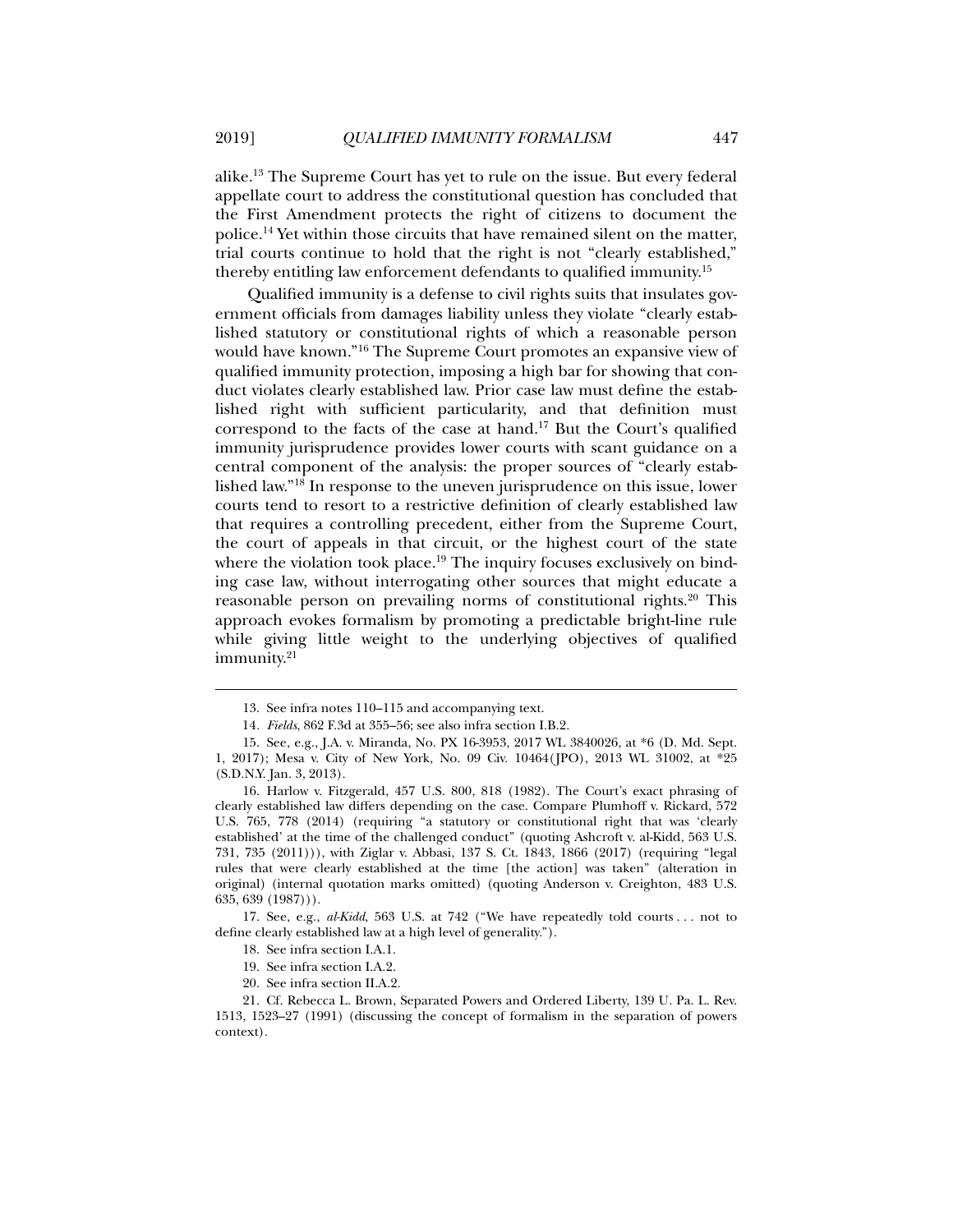As applied to the First Amendment right to record police, this formalist approach to qualified immunity doctrine has produced an "artificial" circuit split.22 In six circuits, law enforcement defendants can be held to account for interference with citizen recorders. Everywhere else in the country, police are immune from liability. Despite the nearnationwide agreement on the merits of the right, courts generally refuse to look beyond controlling decisions to determine whether the right is clearly established. Yet the Supreme Court has never commanded federal courts to limit the geographical scope of their analysis. Doctrinally, this restrictive definition of clearly established law strays from the underlying purpose of qualified immunity: providing fair warning to public officials about the state of the law. $23$  In practice, qualified immunity formalism impedes the development of First Amendment jurisprudence and deters valuable social activity.24

This Note critiques the formalism of qualified immunity doctrine in the context of the First Amendment right to record public police activity. Part I describes the relevant legal background, beginning with the definition of "clearly established law" and then examining its application to the right to record police activity. Part II assesses the prevailing qualified immunity framework in light of the contemporary legal status of the right to record. Lastly, Part III proposes a more functional approach to qualified immunity, in which a "robust consensus of persuasive authority" suffices to establish federal rights.

## I. QUALIFIED IMMUNITY, CLEARLY ESTABLISHED LAW, AND THE RIGHT TO RECORD

When a public official asserts a qualified immunity defense, courts engage in a two-part inquiry, asking (1) whether the facts alleged by the plaintiff make out a violation of a constitutional right, and (2) whether, at the time of the defendant's alleged misconduct, the right at issue was clearly established such that a reasonable person would have known of it.25

 <sup>22.</sup> The split is artificial in the sense that it is not based on any disagreement on the merits of the constitutional right but instead hinges on whether the court of appeals in that jurisdiction has issued an on-point ruling that "clearly establishes" the right. See Gregory T. Frohman, Comment, What Is and What Should Never Be: Examining the Artificial Circuit "Split" on Citizens Recording Official Police Action, 64 Case W. Res. L. Rev. 1897, 1954 (2014) ("What remains is an artificial split—not on the merits of the First Amendment right violated, but on technical qualified immunity grounds."); see also infra section II.B.

 <sup>23.</sup> See infra section II.A.

 <sup>24.</sup> See infra sections II.B–.D.

 <sup>25.</sup> See, e.g., Pearson v. Callahan, 555 U.S. 223, 232 (2009) (citing Saucier v. Katz, 533 U.S. 194, 201 (2001)); see also Brosseau v. Haugen, 543 U.S. 194, 198 (2004) (per curiam) ("Because the focus is on whether the officer had fair notice that her conduct was unlawful, reasonableness is judged against the backdrop of the law at the time of the conduct.").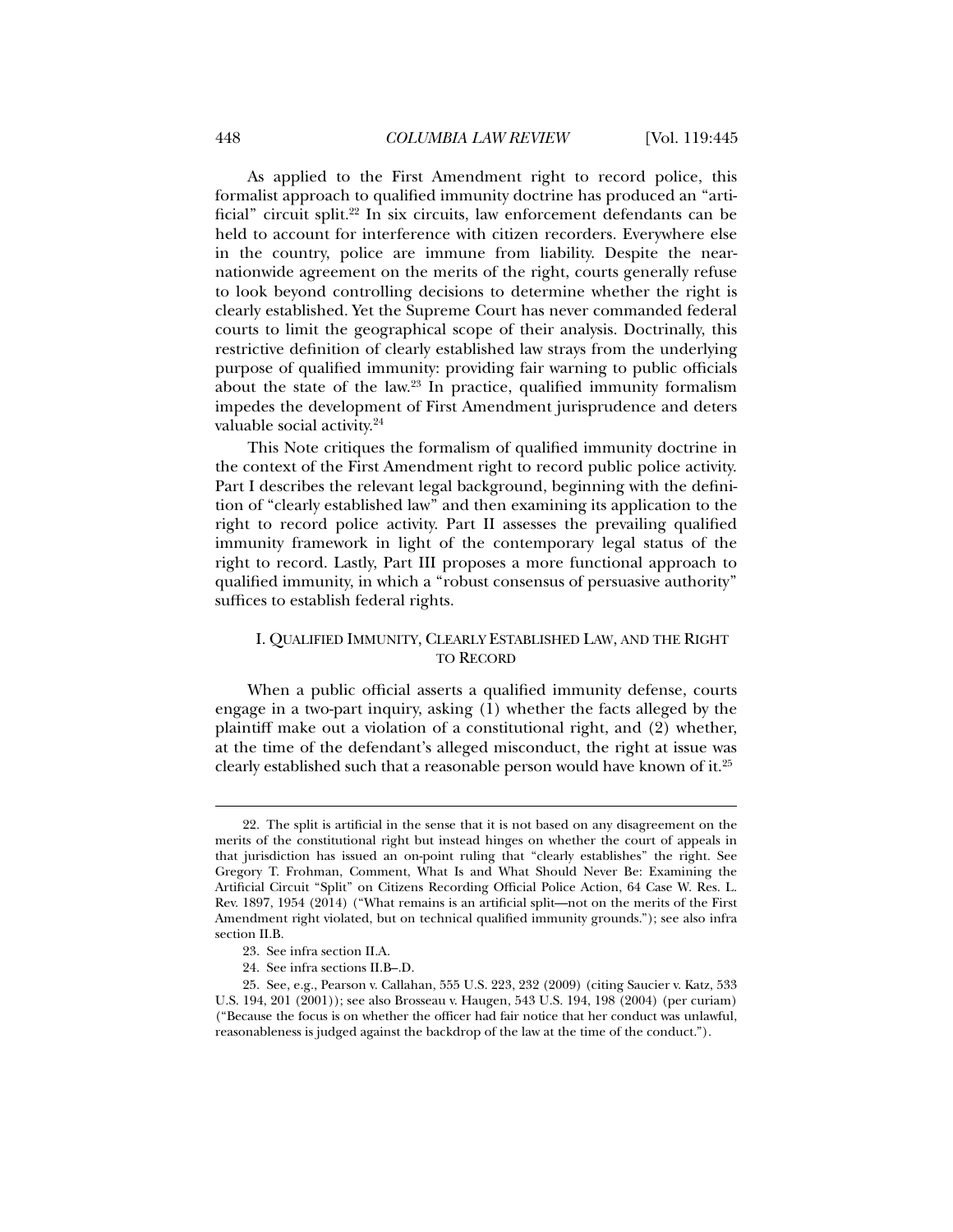Courts need not conduct their analysis in that order.<sup>26</sup> The Supreme Court has encouraged courts to begin on the second prong to avoid expending judicial resources on constitutional questions that are effectively advisory.27 In practice, such discretionary sequencing allows courts to dispose of cases on the question of clearly established law without engaging with the merits of the right.

This Part describes qualified immunity doctrine, in general and as applied to the right to record police activity. Section I.A canvasses the Supreme Court's definitions of clearly established law and the various applications of this precedent by the courts of appeals. Section I.B examines the application of qualified immunity to the right to record police, addressing both prongs of the analysis: the question of clearly established law and the merits of the constitutional right.

#### A. *Defining "Clearly Established Law"*

The Supreme Court established the baseline for evaluating qualified immunity in *Harlow v. Fitzgerald*: Government officials are immune from liability "insofar as their conduct does not violate clearly established statutory or constitutional rights of which a reasonable person would have known."28 The standard of clearly established law represents an objective proxy for reasonable behavior.29 Given the continual evolution of the law, public officials cannot reasonably be expected to anticipate legal developments and should not be held accountable for conduct previously identified as lawful.<sup>30</sup> The clearly established standard ensures that officers are subject to liability only when the law provides "'fair and clear warning' of what the Constitution requires."31 This section describes the Supreme Court's exposition of this standard and the interpretation of that precedent by the courts of appeals.

1. *The Supreme Court's View. —* The Supreme Court promotes a robust conception of qualified immunity $32$  in which it is very difficult to show that conduct violates clearly established law.33 The message from

l

 31. Ashcroft v. al-Kidd, 563 U.S. 731, 746 (2011) (Kennedy, J., concurring) (quoting United States v. Lanier, 520 U.S. 259, 271 (1997)).

 32. See, e.g., Malley v. Briggs, 475 U.S. 335, 341 (1986) ("As the qualified immunity defense has evolved, it provides ample protection to all but the plainly incompetent or those who knowingly violate the law.").

 33. See Joanna C. Schwartz, How Qualified Immunity Fails, 127 Yale L.J. 2, 6 (2017) [hereinafter Schwartz, Qualified Immunity] (describing the Supreme Court's recent expansion of qualified immunity doctrine in order to limit the number of civil rights lawsuits that are filed against law enforcement officers).

<sup>26</sup>*. Pearson*, 555 U.S. at 236.

 <sup>27.</sup> Id. at 236–37.

 <sup>28. 457</sup> U.S. 800, 818 (1982).

 <sup>29.</sup> See id. at 815–18.

 <sup>30.</sup> See id. at 818–19.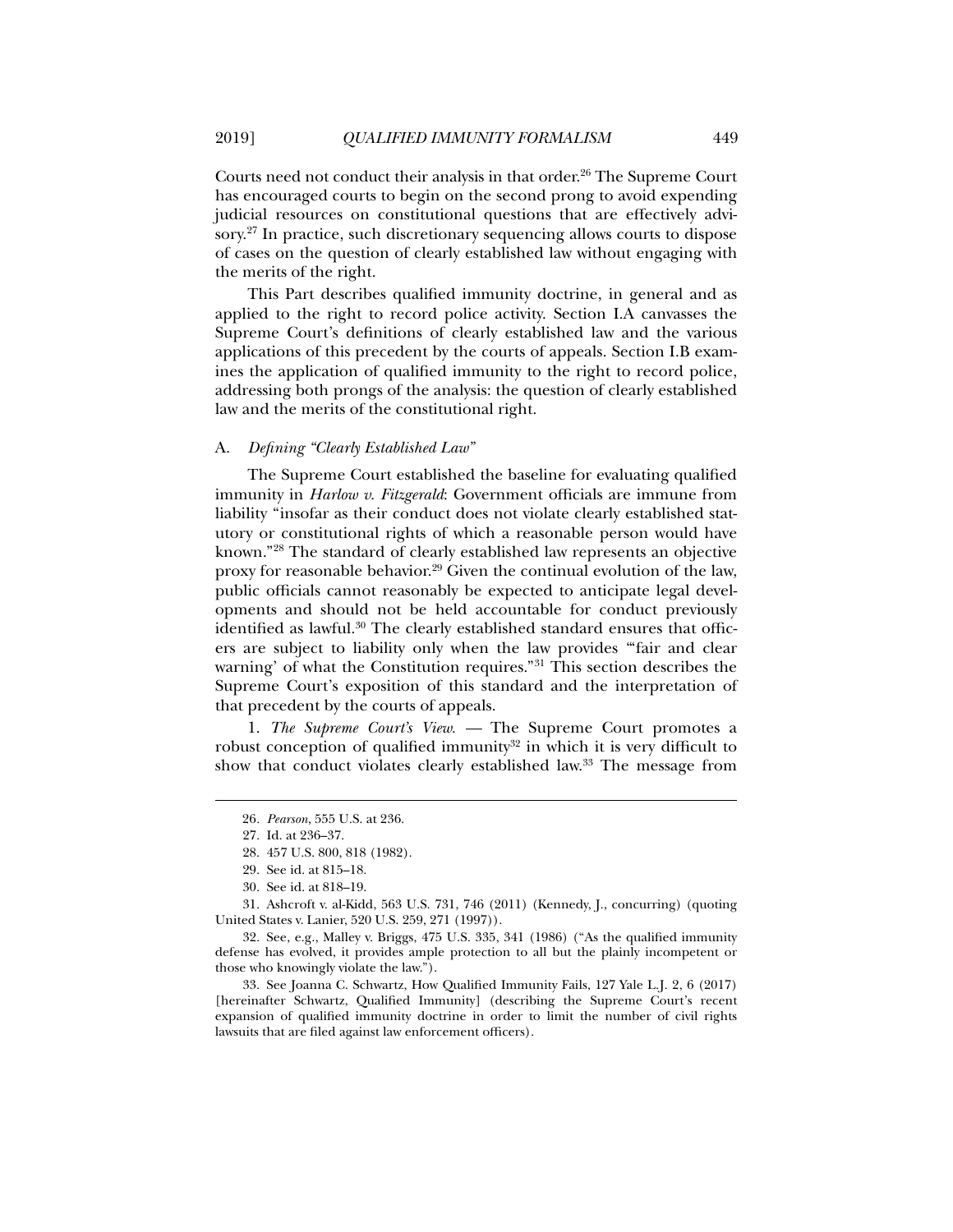the Court is clear: Qualified immunity should be difficult to overcome.<sup>34</sup> Yet precedent provides little practical guidance to lower courts on how to define clearly established law.35 *Harlow* expressly declined to determine whether "the state of the law" should be evaluated by reference to Supreme Court opinions, or those of the relevant courts of appeals or district courts.36 More than thirty-six years later, the Court has yet to decide which types of authority are relevant to the analysis. It remains unclear, for example, whether a Supreme Court ruling is necessary to clearly establish a right or whether other controlling precedent suffices.<sup>37</sup> In its qualified immunity jurisprudence, the Court has cited various bodies of law, leaving it to lower courts to determine whether those sources are appropriate for their own cases.<sup>38</sup> As a result, the doctrine remains ambiguous with respect to the nature of authority required to find a clearly established right.39 In lieu of specific guidance, the Court has broadly asserted that "existing precedent" should place the constitutional question "beyond debate."40 Jurisprudence on the effect of contrary authority is unambiguous: Public officials are not subject to liability for picking the wrong side of an ongoing debate on a constitutional question.<sup>41</sup> In other words, a circuit split all but guarantees qualified immunity.

 39. The Supreme Court, 2008 Term: Leading Cases, 123 Harv. L. Rev. 272, 278 (2009) [hereinafter Leading Cases].

 <sup>34.</sup> See Kisela v. Hughes, 138 S. Ct. 1148, 1162 (2018) (Sotomayor, J., dissenting) (noting that the Court displays an "unflinching willingness 'to summarily reverse courts for wrongly denying officers the protection of qualified immunity' but 'rarely intervene[s] where courts wrongly afford officers the benefit of qualified immunity in these same cases'" (alteration in original) (quoting Salazar-Limon v. Houston, 137 S. Ct. 1277, 1282– 83 (2017) (Sotomayor, J., dissenting from the denial of certiorari))).

 <sup>35.</sup> John C. Williams, Note, Qualifying Qualified Immunity, 65 Vand. L. Rev. 1295, 1298–99 (2012) ("[T]he Supreme Court has never given a fully cogent definition of what it means for a right to be 'clearly established.'").

 <sup>36.</sup> Harlow v. Fitzgerald, 457 U.S. 800, 818 n.32 (1982) (internal quotation marks omitted) (quoting Procunier v. Navarette, 434 U.S. 555, 565 (1978)).

 <sup>37.</sup> See Kit Kinports, The Supreme Court's Quiet Expansion of Qualified Immunity, 100 Minn. L. Rev. Headnotes 62, 69–72 (2016), http://www.minnesotalawreview.org/wpcontent/uploads/2016/02/Kinports\_PDF1.pdf [https://perma.cc/FT6F-7E9Z]; see also Reichle v. Howards, 566 U.S. 658, 665–66 (2012) ("Assuming, *arguendo*, that controlling Court of Appeals' authority could be a dispositive source of clearly established law . . . the Tenth Circuit's cases do not satisfy the 'clearly established' standard here.").

 <sup>38.</sup> Williams, supra note 35, at 1309. As an example, the Court has intimated that appellate decisions from other circuits could figure into its analysis, if relevant to the facts at hand. See Hope v. Pelzer, 536 U.S. 730, 747 n.13 (2002) (looking to case law from other circuits but finding no relevant persuasive authority).

 <sup>40.</sup> Ashcroft v. al-Kidd, 563 U.S. 731, 741 (2011); see also, e.g., District of Columbia v. Wesby, 138 S. Ct. 577, 589 (2018) (holding that "clearly established" means the law was sufficiently clear that every reasonable official would understand her actions were unlawful).

 <sup>41.</sup> See, e.g., *Reichle*, 566 U.S. at 669–70 ("As we have previously observed, '[i]f judges thus disagree on a constitutional question, it is unfair to subject police to money damages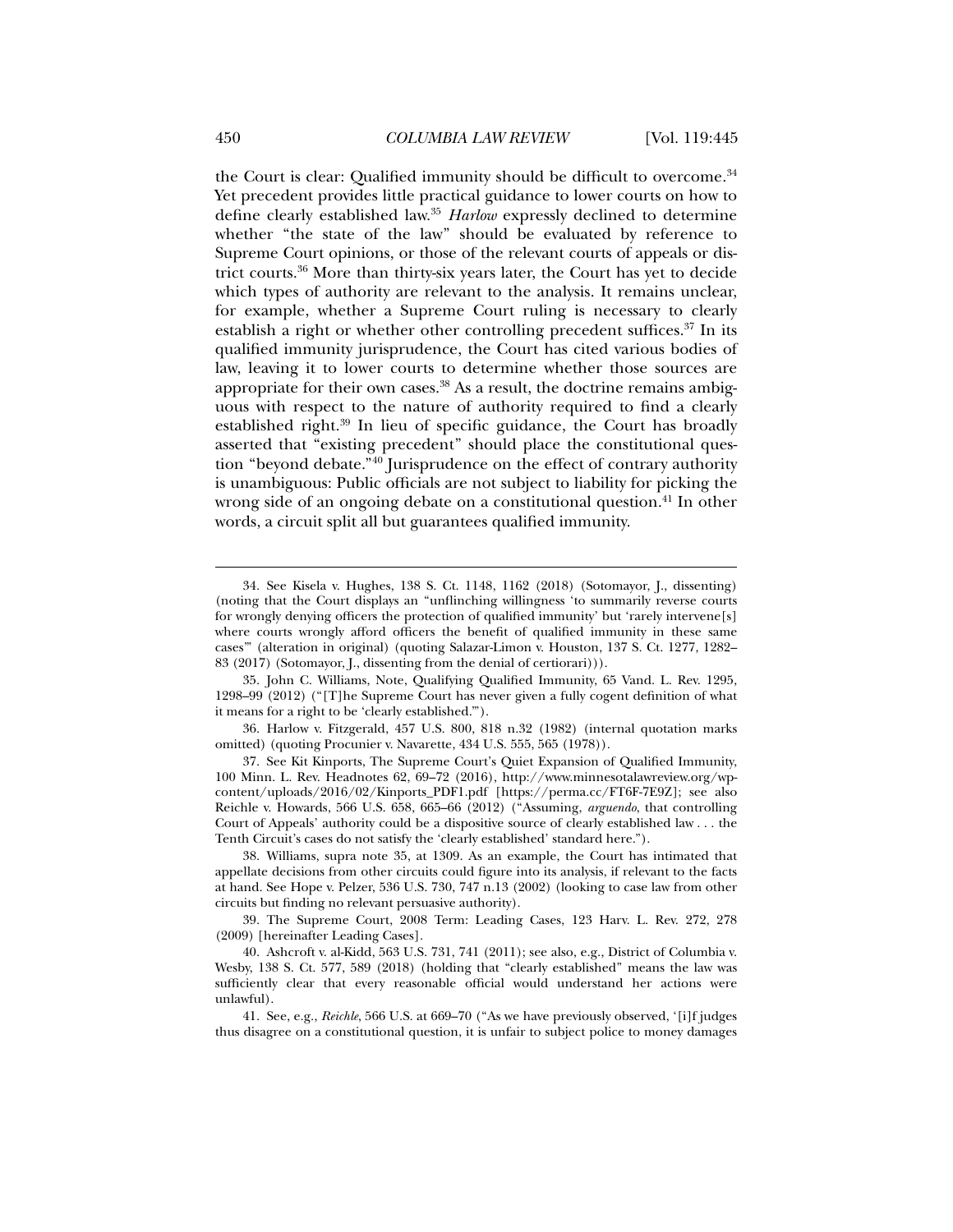The Court has repeatedly intimated that controlling precedent is not necessary to clearly establish a right. Invariably in the context of granting immunity*,* the Court has invoked the possibility that a consensus of persuasive authority may clearly establish a federal right.42 The Court has never, however, applied the consensus standard nor held a right to be clearly established by persuasive authority alone.43

In its recent qualified immunity cases, the Supreme Court has concentrated little attention on the relevant sources of law, instead focusing its holdings on the specificity with which the right must be defined.<sup>44</sup> The specificity requirement is grounded in the principle of fair warning that underlies all qualified immunity. The invoked right must be defined with sufficient clarity so that a reasonable official would understand that what she is doing violates that right.<sup>45</sup> The Court has spoken forcefully against broadly defined rights.46

 43. The Court has considered persuasive authority as part of its analysis, albeit infrequently. See *Hope*, 536 U.S. at 741–42 (citing prison regulations and a Department of Justice report advising of the constitutional infirmity of the challenged practice as support for its conclusion that the violated right was clearly established).

 44. See, e.g., Kisela v. Hughes, 138 S. Ct. 1148, 1154 (2018) (instructing the lower court not to read prior precedent too broadly when deciding whether a new set of facts is governed by clearly established law); *Wesby*, 138 S. Ct. at 590 (stressing the importance of the specificity of the legal principle in the Fourth Amendment context); White v. Pauly, 137 S. Ct. 548, 551 (2017) ("While this Court's case law 'do[es] not require a case directly on point' for a right to be clearly established, 'existing precedent must have placed the statutory or constitutional question beyond debate.'" (alteration in original) (quoting Mullenix v. Luna, 136 S. Ct. 305, 308 (2015))).

45*. Hope*, 536 U.S. at 739; see also *al-Kidd*, 563 U.S. at 741 (quoting Anderson v. Creighton, 483 U.S. 635, 640 (1987)).

 46. See *Anderson*, 483 U.S. at 640 n.2 ("A passably clever plaintiff would always be able to identify an abstract clearly established right that the defendant could be alleged to have violated . . . ."). For example, the right to be free from warrantless searches absent probable cause is too general. A reasonable official could mistakenly conclude that probable cause was present given the inherent ambiguity of the term. See id. at 640–41. The same logic applies to the right to be free from "unreasonable search and seizure" under the Fourth Amendment. See, e.g., *al-Kidd*, 563 U.S. at 742. More specificity is required to put the defendant official on sufficient notice to defeat a qualified immunity defense.

for picking the losing side of the controversy.'" (quoting Wilson v. Layne, 526 U.S. 603, 618  $(1999)$ ).

 <sup>42.</sup> The first pronouncement and clearest illustration of this tendency is *Wilson v. Layne*, in which the Court remarked that a plaintiff could identify "a consensus of cases of persuasive authority" such that a reasonable official could not have believed that her actions were lawful. 526 U.S. at 617. *Ashcroft v. al-Kidd* modified the approach slightly by indicating that "a *robust* 'consensus of cases of persuasive authority'" is necessary to clearly establish a right absent controlling authority. 563 U.S. at 742 (emphasis added) (quoting *Wilson*, 526 U.S. at 617); see also Plumhoff v. Rickard, 572 U.S. 765, 767 (2014) ("[R]espondent must meaningfully distinguish [contrary cases] or point to any 'controlling authority' or 'robust "consensus of cases of persuasive authority,"' that emerged between the events there and those here that would alter the qualified-immunity analysis." (citation omitted) (quoting *al-Kidd*, 563 U.S. at 742)).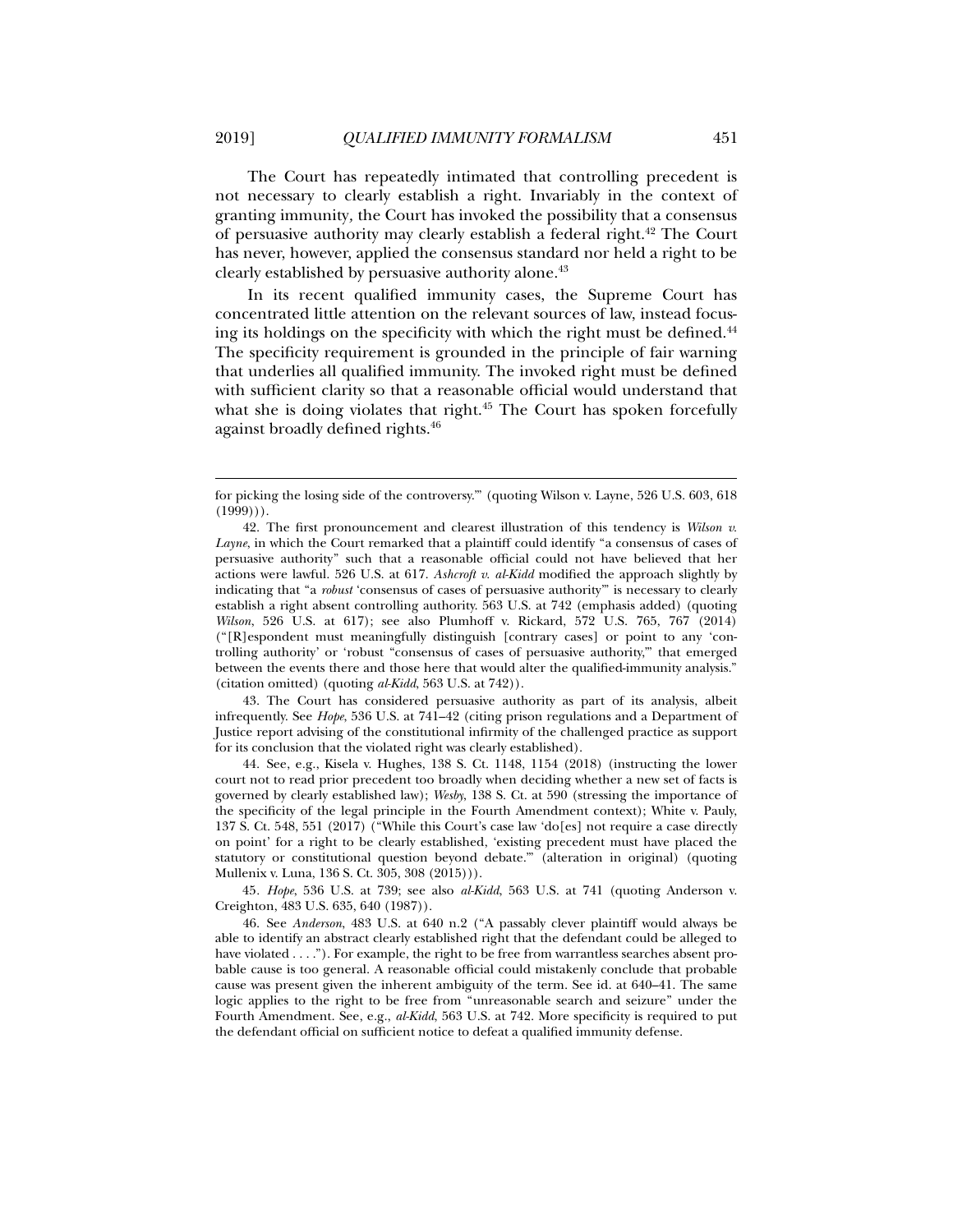On the other hand, the Court has stated that the facts of a previous case need not be "materially similar" to the situation at hand.<sup>47</sup> Although the precise action in question need not have previously been proved unlawful, preexisting law must clearly demonstrate the unlawfulness of that action.48 Reconciling the Court's ambiguous pronouncements on specificity presents difficulties for lower courts.<sup>49</sup> The degree to which the specific facts of the violation need to match existing precedent remains unclear. Nonetheless, the Court has followed a distinct trend toward greater specificity in recent years, reversing several denials of qualified immunity for relying on prior precedent that established constitutional principles at a high level of generality.<sup>50</sup> The Court has been decidedly less clear about which sources of law should be relevant to the inquiry.

2. *Circuit Court Approaches to Clearly Established Law.* — Circuit courts differ markedly in their definitions of clearly established law.<sup>51</sup> The inconsistencies that mar the Supreme Court's qualified immunity jurisprudence have trickled down to the circuit level. The inconsistencies tend to benefit defendants. In response to the Supreme Court's broad view of qualified immunity, circuit courts ordinarily impose a rigorous standard for clearly established law.52 This tendency manifests itself in a restricted view of applicable sources of law.

Circuit courts differ as to which bodies of law are relevant to the clearly established analysis. As a general rule, courts look first to binding case law from the Supreme Court or their own circuit.53 When controlling authority is not dispositive, the circuit courts diverge in their approaches.54 No court of appeals has articulated a cogent definition of clearly established law that it applies consistently.55 In many circuits,

- 51. Leading Cases, supra note 39, at 279.
- 52. Id. at 278–79.
- 53. Id.

<sup>47</sup>*. Hope*, 536 U.S. at 733, 741.

<sup>48</sup>*. Anderson*, 483 U.S. at 640.

 <sup>49.</sup> See Williams, supra note 35, at 1307–08 (describing "a gaping hole in qualified immunity law").

 <sup>50.</sup> See White v. Pauly, 137 S. Ct. 548, 551–52 (2017) ("In the last five years, this Court has issued a number of opinions reversing federal courts in qualified immunity cases. . . . Today, it is again necessary to reiterate the longstanding principle that 'clearly established law' should not be defined 'at a high level of generality.'" (quoting *al-Kidd*, 563 U.S. at 732)); see also Kisela v. Hughes, 138 S. Ct. 1148, 1152–53 (2018); District of Columbia v. Wesby, 138 S. Ct. 577, 589 (2018).

 <sup>54.</sup> Id. See generally Michael S. Catlett, Note, Clearly Not Established: Decisional Law and the Qualified Immunity Doctrine, 47 Ariz. L. Rev. 1031, 1044–50 (2005) (cataloguing circuit court standards regarding "which decisional law is relevant").

 <sup>55.</sup> For example, the Second Circuit will occasionally treat the law as clearly established without controlling precedent if controlling authority "clearly foreshadow[s] a particular ruling on the issue." See Terebisi v. Torreso, 764 F.3d 217, 231 (2d Cir. 2014) (internal quotation marks omitted) (quoting Scott v. Fischer, 616 F.3d 100, 105 (2d Cir. 2010)).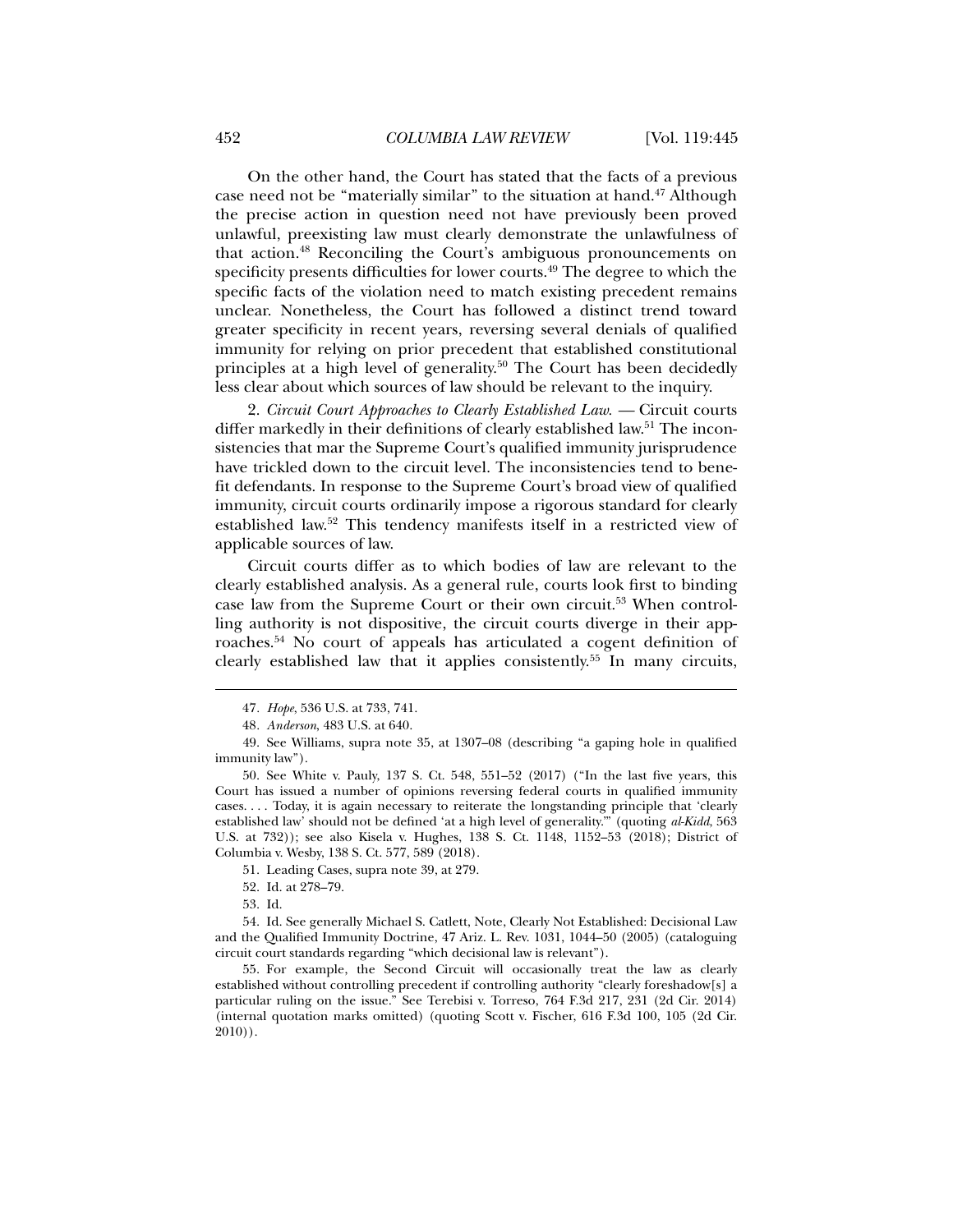l

different panels have announced conflicting approaches without acknowledging any deviation from precedent.<sup>56</sup> No federal appellate court has expressly prohibited courts in its jurisdiction from considering the decisions of sister circuits. Each acknowledges, if only as a possibility, that a consensus of cases of persuasive authority can clearly establish a right.<sup>57</sup>

In the Fourth Circuit, compare Owens ex rel. Owens v. Lott, 372 F.3d 267, 280 (4th Cir. 2004) ("When there are no [relevant] decisions from courts of controlling authority, we may look to 'a consensus of cases of persuasive authority' from other jurisdictions, if such exists." (quoting Wilson v. Layne, 526 U.S. 603, 617 (1999))), with Edwards v. City of Goldsboro, 178 F.3d 231, 251 (4th Cir. 1999) ("In determining whether a right was clearly established at the time of the claimed violation, 'courts in this circuit [ordinarily] need not look beyond the decisions of the Supreme Court, this court of appeals, and the highest court of the state in which the case arose . . . ."" (alteration in original) (quoting Jean v. Collins, 155 F.3d 701, 709 (4th Cir. 1998) (en banc))).

 56. For example, compare Szymecki v. Houck, 353 F. App'x 852, 852 (4th Cir. 2009) (confining courts in the Fourth Circuit to in-circuit and in-state cases) (citing *Edwards*, 178 F.3d at 251)), with Booker v. S.C. Dep't of Corr., 855 F.3d 533, 538–39 (4th Cir. 2017) ("[W]hen 'there are no such decisions from courts of controlling authority, we may look to "a consensus of cases of persuasive authority" from *other jurisdictions*, if such exists.'" (quoting *Owens*, 372 F.3d at 280)).

 57. See, e.g., Reed v. Palmer, 906 F.3d 540, 547 (7th Cir. 2018) (holding that courts should broaden their survey to include all relevant case law if no controlling precedent exists); Grissom v. Roberts, 902 F.3d 1162, 1168 (10th Cir. 2018) ("[O]rdinarily, in order for the law to be clearly established, there must be a Supreme Court or Tenth Circuit decision on point, or the clearly established weight of authority from other courts must have found the law to be as the plaintiff maintains." (internal quotation marks omitted) (quoting Toevs v. Reid, 685 F.3d 903, 916 (10th Cir. 2012))); Fields v. City of Philadelphia, 862 F.3d 353, 361 (3d Cir. 2017) ("We do not need Supreme Court precedent or binding Third Circuit precedent to guide us if there is a 'robust consensus of cases of persuasive authority in the Courts of Appeals.'" (quoting L.R. v. Sch. Dist. of Phila., 836 F.3d 235, 247– 48 (3d Cir. 2016))); *Booker*, 855 F.3d at 545 ("The unanimity among our sister circuits demonstrates that the constitutional question is 'beyond debate,' and therefore we find that the right at issue was clearly established."); *Brown*, 844 F.3d at 567 (finding the right clearly established because every circuit to address the issue had reached that conclusion); Eves v. LePage, 842 F.3d 133, 144 n.6 (1st Cir. 2016) (noting that absent controlling authority, the plaintiff bears the burden of identifying a consensus of cases of persuasive authority from other circuits); *Terebisi*, 764 F.3d at 231 ("[W]e may . . . treat the law as clearly established if decisions from this or other circuits 'clearly foreshadow a particular ruling on the issue.'" (quoting *Scott*, 616 F.3d at 105)); Morgan v. Swanson, 659 F.3d 359, 371–72 (5th Cir. 2011) (stating that a plaintiff "must be able to point to controlling authority—or a robust consensus of persuasive authority—that defines the contours of the right in question with a high degree of particularity" (internal quotation marks omitted) (quoting Ashcroft v. al-Kidd, 563 U.S. 731, 742 (2011))); Vaughn v. Ruoff, 253 F.3d 1124, 1129 (8th Cir. 2001) ("We subscribe to a broad view of the concept of clearly established

The Sixth Circuit has stated that the inquiry should look beyond Supreme Court and Sixth Circuit precedent only in "extraordinary cases." Walton v. City of Southfield*,* 995 F.2d 1331, 1336 (6th Cir. 1993). Yet the same circuit court cited *Walton* in an opinion that found a right clearly established based on persuasive authority. See Brown v. Battle Creek Police Dep't, 844 F.3d 556, 567 (6th Cir. 2016) (finding "clearly established" that the unreasonable killing of a dog constitutes an unconstitutional seizure of personal property under the Fourth Amendment because every "sister circuit" that had confronted the issue so concluded).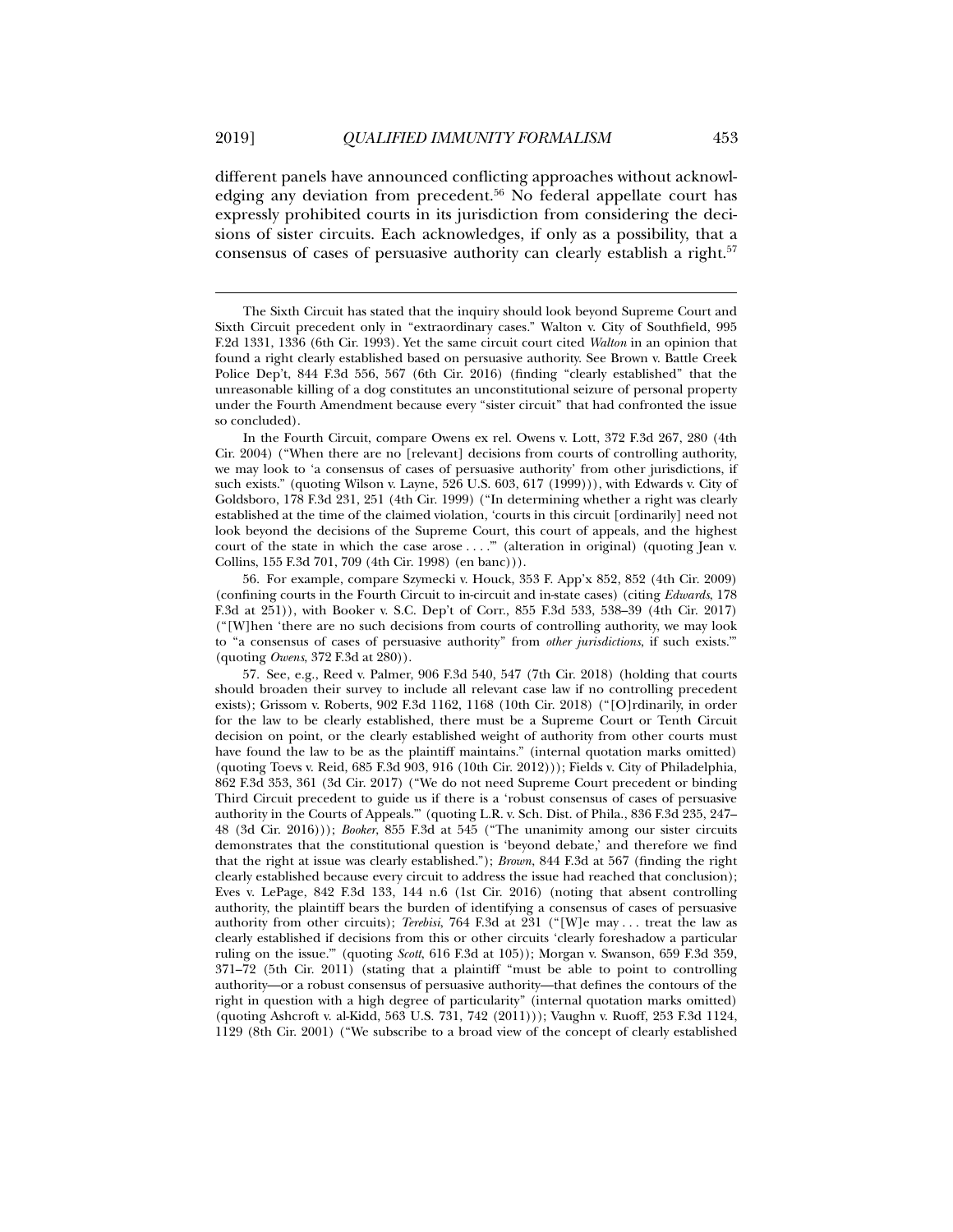The biggest commonality among circuit court definitions of clearly established law may be irregularity in the approach to the question. In practice, courts err on the side of granting qualified immunity, often through a formalist conception of relevant law.

## B. *The Application of Qualified Immunity to the Right to Record Police Activity*

Legal challenges involving citizen recording of police activity have tracked the growth of smartphone use.58 Yet the Supreme Court has declined to address the constitutionality of the activity. In 2012, the Court denied a petition for certiorari<sup>59</sup> to determine "[w]hether the First Amendment guarantees the right of a non-participant to audio record a public conversation between a police officer and a civilian, where no party has consented to such a recording."60 The silence of the Supreme Court has forced lower courts to determine whether the right is clearly established within their own jurisdictions. This section surveys the application of both prongs of qualified immunity analysis—the merits of the right and whether it is clearly established—to the right to record police activity. Section I.B.1 identifies the divergent approaches of circuit courts to defining clearly established law in this context. The subsequent section examines appellate decisions on the merits of the constitutional question, which have uniformly held that citizen recording deserves First Amendment protection.

1. *Clearly Established Law and the Right to Record. —* Inconsistency in the definition of clearly established law has colored the treatment by federal appellate courts of the right to record police. Panels that have addressed the right have taken different approaches to the question, notably in terms of the bodies of law considered in the analysis.

In *Szymecki v. Houck*, the Fourth Circuit affirmed summary judgment for defendants on qualified immunity grounds.<sup>61</sup> Without discussing the facts of the case or canvassing the relevant law within the Fourth Circuit, the court held that the right to record police activities on public property was not clearly established in the circuit at the time of the alleged conduct.62 The court declined to look beyond controlling precedent, noting that the recognition of the right in another circuit would not ordinarily

law, and we look to all available decisional law, including decisions from other courts, federal and state, when there is no binding precedent in this circuit.").

 <sup>58.</sup> Seth F. Kreimer, Pervasive Image Capture and the First Amendment: Memory, Discourse, and the Right to Record, 159 U. Pa. L. Rev. 335, 367 (2011) (noting that courts are increasingly called upon to address the "emerging medium" of citizen filming under the First Amendment).

 <sup>59.</sup> See Alvarez v. ACLU of Ill., 568 U.S. 1027 (2012) (mem.).

 <sup>60.</sup> Petition for a Writ of Certiorari at i, *Alvarez*, 568 U.S. 1027 (No. 12-318), 2012 WL 4060073.

 <sup>61. 353</sup> F. App'x at 853.

 <sup>62.</sup> Id.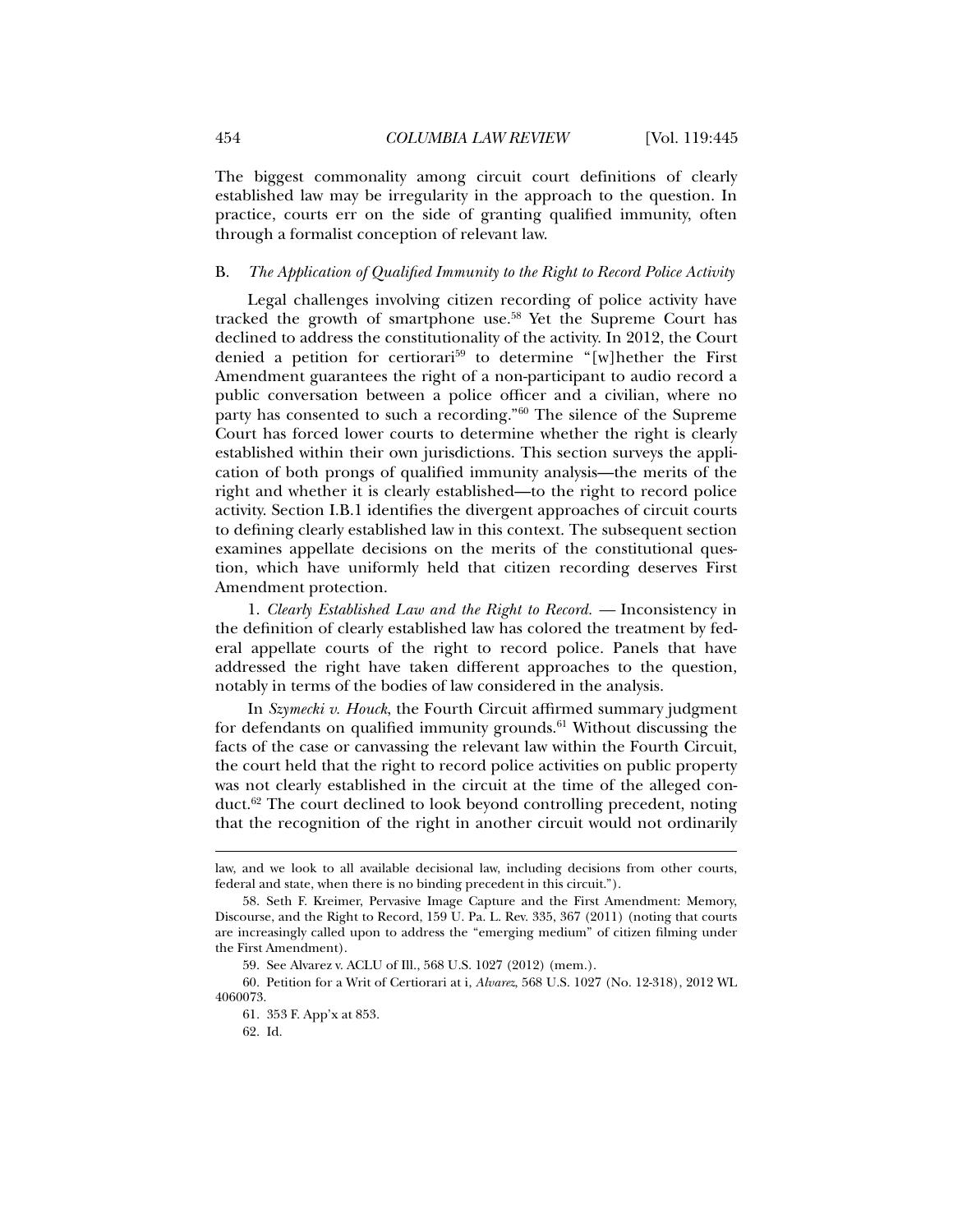defeat a qualified immunity defense.<sup>63</sup> Because neither the Supreme Court nor the Fourth Circuit had ruled on the issue, the question was easily dispensed with.<sup>64</sup> The court opted not to address the constitutional merits of the right. Although unpublished and nonprecedential, the decision has been cited as standing for the proposition that the right to record is not clearly established within the Fourth Circuit.65

The First Circuit took the opposite approach in *Glik v. Cunniffe*, relying on general First Amendment precedent to find that the right to film police officers in a public space was clearly established at the time of the violation.66 *Glik* is the only federal appellate case to find that the right to record was clearly established *prior* to the issuance of a controlling opinion in that circuit.67 Notably, the court did not base its conclusion solely on the analysis of Supreme Court principles. It relied in part on a prior First Circuit holding that an officer who arrested a journalist for refusing to stop filming a public meeting lacked the authority to impede the exercise of a First Amendment right.<sup>68</sup> The court also pointed to authority from the Ninth and Eleventh Circuits to support the proposition that the right was self-evident, thus providing the defendants with fair warning that their conduct was unconstitutional. $69$  Relative to the approach of its sister circuits, *Glik* is an outlier: The case made liberal use of persuasive precedent and defined the right at a high level of generality in order to incorporate Supreme Court jurisprudence.

The Third and Fifth Circuits adopted a more moderate approach. Each found that the right was not clearly established at the time of the

l

66. 655 F.3d 78, 82–85 (1st Cir. 2011).

 67. Cf. Fields v. City of Philadelphia*,* 862 F.3d 353, 358–62 (3d Cir. 2017) (extending First Amendment protection to citizen recorders but finding the right was not clearly established); Turner v. Lieutenant Driver, 848 F.3d 678, 687–88 (5th Cir. 2017) (same).

 68. See *Glik*, 655 F.3d at 83–85 (citing Iacobucci v. Boulter, 193 F.3d 14, 25 (1st Cir. 1999)). At least one court has attempted to distinguish *Glik*'s expansive view of clearly established law by focusing on its partial reliance on First Circuit precedent in determining that the right to record was clearly established. See *Garcia*, 145 F. Supp. 3d at 509.

 69. See *Glik*, 655 F.3d at 85. The court cited Smith v. City of Cumming, 212 F.3d 1332, 1333 (11th Cir. 2000) and Fordyce v. City of Seattle, 55 F.3d 436, 439 (9th Cir. 1995).

 <sup>63.</sup> Id. at 852.

 <sup>64.</sup> See id. at 852–53.

 <sup>65.</sup> See, e.g., J.A. v. Miranda, No. PX 16-3953, 2017 WL 3840026, at \*6 (D. Md. Sept. 1, 2017) ("If anything, *Symecki* [sic] underscores that this First Amendment right is *not* clearly established by expressly reaching that very conclusion in an unpublished opinion."); Garcia v. Montgomery Cty., 145 F. Supp. 3d 492, 508–09 (D. Md. 2015) ("Indeed, the Fourth Circuit, albeit in an unpublished opinion, expressly stated that th $[e]$ right [to record a police officer] is not clearly established." (citing *Szymecki*, 353 F. App'x at 853)); see also Holmes v. City of New York, No. 14 CV 5253-LTS-SDA, 2018 WL 1604800, at \*5 (S.D.N.Y. Mar. 29, 2018) ("[T]he . . . Fourth Circuit[] had determined that the right [to record police activity] was not clearly established." (citing *Szymecki*, 353 F. App'x at 853)).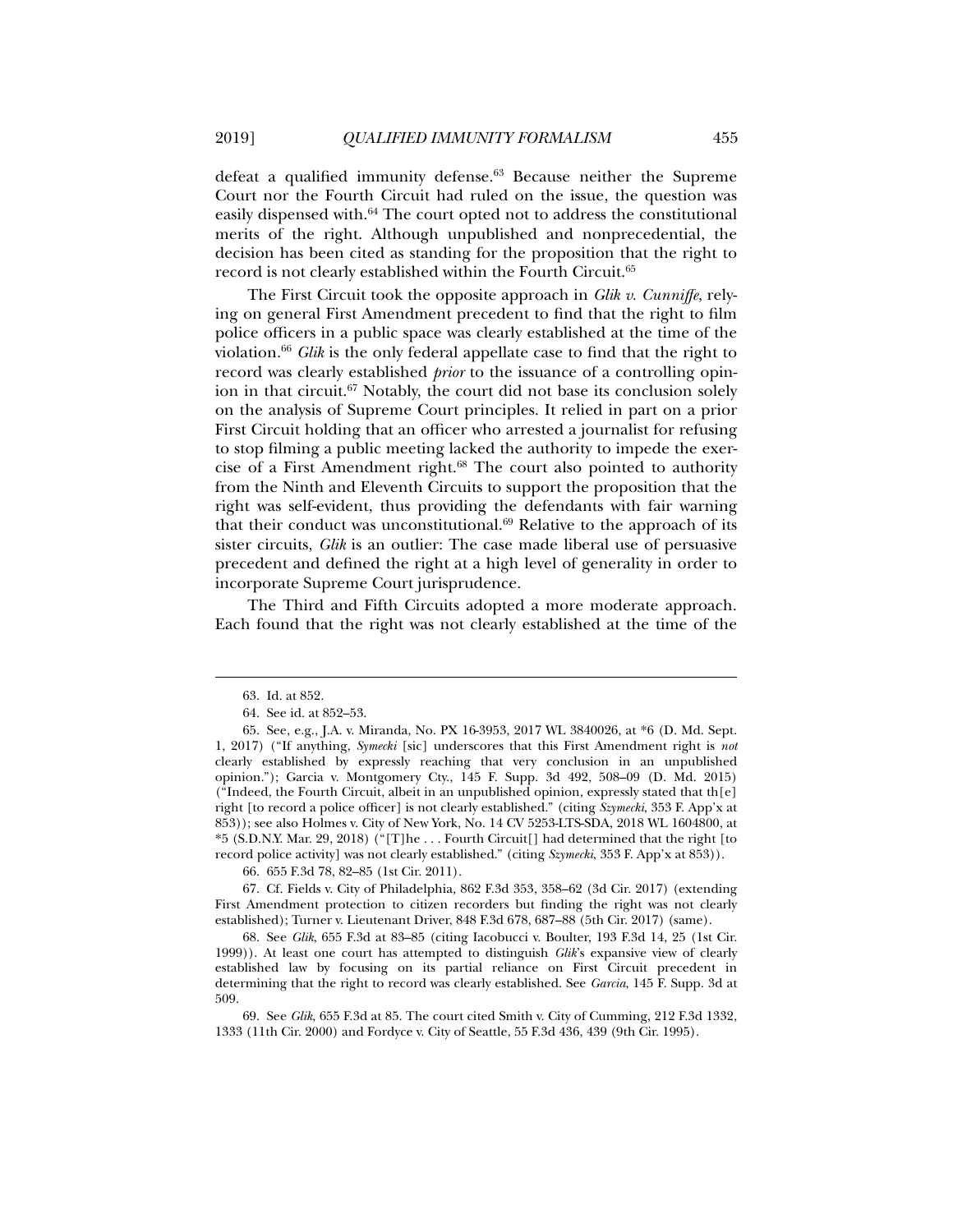violations.<sup>70</sup> Yet both courts opted to engage with the merits of the right and ultimately found that it was protected by the First Amendment. Looking principally at controlling precedent, both asked whether the contours of the right to film police were so clearly established that a reasonable official would understand that what she is doing violates that right.71 The Fifth Circuit recognized that "a robust consensus of persuasive authority . . . that defines the contours of the right in question with a high degree of particularity" may theoretically suffice to clearly establish a right.72 Existing authority, however, had not placed the question beyond debate.73 The Third Circuit reached the same conclusion, downplaying the relevance of Philadelphia Police Department policy that recognized the right of citizens to record police in public.<sup>74</sup> Effectively, both courts would require a controlling precedent that specifically extends First Amendment protection to the recording of police.

2. *The Constitutional Merits on the Right to Record. —* With regard to the constitutional question*—*the other prong of qualified immunity analysis*—*each and every federal appellate court that has addressed the merits of the right to record police has concluded that the activity is

72*. Turner*, 848 F.3d at 686 (internal quotation marks omitted) (quoting Morgan v. Swanson, 659 F.3d 359, 371–72 (5th Cir. 2011) (en banc)). The *Fields* decision followed a similar logic in concluding that there was no clearly established right to record police at the time of the violations. As to the question of permissible sources of law, the court recognized that binding precedent would not be necessary to clearly establish a right if there is a "robust consensus of cases of persuasive authority in the Courts of Appeals." *Fields*, 862 F.3d at 361 (internal quotation marks omitted) (quoting L.R. v. Sch. Dist. of Phila., 836 F.3d 235, 248 (3d Cir. 2016)).

 73. Although no circuit court had held that First Amendment protection does not extend to the recording of police activity, the *Turner* court treated as contrary authority decisions that determined the law was not clearly established in their jurisdictions. In light of the absence of controlling authority and what the court characterized as "the dearth of even persuasive authority," there was no clearly established First Amendment right to record police at the time of the incident. *Turner*, 848 F.3d at 687.

 In comparison, the *Fields* court pointed to a debate within the Third Circuit over whether citizen recorders need to demonstrate "expressive intent," which militated against a finding that the officers had fair warning. *Fields*, 862 F.3d at 361–62.

74*. Fields*, 862 F.3d at 361. In partial dissent, Judge Nygaard argued that the right was clearly established under a robust-consensus theory. Id. at 362–63 (Nygaard, J., concurring in part, dissenting in part). Judge Nygaard argued that the clearly established question should be considered "in a real-world context" from the perspective of a reasonable police officer and that Philadelphia police officers were put on "actual notice" that they were required to uphold the right by directives from their superiors. Id. at 362–64.

 <sup>70.</sup> See *Fields*, 862 F.3d at 360–61; *Turner*, 848 F.3d at 685–87.

 <sup>71.</sup> See *Fields*, 862 F.3d at 361. *Turner* focused on the generality with which the Supreme Court had defined free speech. Decisions clarifying that First Amendment protections extend to gathering information did not demonstrate whether the specific act of recording the police was clearly established. See *Turner*, 848 F.3d at 686 & n.26. Such a conclusion would violate the Supreme Court's admonition not to define clearly established law at a "high level of generality." Id. at 686 (internal quotation marks omitted) (quoting Ashcroft v. al-Kidd, 563 U.S. 731, 742 (2011)).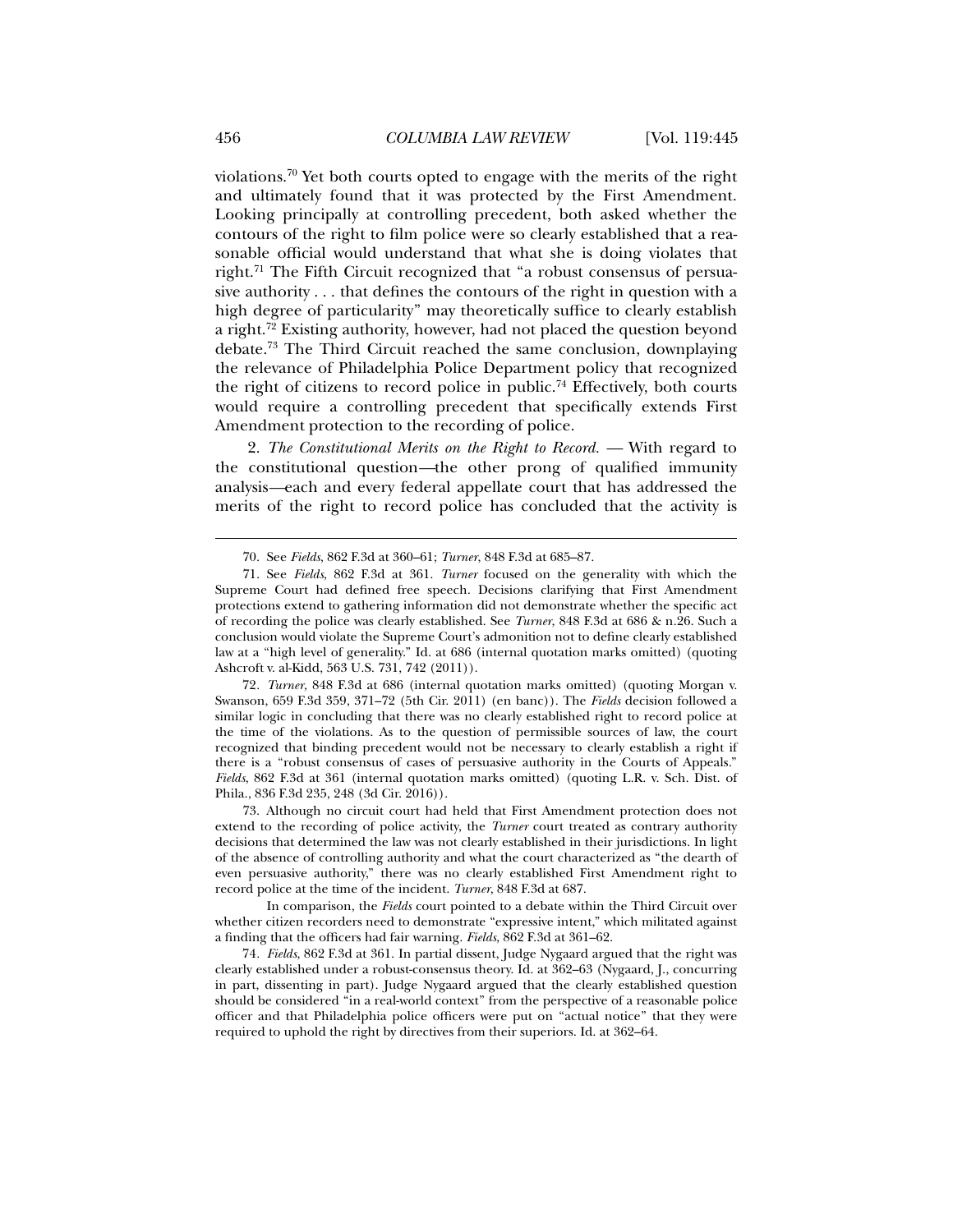protected under the First Amendment. Those decisions agree on the scope of the constitutional protection of citizen recording, which encompasses the open recording of police engaged in official activities in public places. Taken together, the cases form a strong consensus on the constitutional merits of the right to record. This section outlines that consensus.

Reconciling citizen recording with existing free speech jurisprudence is not intuitive. Capturing video may represent an intrinsic precursor to speech or a form of speech itself.<sup>75</sup> Courts have taken a variety of approaches in their application of free speech doctrine to an emergent social context. Citizen recording implicates a number of the traditional justifications for First Amendment protection: conduct incident to speech, $76$  the right to gather information of public interest, $77$  and expressive conduct.<sup>78</sup>

 77. By definition, the recording of police activity implicates gathering information about government activity. In a police-recording case, the Seventh Circuit stated that a major purpose of the First Amendment is to protect the free discussion of governmental affairs. ACLU of Ill. v. Alvarez, 679 F.3d 583, 597 (7th Cir. 2012) (citing Ariz. Free Enter. Club's Freedom Club PAC v. Bennett, 564 U.S. 721, 755 (2011)).

 78. "Expressive conduct" merits constitutional protection as a form of "symbolic speech." In determining whether an act is protectable symbolic speech, the Supreme Court gives weight to the presence or absence of a specific message conveyed. See, e.g., Texas v. Johnson, 491 U.S. 397, 404 (1989) ("In deciding whether particular conduct possesses sufficient communicative elements to bring the First Amendment into play, we have asked whether '[a]n intent to convey a particularized message was present, and [whether] the likelihood was great that the message would be understood by those who viewed it.'" (alterations in original) (quoting Spence v. Washington, 418 U.S. 405, 410–11  $(1974))$ .

The expressive-intent approach to free speech does not fit perfectly with citizen recording of police. Symbolic speech may not, for example, encapsulate bystanders who do not demonstrate a contemporaneous intent to criticize the police or to disseminate the recordings. The conduct may not be sufficiently imbued with elements of communication to fall within the First Amendment's scope. For example, because neither of the two plaintiffs in *Fields* displayed an expressive purpose, the district court held that their activity did not qualify as First Amendment speech. Fields v. City of Philadelphia, 166 F. Supp. 3d 528, 535 (E.D. Pa. 2016), rev'd, 862 F.3d 353 (3d Cir. 2017).

 <sup>75.</sup> Strictly speaking, video recording is conduct rather than speech. First Amendment jurisprudence, however, does not draw a strict line between speech and conduct. Some types of conduct are intimately related to the values that undergird free speech. See Justin Marceau & Alan K. Chen, Free Speech and Democracy in the Video Age, 116 Colum. L. Rev. 991, 1015 (2016) (noting that many First Amendment scholars have observed that "all speech is conduct").

 <sup>76.</sup> Image capture is akin to newsgathering or spending money to support a political candidate, activities that have received First Amendment protection. See, e.g., Citizens United v. FEC, 558 U.S. 310, 336–41 (2010) (holding that the right to free speech protects political expenditures by corporations); Branzburg v. Hayes, 408 U.S. 665, 681 (1972) ("Nor is it suggested that news gathering does not qualify for First Amendment protection; without some protection for seeking out the news, freedom of the press could be eviscerated."). Likewise, the act of filming is a necessary corollary to the right to disseminate that recording. See Marceau & Chen, supra note 75, at 1018.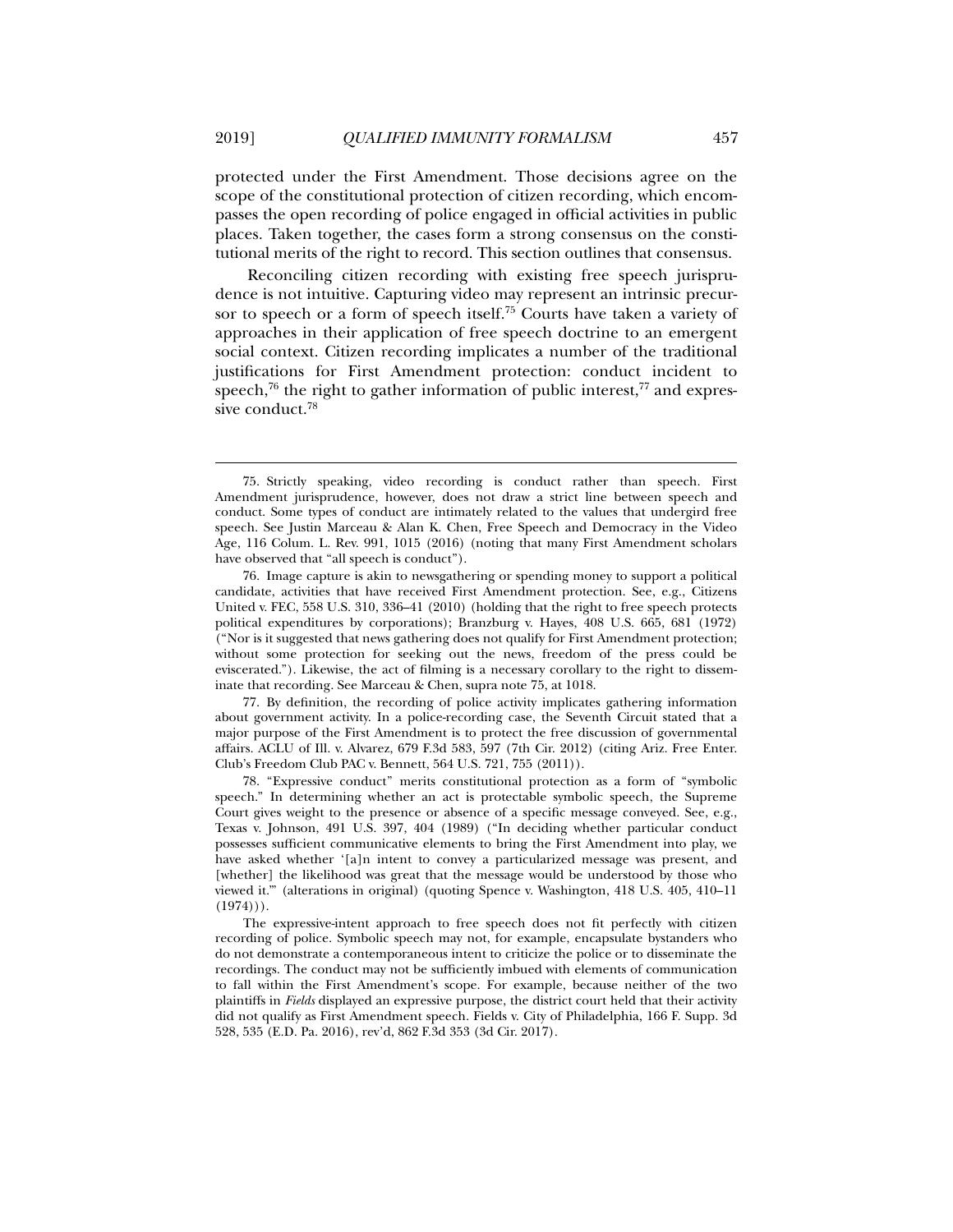The major federal appellate decisions on the merits of the right to record have engaged in lengthy discussion to tie the right to record to one or more of the existing strains of free speech jurisprudence. The First Circuit decided the first major case on the subject, *Glik v. Cunniffe*, 79 in 2011, although the Ninth and Eleventh Circuits summarily recognized the right years earlier.<sup>80</sup> *Glik* declared that the right to film police during an arrest was so obviously protected by the First Amendment that it was clearly established.81 According to the court, the right was encompassed in the protections afforded to conduct related to the gathering of information as well as the right to criticize public officials. $82 \text{ In } 2012$ , the Seventh Circuit held that the application of an Illinois eavesdropping statute to the ACLU's police accountability program—which involved the open recording of police officers in public places—directly burdened First Amendment rights.<sup>83</sup> Per the court, the right to make an audiovisual recording fell under the First Amendment's guarantee of speech and press rights, as a corollary to the established rights to disseminate that recording and to gather information about government affairs.<sup>84</sup>

No other circuit court addressed the merits of the right to record police until February 2017. In *Turner v. Lieutenant Driver*, the Fifth Circuit found that the right to film a police station fit comfortably within basic First Amendment principles, namely the protection of the free discussion of government affairs and the right to receive information and ideas.<sup>85</sup> A few months later, the Third Circuit in *Fields* focused on the narrow question of whether recording police activity requires "expressive intent" to

 <sup>79. 655</sup> F.3d 78 (1st Cir. 2011).

 <sup>80.</sup> See Smith v. City of Cumming*,* 212 F.3d 1332, 1333 (11th Cir. 2000) (holding that plaintiffs had a First Amendment right to photograph or videotape police conduct because the First Amendment protects "a right to record matters of public interest"); Fordyce v. City of Seattle*,* 55 F.3d 436, 442 (9th Cir. 1995) (reversing grant of summary judgment dismissing claims against a police officer because of a factual dispute concerning whether the officer interfered with the plaintiff's "First Amendment right to gather news").

<sup>81</sup>*.* 655 F.3d at 79. Plaintiff Simon Glik was arrested in 2007 for using a cellphone camera to film several police officers arresting a young man in Boston Common, a public park. Id. at 79–80. Glik openly began to film after expressing concern that the officers were using excessive force. Id. Boston police officers arrested Glik for violation of a Massachusetts state wiretap statute, disturbing the peace, and aiding in the escape of a prisoner. Id.

 <sup>82.</sup> Id. at 82.

 <sup>83.</sup> ACLU of Ill. v. Alvarez, 679 F.3d 583, 588, 595–96 (7th Cir. 2012).

 <sup>84.</sup> Id. at 595–99.

 <sup>85. 848</sup> F.3d 678, 688–89 (5th Cir. 2017). Noting that four other district court cases within the Fifth Circuit had confronted this very issue between 2015 and 2016, the court of appeals opted to resolve a question that "continue[d] to arise" in its jurisdiction. Id. at 688–90 & n.33.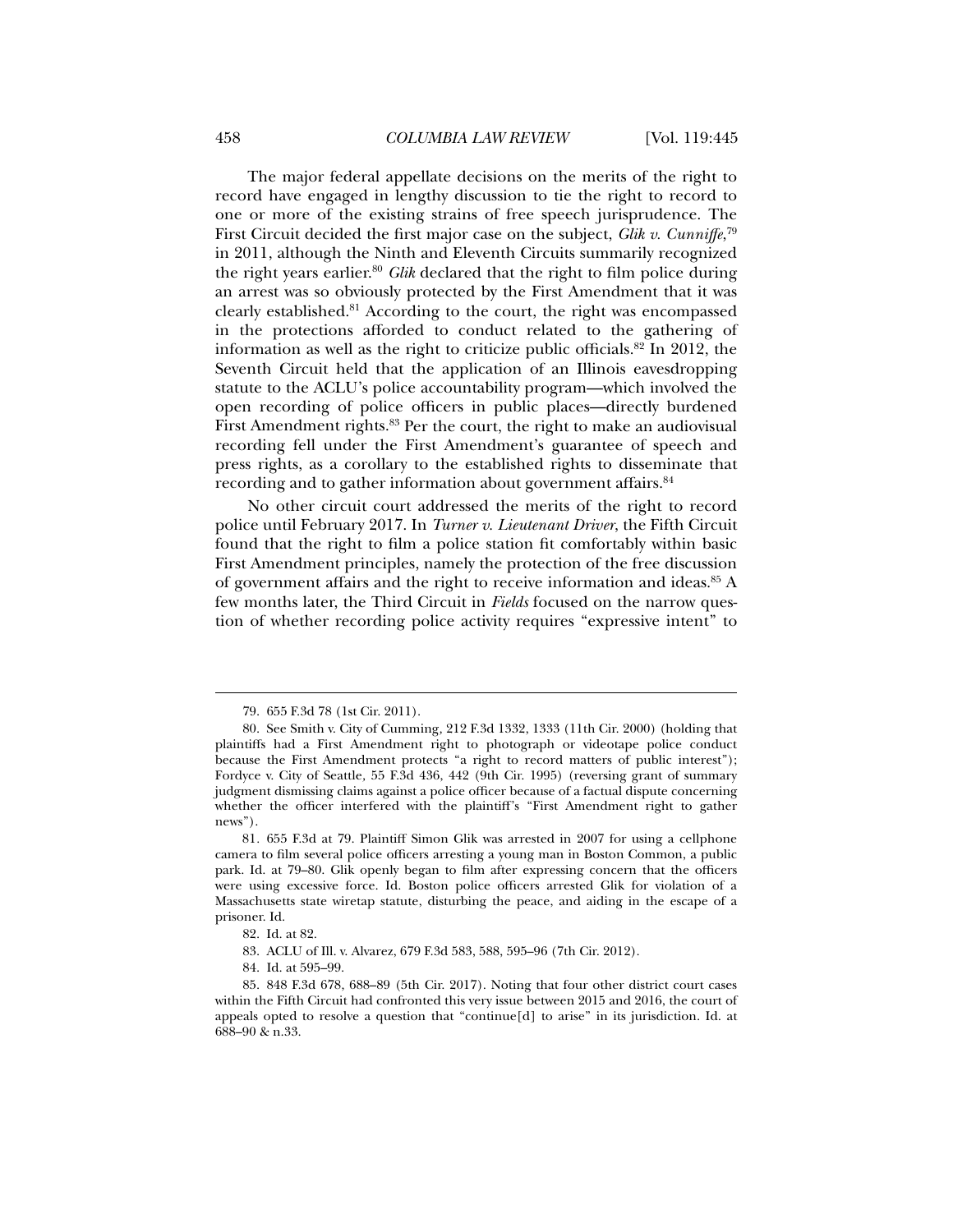fall under First Amendment protection.<sup>86</sup> Clarifying that the Constitution protects recording without regard to the intent of that conduct, the Third Circuit joined a "growing consensus" in declaring that "the First Amendment protects the act of photographing, filming, or otherwise recording police officers conducting their official duties in public."87

There is little contrary authority on the subject.<sup>88</sup> Only the Fourth Circuit has directly addressed the right to record without ruling on the merits, concluding that it was not clearly established in that jurisdiction.<sup>89</sup> The Second Circuit has "yet to weigh in" on the subject.<sup>90</sup> The Sixth, Eighth, Tenth, and D.C. Circuits have apparently not yet evaluated the constitutionality of recording police.

87*. Fields*, 862 F.3d at 356.

 88. Outside of the specific context of police activity, other circuit courts have declined to find an unfettered First Amendment right to record. For example, in response to a constitutional challenge to the Missouri Department of Corrections' policy prohibiting the filming of executions, the Eighth Circuit stated that "neither the public nor the media has a First Amendment right to videotape, photograph, or make audio recordings of government proceedings that are by law open to the public." Rice v. Kempker, 374 F.3d 675, 678 (8th Cir. 2004). That case is consistent with existing authority that affirms prohibitions on recording criminal trials. It is well established that "the First Amendment right of access [to such proceedings] is limited to physical presence." Id. at 679 (internal quotation marks omitted) (quoting United States v. Yonkers Bd. of Educ., 747 F.2d 111, 113 (2d Cir. 1984)). That line of cases is distinguishable from police recording because the restriction applies to government installations, rather than traditional public spaces like parks and sidewalks. A similar case from the Sixth Circuit questioning the constitutionality of a ban on electronic recording devices in a Michigan county government center—reached the same conclusion, noting that courtrooms are traditionally considered "nonpublic" spaces for the purposes of the First Amendment. McKay v. Federspiel, 823 F.3d 862, 868 n.2 (6th Cir. 2016).

89. Szymecki v. Houck, 353 F. App'x 852, 853 (4th Cir. 2009).

 90. Gerskovich v. Iocco, No. 15 Civ. 7280 (RMB), 2017 WL 3236445, at \*6 n.9 (S.D.N.Y. 2017). In a July 2018 summary order, the Second Circuit declined to address the merits of a First Amendment right to record police *or* determine whether such a right was clearly established within that circuit. Higginbotham v. Sylvester, 741 F. App'x 28, 30–31 (2d Cir. 2018) (affirming summary judgment for defendants on other grounds without addressing the qualified immunity issue). The court declined to rule on the question despite the fact that both parties briefed the issue, and multiple amici curiae called on the court to resolve the uncertainty surrounding the right to record. See, e.g., Brief of Amici Curiae Media & Free Speech Organizations in Support of Plaintiff-Appellant at 11, *Higginbotham*, No. 16-3994 (2d Cir. Mar. 17, 2017), 2017 WL 1046937 [hereinafter Amicus Brief of Free Speech Organizations].

 <sup>86.</sup> Fields v. City of Philadelphia, 862 F.3d 353, 358 (3d Cir. 2017). The district court below found that neither plaintiff engaged in "customary expressive conduct," as each sought merely to document events without expressing any intent to share the images. See Fields v. City of Philadelphia*,* 166 F. Supp. 3d 528, 533–35 (E.D. Pa. 2016), rev'd, 862 F.3d 353 (3d Cir. 2017). Third Circuit case law was split on that issue, and sister circuits had not addressed expressive conduct because plaintiffs' objectives were apparent from context in those cases. See Brief for the United States as Amicus Curiae in Support of Plaintiffs-Appellants & Urging Reversal at 8–9, 22 n.14, *Fields*, 862 F.3d 353 (No. 16-651), 2016 WL 6574218. For example, the plaintiff in *Glik v. Cunniffe* began filming the arrest after telling police officers they were using excessive force. 655 F.3d at 79–80.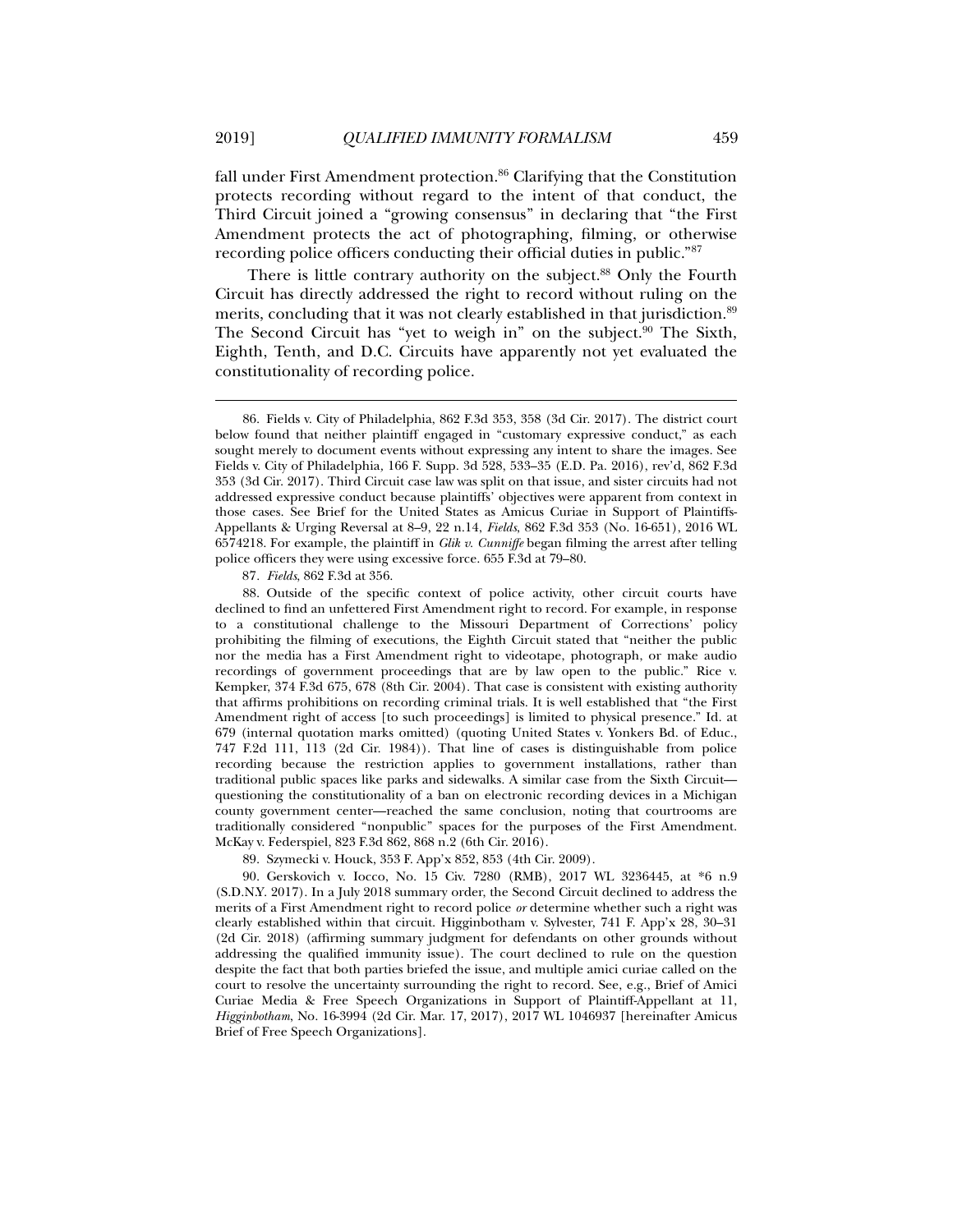## II. COLLATERAL CONSEQUENCES OF THE PREVAILING APPROACH TO QUALIFIED IMMUNITY

The prevailing approach to qualified immunity makes it very difficult for plaintiffs to show that conduct violates clearly established law. In practice, a right is not clearly established unless controlling precedent defines that right at a high level of factual specificity.91 Limiting the sources of law in this manner makes for a restrictive and formalist assessment.92 Seldom does a court engage with the question of whether a reasonable person would have known of the right at issue. Courts instead rely on the mechanical analysis of controlling precedent as a proxy for legally reasonable behavior.<sup>93</sup>

On the one hand, this approach accords with the Supreme Court's view that qualified immunity provides expansive protection.<sup>94</sup> On the other hand, the narrow view of relevant precedent makes the search for clearly established law increasingly unlikely to succeed, rendering qualified immunity "nearly absolute" and placing a heavy thumb on the scale in favor of government interests.<sup>95</sup> Ultimately, the formalist approach to clearly established law upsets the balance that qualified immunity is supposed to create between the vindication of constitutional rights and the insulation of public officials from insubstantial lawsuits.<sup>96</sup> The application of qualified immunity to citizen recording of police brings this imbalance into stark relief.

This Part critiques the formalist definition of clearly established law in the context of the First Amendment right to record police. Section II.A evaluates the application of clearly established law analysis to rightto-record cases in light of the policy considerations that undergird qualified immunity doctrine. Section II.B demonstrates that the restrictive

 <sup>91.</sup> See, e.g., Ashcroft v. al-Kidd, 563 U.S. 731, 741–42 (2011) (granting qualified immunity because controlling precedent defined the law in question at "a high level of generality").

 <sup>92.</sup> This method is formalist in the sense that that it equates "clearly established . . . rights of which a reasonable person would have known" with appellate precedent in the particular jurisdiction in which the public official defendant happens to find herself. Harlow v. Fitzgerald, 457 U.S. 800, 818 (1982). It fails to address the possibility that other types of authority can provide sufficient notice of what the Constitution requires. See infra section II.A.

 <sup>93.</sup> Cf. United States v. Gomez, 763 F.3d 845, 853 (7th Cir. 2014) (en banc) ("Multipart tests are commonplace in our law and can be useful, but sometimes they stray or distract from the legal principles they are designed to implement; over time misapplication of the law can creep in.").

 <sup>94.</sup> Schwartz, Qualified Immunity, supra note 33, at 6.

 <sup>95.</sup> See John C. Jeffries, Jr., What's Wrong with Qualified Immunity?, 62 Fla. L. Rev. 851, 859 (2010).

 <sup>96.</sup> See, e.g., Anderson v. Creighton, 483 U.S. 635, 639 (1987) (describing qualified immunity cases as striking a balance between vindicating constitutional rights and allowing officials to perform their duties).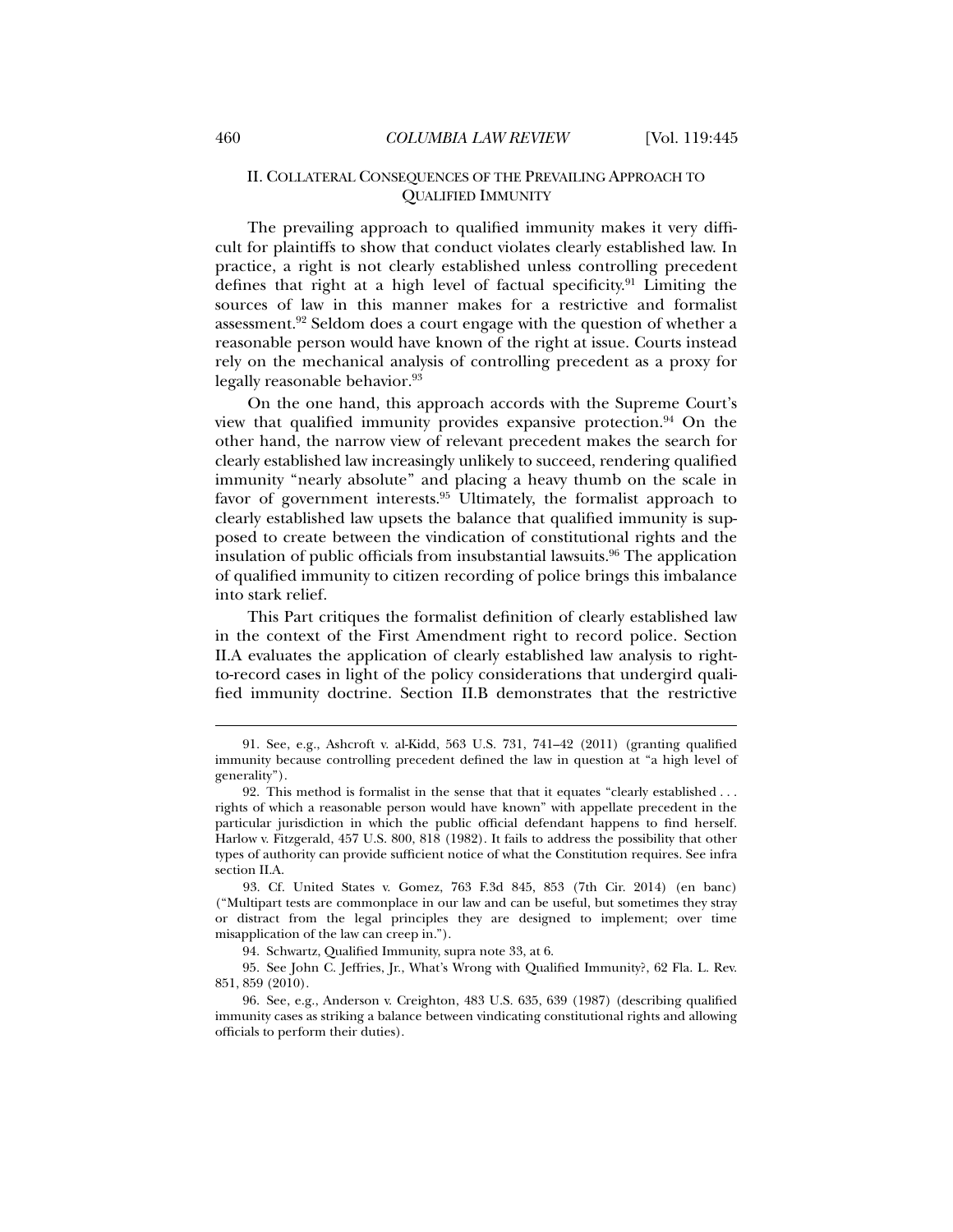view of clearly established law has manufactured an "artificial" circuit split that threatens to impede the development of First Amendment jurisprudence. Lastly, sections II.C and II.D discuss the social consequences of qualified immunity in this area, explaining how the doctrine prevents the vindication of meritorious First Amendment claims and deters private citizens from engaging in socially desirable conduct.

#### A. *Policy Implications of Applying Qualified Immunity to the Right to Record*

Qualified immunity is a judicially made defense, the contours of which are largely shaped by "policy considerations."<sup>97</sup> It serves to quickly terminate insubstantial lawsuits against public officials and protect officials from the burdens of litigation regarding unclear doctrine.98 The purpose of the defense is to protect good-faith mistakes of law by public officials.99 Qualified immunity is meant to give state actors "breathing room to make reasonable but mistaken judgments about open legal questions."100

The lodestar of qualified immunity is notice or fair warning.<sup>101</sup> Requiring clarity in the establishment of the allegedly violated right allows officials to reasonably anticipate when their conduct may give rise to liability.102 That requirement ensures that state actors are on notice that their conduct is unlawful before they are subjected to suit.<sup>103</sup> This section describes how the application of qualified immunity to the right to record deviates from these fair-warning principles. Section II.A.1 contends that the current state of the law provides public officials with more than sufficient notice about the constitutionality of interfering with citizen recorders. The subsequent section explains how the formalist definition of clearly established law fails to account for that notice.

1. *The Current State of the Law and Fair Warning. —* Recent decisions on the right to document police officers attest to a growing judicial

 <sup>97.</sup> Schwartz, Qualified Immunity, supra note 33, at 8.

<sup>98</sup>*.* Harlow v. Fitzgerald, 457 U.S. 800, 814 (1982). The Court has made clear that qualified immunity is not just immunity from liability but also immunity from suit—that is, from the burdens of having to defend the litigation. See Martin A. Schwartz, Section 1983 Litigation 143 (3d ed. 2014) [hereinafter Schwartz, Section 1983].

 <sup>99.</sup> The Court has reasoned that a purely objective test, which supersedes inquiry into the subjective intentions of the officer in question, is a more efficient approach because the actual intentions of the officer are a question of fact that could not be treated on summary judgment. The objective standard of "clearly established law" is thus a proxy for good faith. See *Harlow*, 457 U.S. at 814, 818–19.

 <sup>100.</sup> Ashcroft v. al-Kidd, 563 U.S. 731, 743 (2011).

 <sup>101.</sup> See, e.g., Marsh v. Butler Cty., 268 F.3d 1014, 1031 (11th Cir. 2001) (en banc) (noting that "fair and clear notice to government officials is the cornerstone of qualified immunity").

 <sup>102.</sup> Davis v. Scherer, 468 U.S. 183, 195 (1983).

 <sup>103.</sup> Hope v. Pelzer, 536 U.S. 730, 731 (2002).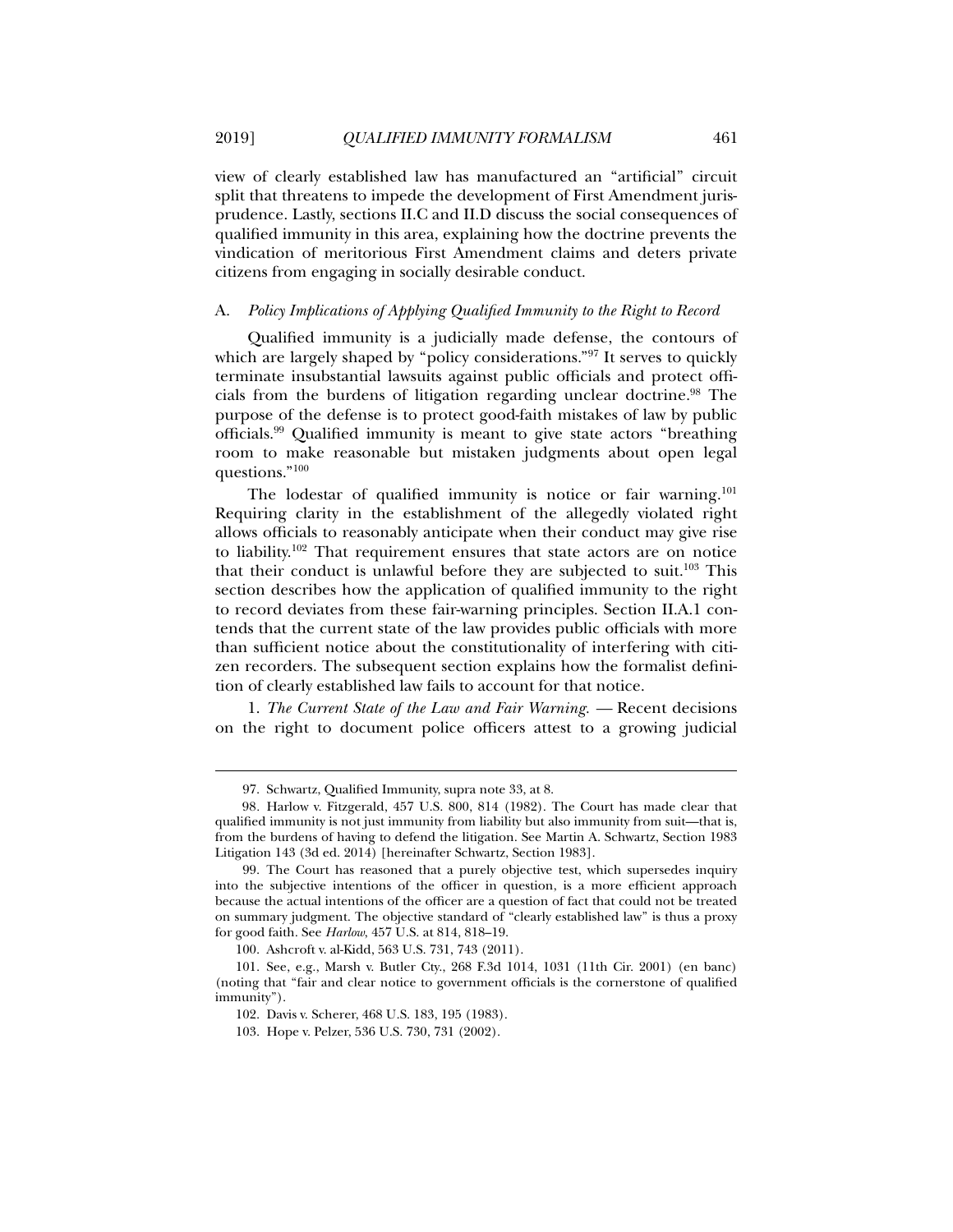consensus that such behavior merits First Amendment protection.<sup>104</sup> This issue has reached appellate courts in multiple circuits because large numbers of citizens have filed suit alleging the violation of their right to record. The quantity of litigation implies that the public perceives the right as well established. Yet federal courts continue to conclude that the right is not clearly established whenever there is no directly controlling precedent in that jurisdiction.<sup>105</sup> This approach deviates from the notice principle articulated in *Harlow*. <sup>106</sup> In asking whether a right is clearly established, courts are really asking whether the government official ought to have known about that right.<sup>107</sup> The underlying concern is whether the state of the law provides defendants with fair warning about the constitutionality of their behavior. Preexisting law should make the unlawfulness of particular conduct so apparent that reasonable officials could not disagree on the issue.<sup>108</sup>

Given the weight of judicial authority on the subject, it is arguably unreasonable to believe that preventing a citizen from filming police activity is lawful. There is no legal debate about the constitutional merits of the right.109 In addition to the guidance provided by appellate courts, federal and local policies alike have coalesced around the recognition of the right to record.110 In May 2012, the Department of Justice issued a recommendation to all police departments to affirmatively set forth the First Amendment right to record police activity.<sup>111</sup> Multiple settlements between the Obama Administration and police departments included provisions to protect the right to record police: New Orleans, Louisiana;

l

 108. See Malley v. Briggs, 475 U.S. 335, 341 (1986) ("[I]f officers of reasonable competence could disagree on [an] issue, immunity should be recognized."); see also *Harlow*, 457 U.S. at 819 (stating that when "an official could be expected to know that certain conduct would violate statutory or constitutional rights, he should be made to hesitate").

 109. See supra section I.B.2. Existing precedent has arguably placed the constitutional question "beyond debate" as the Court requires. See Ashcroft v. al-Kidd, 563 U.S. 731, 741 (2011).

 110. The Supreme Court has not provided clear guidance on the question of what role, if any, administrative policies or training materials should play in qualified immunity analysis. See, e.g., Hope v. Pelzer, 536 U.S. 730, 731–32 (2002) (finding that an Alabama Department of Corrections regulation was "relevant" to the constitutional infirmity of the challenged practices, as was an advisement from the Department of Justice).

 111. See, e.g., Fields v. City of Philadelphia, 862 F.3d 353, 363 (3d Cir. 2017) (Nygaard, J., concurring in part, dissenting in part).

 <sup>104.</sup> See supra section I.B.2.

 <sup>105.</sup> See infra section II.B.

 <sup>106.</sup> See supra notes 28–31 and accompanying text.

 <sup>107.</sup> See Harlow v. Fitzgerald, 457 U.S. 800, 818 (1982) ("If the law at that time was not clearly established, an official could not reasonably be expected to anticipate subsequent legal developments, nor could he fairly be said to 'know' that the law forbade conduct not previously identified as unlawful.").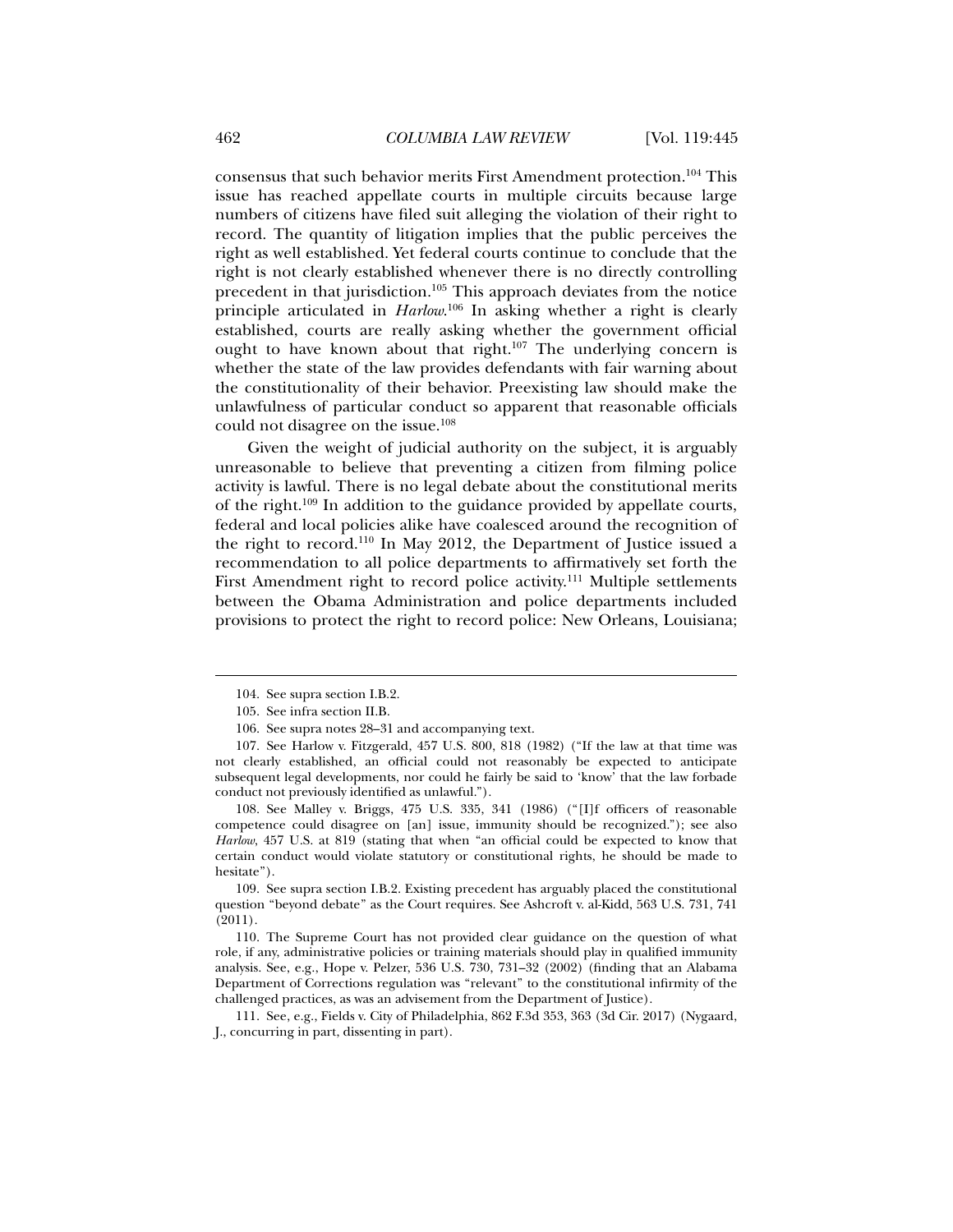East Haven, Connecticut; Ferguson, Missouri; and Newark, New Jersey.112 The Obama Justice Department filed statements of interest in at least two right-to-record cases, indicating that "[t]he First Amendment protects the rights of private citizens to record police officers during the public discharge of their duties."113 Law enforcement organizations themselves have stated that the recording of police does not by itself establish legal grounds for arrest or other actions to restrict such recordings.114 Those statements are consistent with official police policy in municipalities throughout the country, such as St. Louis, Missouri; New York, New York; Baltimore, Maryland; Montgomery County, Maryland; and Philadelphia, Pennsylvania, among others.<sup>115</sup>

This combination of policy and judicial authority provides fair warning that the recording of public police conduct is lawful. Conversely, a

 114. The International Association of Chiefs of Police published a model policy stating that "[p]ersons who are lawfully in public spaces or locations where they have a legal right to be present—such as their home, place of business, or the common areas of public and private facilities and buildings—have a First Amendment right to record things in plain sight or hearing," including police activity. See Int'l Ass'n of Chiefs of Police, Recording Police Activity Model Policy 1 (2015), https://www.theiacp.org/model-policy/wp-content/ uploads/sites/6/2017/08/RecordingPolicePolicy.pdf [https://perma.cc/C6MS-3RK8].

 115. Philadelphia Police Department policies explicitly recognize the First Amendment right. See *Fields*, 862 F.3d at 363 (Nygaard, J., concurring in part, dissenting in part). The patrol guide for the New York City Police Department states that police cannot arrest an individual for "[t]aking photographs, videotaping, or making a digital recording" of police activity, "absent additional actions constituting a violation of law." N.Y.C. Police Dep't, Patrol Guide: When a Member of the Service Encounters an Individual Observing, Photographing, and/or Recording Police Activity 1 (2018), https://www1.nyc.gov/assets/nypd/downloads/pdf/public\_information/public-pguide1.pdf [https://perma.cc/V6BN-M9VH]. In 2009, the Chief of Police of the St. Louis Metropolitan Police Department issued a special order stating that members of the public "have an unambiguous First Amendment right" to record police officers in public places. See Chestnut v. Wallace*,* No. 4:16-cv-1721 PLC, 2018 WL 5831260 at \*3 (E.D. Mo. Nov. 7, 2018).

 Montgomery County police policy dictates that "[i]ndividuals have a right to record police officers in the public discharge of their duties." Montgomery Cty. Police Dep't, Citizen Videotaping Interactions 1 (2013), https://www.montgomerycountymd.gov/POL/ Resources/Files/PDF/Directives/1100/FC1142\_Citizen%20Videotaping%20Interactions.pdf [https://perma.cc/C9WH-MPVX]. In Baltimore, General Order J-16 instructs that no member of the police department may prohibit any person's ability to observe or record police activity that occurs in the public domain, unless such action falls into one of six exceptions, including violation of other laws. See Letter from Jonathan M. Smith, Chief, Special Litigation Section, U.S. Dep't of Justice, to Mark H. Grimes, Balt. Police Dep't (May 14, 2012), http://www.justice.gov/sites/default/files/crt/legacy/2012/05/17/Sharp\_ltr\_5- 14-12.pdf [https://perma.cc/G3FB-TSC8].

 <sup>112.</sup> See Brief for the United States as Amicus Curiae at 2, *Fields*, 862 F.3d 353 (No. 16- 651), 2016 WL 6574218.

 <sup>113.</sup> Statement of Interest of the United States at 4, Sharp v. Balt. City Police Dep't, No. 1:11-cv-02888-BEL (D. Md. Jan. 10, 2012), 2012 WL 9512053; see also Statement of Interest of the United States at 1–2, Garcia v. Montgomery Cty., 145 F. Supp. 3d 492 (D. Md. 2015) (No. 8:12-cv-03592-JFM), https://www.justice.gov/sites/default/files/crt/legacy/ 2013/03/20/garcia\_SOI\_3-14-13.pdf [https://perma.cc/XG4S-UFCG].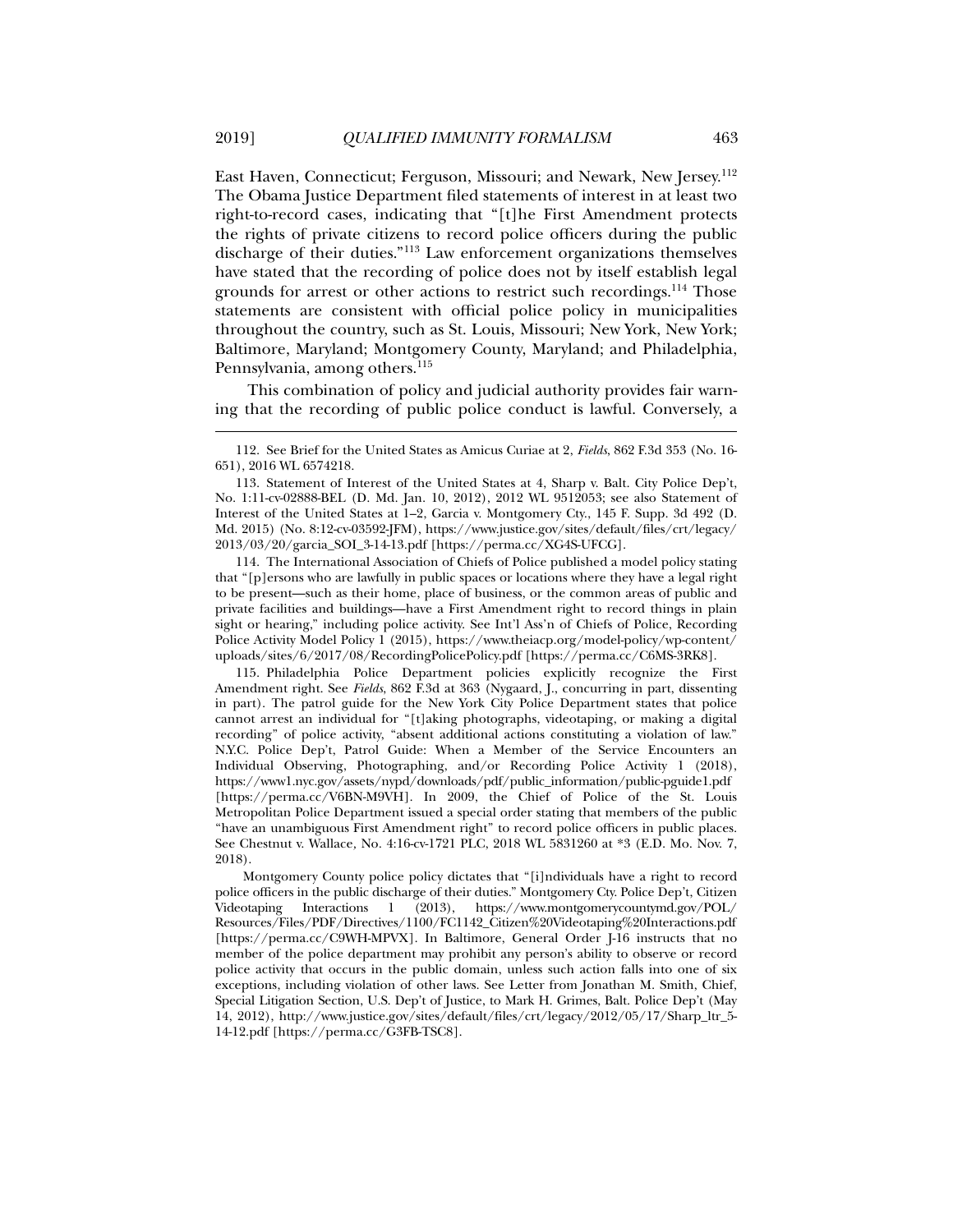number of courts have found that the right to record is not clearly established.116 Such rulings arguably send conflicting messages to police officers. Yet a case that is silent on the merits of the right should not qualify as contrary authority. Decisions grounded in qualified immunity merely indicate to officials that there is an increased possibility of immunity from suit; they say nothing about the lawfulness of potential conduct and therefore should not be treated as precedential. The existence of such decisions does not meaningfully interfere with the notice to police officers and should not warrant immunity.

2. *The Limitations of the Formalist Approach. —* By fixating on controlling case law at the expense of all other authority, the prevailing approach fails to ask the crucial question of qualified immunity: whether a reasonable officer would have known that her behavior was unlawful. The presumption that public officials are aware of ongoing developments in constitutional law is well recognized as a legal fiction.<sup>117</sup> This fiction is valuable insofar as it creates incentives for officials to keep up with legal developments in order to stay on the right side of the law.<sup>118</sup> In practice, however, the legal education of police officers likely derives from formal training and policy directives, or the advice of counsel.<sup>119</sup> The formalist analysis ignores the influence of these materials, as well as that of persuasive judicial authority.

The restrictive approach to clearly established law produces perverse results. Its application to the right to record is a prime example. Granting qualified immunity because no prior case has held sufficiently similar conduct to be unconstitutional is defensible on fair-warning grounds. Immunizing a government official because no prior case *in that jurisdiction* has held similar conduct to be unconstitutional is less defensible. Judicial silence should not be accorded the same weight as contrary authority. A right is clearly established when "a reasonable person in a defendant's position should know about the constitutionality of the

 <sup>116.</sup> See, e.g., Szymecki v. Houck, 353 F. App'x 852, 853 (4th Cir. 2009); Basinski v. City of New York, 192 F. Supp. 3d 360, 368 (S.D.N.Y. 2016).

 <sup>117.</sup> See Amore v. Novarro, 624 F.3d 522, 535 (2d Cir. 2010) ("[T]he statement in *Harlow* that reasonably competent public officials know clearly established law[] is a legal fiction." (second alteration in original) (internal quotation marks omitted) (quoting Lawrence v. Reed, 406 F.3d 1224, 1237 (10th Cir. 2005) (Hartz, J., dissenting))).

 <sup>118.</sup> Edward C. Dawson, Qualified Immunity for Officers' Reasonable Reliance on Lawyers' Advice, 110 Nw. U. L. Rev 525, 542–43 (2016).

 <sup>119.</sup> See, e.g., Frasier v. Evans, No. 15-cv-01759-REB-KLM, 2018 WL 6102828, at \*1 (D. Colo. Nov. 21, 2018) (noting that defendant police officers had received formal and informal training on the Denver police policy regarding the constitutional right of citizens to record officers); *Fields*, 862 F.3d at 363 (Nygaard, J., concurring in part, dissenting in part) (describing the Philadelphia Police Department policy on citizen recorders as intended to clarify the duties of street-level officers); *Lawrence*, 406 F.3d at 1237 (Hartz, J., dissenting) (discussing the role of advice of counsel in the clearly established inquiry).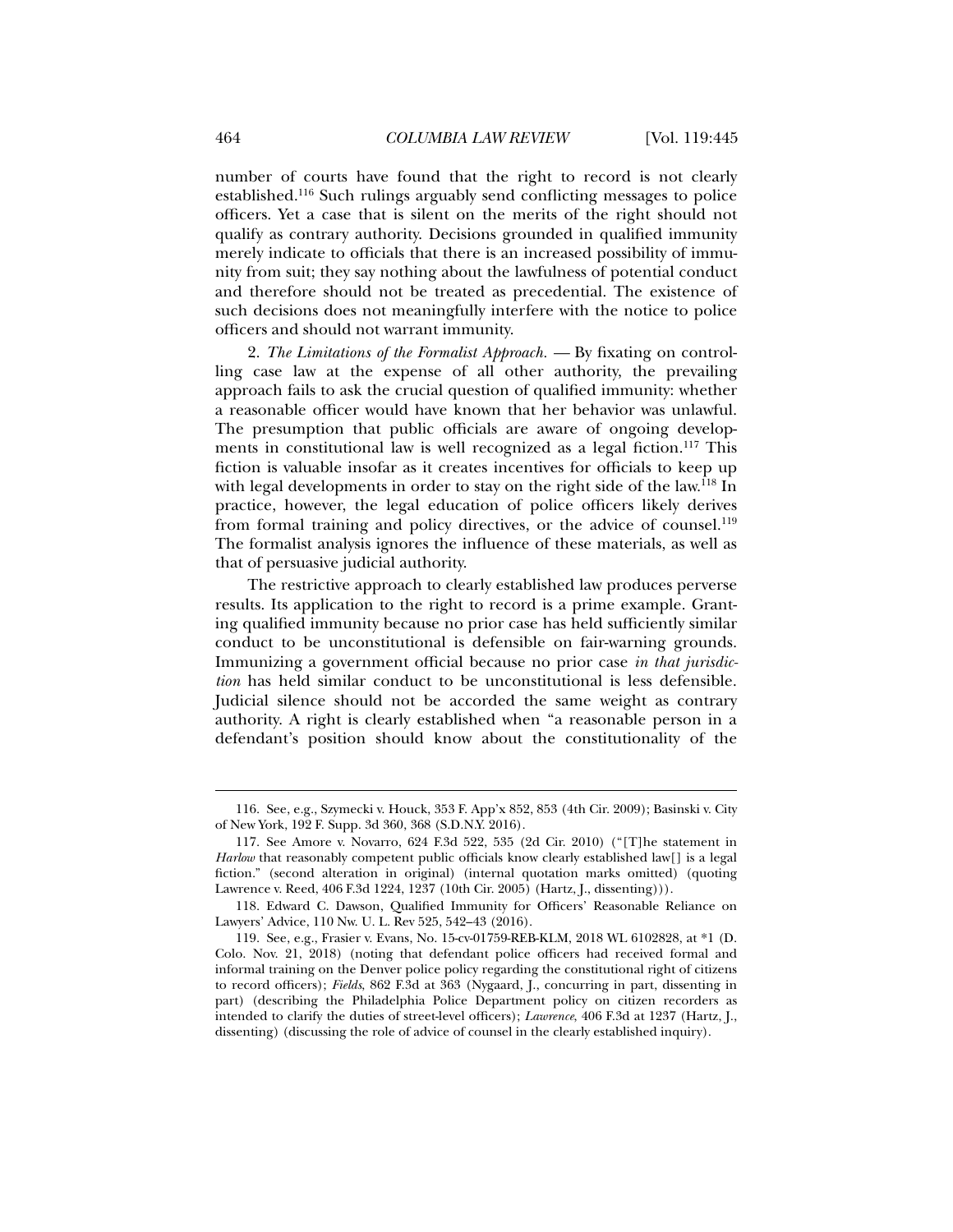conduct."120 Confining the analysis to controlling precedent arbitrarily limits the scope of that inquiry. As a result, police officers in six circuits have impunity to retaliate against citizen recorders for conduct that is evidently constitutional. Qualified immunity exists to protect reasonable mistakes, not knowingly illegal conduct.<sup>121</sup>

## B. *The Artificial Circuit Split*

Trial courts continue to dismiss right-to-record suits on qualified immunity grounds in incipient jurisdictions.<sup>122</sup> Despite the recognition of the right by six circuits, lower courts decline to find it clearly established by the weight of persuasive authority.123 Most maintain that directly controlling authority is required to defeat a qualified immunity defense. Of those that acknowledge the potential role of persuasive authority in clearly establishing law, many improperly treat qualified immunity decisions as contrary authority. As a result, police officers who arrest or harass those seeking to record their official conduct continue to evade liability in those jurisdictions.

Qualified immunity has produced an artificial circuit split over the right to record police activity in public places.124 Police officers in Baltimore are held to a different constitutional standard than their counterparts a hundred miles away in Philadelphia—not because of substantive disagreement over the First Amendment but because of the application of qualified immunity doctrine. The split did not arise because of local

 <sup>120.</sup> Young v. Cty. of Fulton, 160 F.3d 899, 903 (2d Cir. 1998).

 <sup>121.</sup> Hardwick v. Cty. of Orange, 844 F.3d 1112, 1119 (9th Cir. 2017).

 <sup>122.</sup> This Note refers to those circuits that have not yet ruled on the constitutional merits of the right to record police activity—the Second, Fourth, Sixth, Eighth, Tenth, and D.C. Circuits—as incipient jurisdictions.

 <sup>123.</sup> See, e.g., Holmes v. City of New York, No. 14 CV 5253-LTS-SDA, 2018 WL 1604800, at \*5–6 (S.D.N.Y. Mar. 29, 2018); J.A v. Miranda, No. PX 16-3953, 2017 WL 3840026, at \*1 (D. Md. Sept. 1, 2017); Basinski v. City of New York, 192 F. Supp. 3d 360, 368 (S.D.N.Y. 2016); Rivera v. Foley, No. 3:14-cv-00196 (VLB), 2015 WL 1296258, at \*9–10 (D. Conn. Mar. 23, 2015); Williams v. Boggs, No. 6:13-65-DCR, 2014 WL 585373, at \*5–6 (E.D. Ky. Feb. 13, 2014); Mesa v. City of New York, No. 09 Civ. 10464(JPO), 2013 WL 31002, at \*24–25 (S.D.N.Y. Jan. 3, 2013).

There is at least one example of a district court defining the right to record as clearly established on the basis of persuasive authority. See Higginbotham v. City of New York*,* 105 F. Supp. 3d 369, 380 (S.D.N.Y. 2015). In the context of the filming of an Occupy Wall Street protest, the court concluded that the right to record police activity in public, "at least in the case of a journalist who is otherwise unconnected to the events recorded," was clearly established at the time of the alleged violation, despite the fact that neither the Supreme Court nor the Second Circuit had decided the issue. Id. In doing so, the District Court for the Southern District of New York cited general Second Circuit precedent, as well as a "robust consensus of persuasive authority" because three circuit courts of appeals had concluded that the right existed at the time of the arrest in 2011, as had a number of district courts. Id. (citing Ashcroft v. al-Kidd, 563 U.S. 731, 741–42 (2011)).

 <sup>124.</sup> See supra note 22.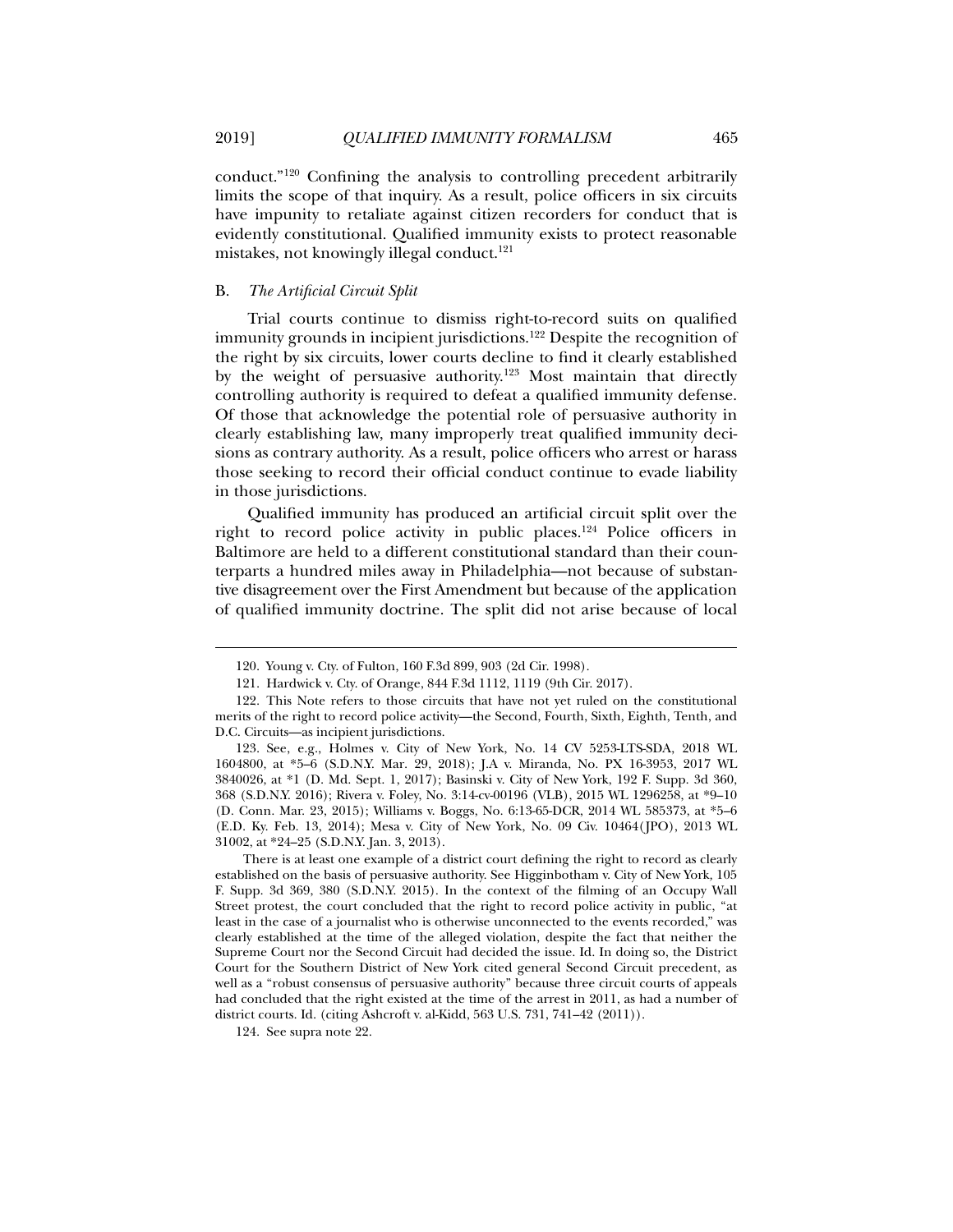differences in the assessment of constitutional protection but rather because the Third Circuit opted to address the merits of the issue while the Fourth Circuit did not.<sup>125</sup> Under the approach restricting clearly established law to controlling precedent, this split will persist until each of the remaining circuit courts of appeals individually recognizes the right to record as clearly established.<sup>126</sup> This section analyzes the effects of the artificial split on the development of jurisprudence and how the misapprehension of contrary authority exacerbates those effects.

1. *The Role of Qualified Immunity in Constitutional Development. —* In theory, qualified immunity promotes the development of constitutional rights because it requires courts to decide whether an asserted right is cognizable under the Constitution.127 The two-step procedure—deciding the merits of the constitutional right as well as the question of whether that right is clearly established—is "especially valuable" for the development of rights that "do not frequently arise in cases in which a qualified immunity defense is unavailable."128

The discretion to dodge the constitutional question if the right is not clearly established leads courts to dispose of cases without ruling on the merits.129 While the practice promotes judicial economy, it impedes the role of qualified immunity as a mechanism for the development of constitutional law.130 In the context of the right to record, there is considerable room for development: clarifying the meaning of reasonable time, manner, and place restrictions; determining what degree of civilian interference with police activity is permissible; and deciding to what degree the right extends to nonpublic fora.131 If courts in incipient jurisdictions wait for courts of appeals, state supreme courts, or the U.S. Supreme Court to rule, the law may remain unsettled for many years, leaving

 <sup>125.</sup> Compare Fields v. City of Philadelphia, 862 F.3d 353, 358–60 (3d Cir. 2017) (reaching the merits of the First Amendment right to record), with Szymecki v. Houck, 353 F. App'x 852, 852 (4th Cir. 2009) (disposing of the case on qualified immunity grounds without deciding the constitutional question).

 <sup>126.</sup> See Jeffries, supra note 95, at 859.

 <sup>127.</sup> See Amicus Brief of Free Speech Organizations, supra note 90, at 11.

 <sup>128.</sup> Pearson v. Callahan, 555 U.S. 223, 236 (2009); see also Camreta v. Greene, 563 U.S. 692, 708 (2011) ("[T]he very purpose served by the two-step process . . . 'is to clarify constitutional rights without undue delay.'" (quoting Bunting v. Mellen, 541 U.S. 1019, 1024 (2004) (Scalia, J., dissenting from the denial of certiorari))).

 <sup>129.</sup> See *Pearson*, 555 U.S. at 237.

 <sup>130.</sup> See Geoffrey J. Derrick, Qualified Immunity and the First Amendment Right to Record Police, 22 B.U. Pub. Int. L.J. 243, 283–84 (2013).

 <sup>131.</sup> See, e.g., Sandberg v. Englewood, No. 16-cv-01094-CMA-KMT, 2017 WL 1148691, at \*5 (D. Colo. Mar. 27, 2017) (collecting federal appellate cases demonstrating unsettled law on these issues), aff'd in part, rev'd in part on other grounds, 727 F. App'x 950 (10th Cir. 2018).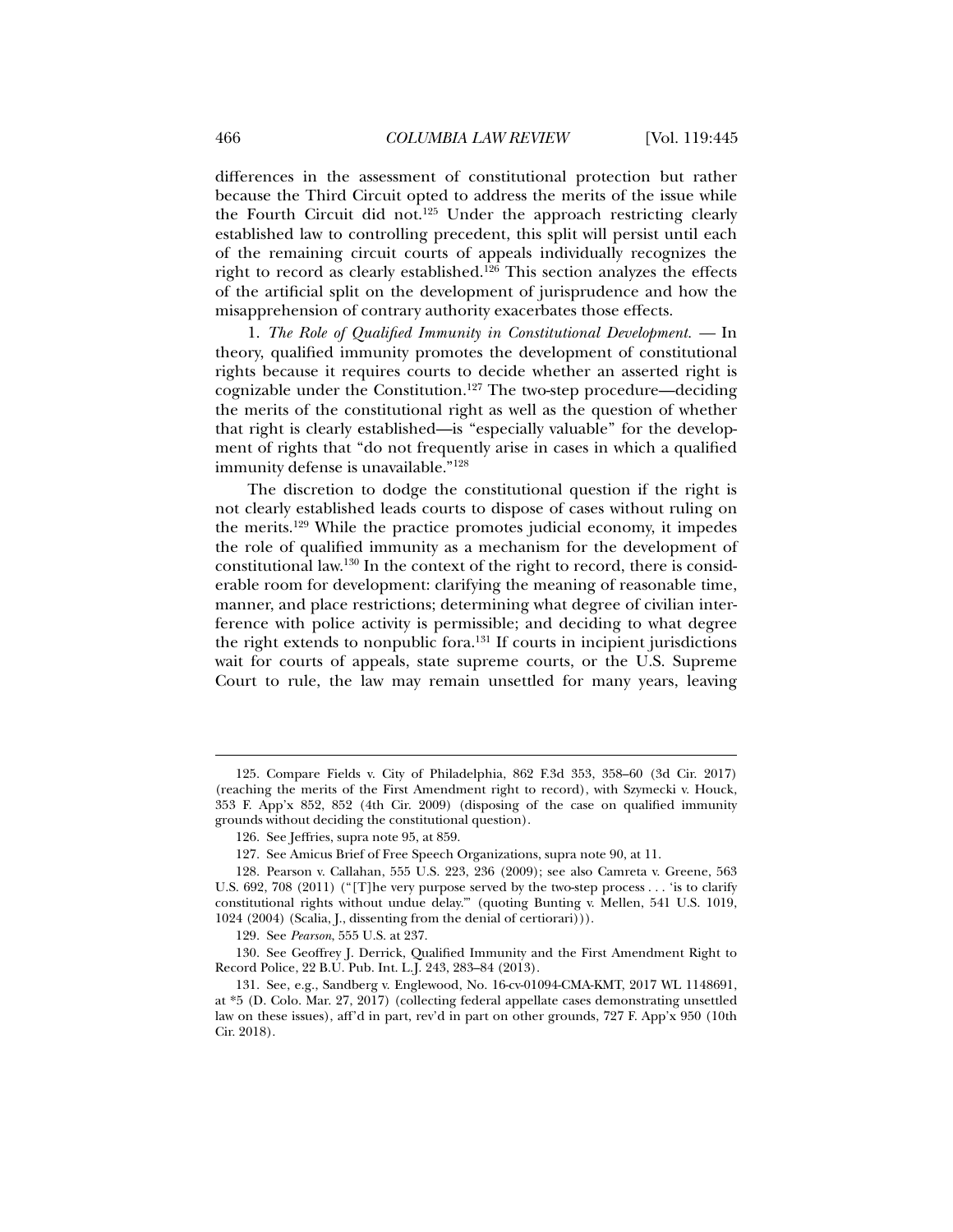"standards of official conduct permanently in limbo"132—and preventing plaintiffs with meritorious claims from vindicating their rights.

Because of discretionary sequencing, $133$  qualified immunity has the perverse effect of preventing rights from *becoming* clearly established. The result is unsettled law, insulation from liability, and a stagnant jurisprudence that provides little guidance on the scope of constitutional rights.<sup>134</sup> The right to record police exemplifies this pathology.<sup>135</sup> By opting to address the merits, the 2017 cases from the Third and Fifth Circuits, *Fields v. City of Philadelphia*<sup>136</sup> and *Turner v. Lieutenant Driver*, 137 were outliers in this respect.138 The *Turner* court grounded its merits-first approach in the unique importance of the right, which "continues to arise in the qualified immunity context."139 In *Szymecki*, the Fourth Circuit adopted the opposite method, leaving the constitutional question unsettled within that jurisdiction.140 The Second Circuit took a third approach, disposing of a First Amendment retaliation claim on other grounds and declining to address whether police officers were entitled to qualified immunity for arresting a citizen recorder.<sup>141</sup> Trial judges in incipient jurisdictions typically opt not to reach the merits of the issue.<sup>142</sup> The preference for constitutional avoidance creates a negative feedback loop: When a court dismisses a case on qualified immunity grounds without deciding the underlying question of substantive law, the next time the same conduct occurs, the officer will once again be immune from suit because a court has never established the governing law.<sup>143</sup>

l

 138. See Karen M. Blum, Qualified Immunity: Time to Change the Message, 93 Notre Dame L. Rev. 1887, 1897 (2018) (detailing how the Third and Fifth Circuits had spent "years . . . disposing of the issue on the second prong").

141. Higginbotham v. Sylvester, 741 F. App'x 28, 31–32 (2d Cir. 2018).

 142. See, e.g., J.A. v. Miranda, No. PX 16-3953, 2017 WL 3840026, at \*6 (D. Md. Sept. 1, 2017); Basinski v. City of New York, 192 F. Supp. 3d 360, 367–69 (S.D.N.Y. 2016); Rivera v. Foley, No. 3:14-cv-00196 (VLB), 2015 WL 1296258, at \*9 (D. Conn. Mar. 23, 2015); Williams v. Boggs, No. 6:13-65-DCR, 2014 WL 585373, at \*5 (E.D. Ky. Feb. 13, 2014); see also Derrick, supra note 130, at 283–84 & n.247.

143. Alexandra Lahav, In Praise of Litigation 81 (2017).

<sup>132</sup>*. Camreta*, 563 U.S. at 706.

 <sup>133.</sup> See supra notes 25–26.

 <sup>134.</sup> See Derrick, supra note 130, at 286; Schwartz, Qualified Immunity, supra note 33, at 66.

 <sup>135.</sup> See generally Derrick, supra note 130 (describing how courts adjudicating constitutional tort lawsuits related to the recording of police officers previously avoided deciding the scope of First Amendment rights and advocating a "mandatory sequencing" regime in which courts must decide the merits of First Amendment violations before issues of qualified immunity).

 <sup>136. 862</sup> F.3d 353 (3d Cir. 2017).

 <sup>137. 848</sup> F.3d 678 (5th Cir. 2017).

<sup>139</sup>*. Turner*, 848 F.3d at 688.

 <sup>140.</sup> Szymecki v. Houck, 353 F. App'x 852, 852–53 (4th Cir. 2009).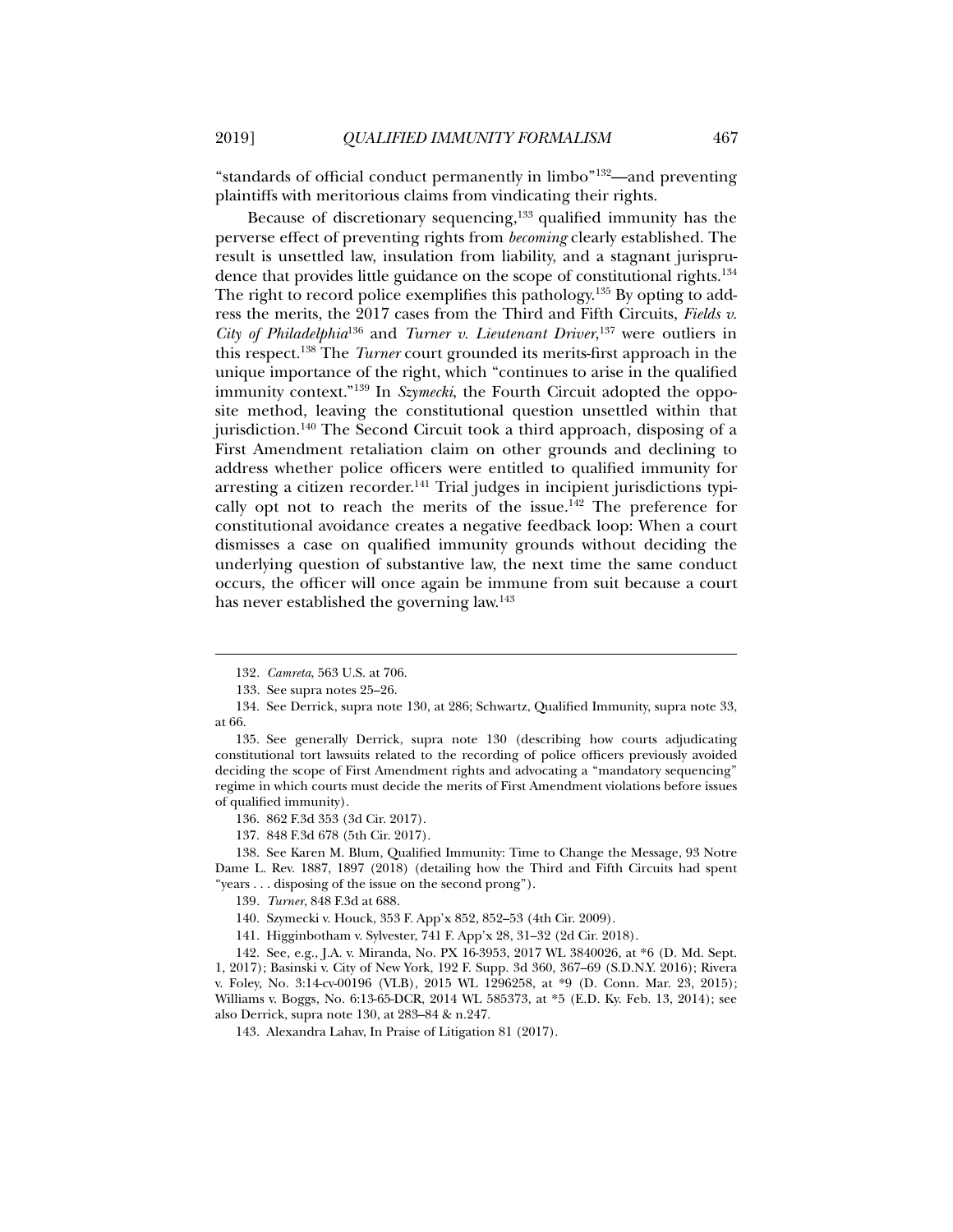2. *The Misapplication of Contrary Authority. —* Qualified immunity's ossification of the law is exacerbated by the tendency to treat decisions decided on clearly established law grounds as evidence of a circuit split. Even when courts do consider persuasive authority in their analysis, they often treat qualified immunity rulings as contrary authority. A substantive circuit split provides dispositive evidence that the law is unsettled and therefore not clearly established.144 Finding contrary authority is thus outcome determinative in most qualified immunity cases.

For example, in *Mesa v. City of New York*, <sup>145</sup> a Southern District of New York court concluded that the right to document police misconduct was not clearly established in the Second Circuit at the time of the violation in question. Acknowledging that several courts of appeals had recognized the right, the court agreed that citizen recording of police "fits comfortably" within First Amendment principles.<sup>146</sup> However, the court then cited decisions from the Third and Fourth Circuits to claim that "other circuits have decided just the opposite, declining to extend First Amendment protections to the recording of police activity."147 Yet neither of the cited decisions had reached the merits of the constitutional question.148 Both were decided exclusively on the clearly established prong.

*Mesa* is not an outlier. District courts across the country have adopted a similar approach, insisting that there is "a circuit split on the issue"149 because of qualified immunity decisions that are silent on the underlying constitutional question.150 Another Southern District of New York court held that the existence of a "considerable debate" among the circuit courts over the scope of the right was sufficient to demonstrate that the right was not clearly established.<sup>151</sup>

Equating clearly established law rulings with contrary precedent on the merits of the constitutional question conflates the two prongs of qualified immunity analysis. Such cases purposefully avoided the constitutional

 <sup>144.</sup> See supra note 41 and accompanying text.

 <sup>145.</sup> No. 09 Civ. 10464(JPO), 2013 WL 31002 (S.D.N.Y. Jan. 3, 2013).

 <sup>146.</sup> Id. at \*25 (internal quotation marks omitted) (quoting Glik v. Cunniffe, 655 F.3d 78, 82 (1st Cir. 2012)).

 <sup>147.</sup> Id. at \*24. The court was referring to Kelly v. Borough of Carlisle, 622 F.3d 248, 262–63 (3d Cir. 2010) and Szymecki v. Houck, 353 F. App'x 852, 853 (4th Cir. 2009).

<sup>148</sup>*. Kelly* concluded that "there was insufficient case law establishing a right to videotape police officers during a traffic stop." *Kelly*, 622 F.3d at 262. *Szymecki* summarily affirmed the district court's conclusion that the right was not clearly established in the circuit at the time of the alleged conduct. *Szymecki*, 353 F. App'x at 853.

 <sup>149.</sup> See Sandberg v. Englewood, No. 16-cv-01094-CMA-KMT, 2017 WL 1148691, at \*4 (D. Colo. Mar. 27, 2017).

 <sup>150.</sup> See, e.g., Basinski v. City of New York, 192 F. Supp. 3d 360, 368 (S.D.N.Y. 2016); Rivera v. Foley, No. 3:14-cv-00196 (VLB), 2015 WL 1296258, at \*9 (D. Conn. Mar. 23, 2015); Williams v. Boggs, No. 6:13-65-DCR, 2014 WL 585373, at \*5 (E.D. Ky. Feb. 13, 2014).

 <sup>151.</sup> Soto v. City of New York, No. 13 CV 8474-LTS-JLC, 2017 WL 892338, at \*5 (S.D.N.Y. Mar. 6, 2017).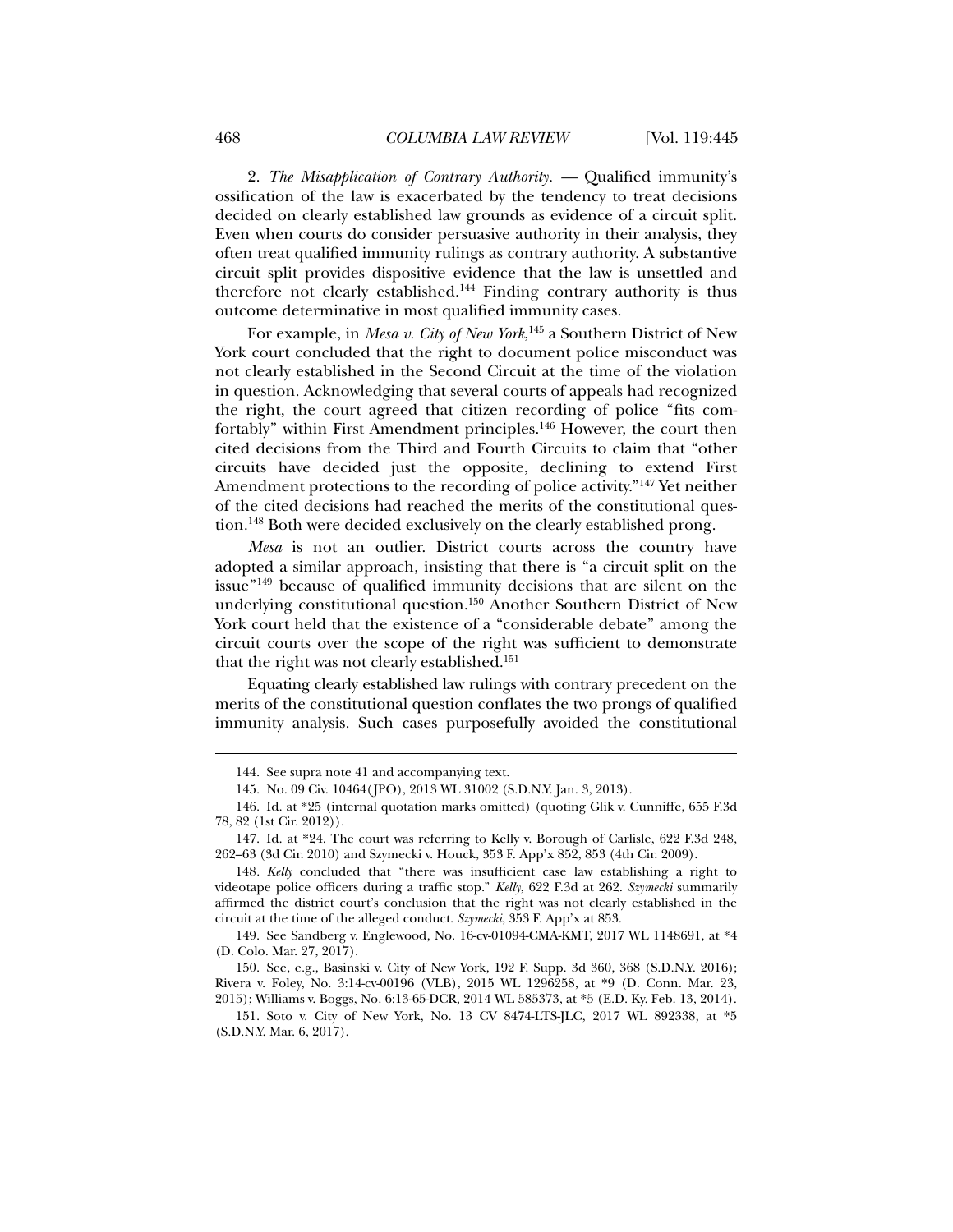issue, holding only that the right was not clearly established in the specific factual context before the court.<sup>152</sup> Because such holdings are irrelevant to determining whether there is a consensus on the *existence* of a constitutional right, they lack relevant precedential value. In other words, *Szymecki* does not stand for the proposition that the Fourth Circuit does not recognize the right to record, but only that such a right "was not clearly established in the Fourth Circuit as of sometime prior to 2009."153 Treating such cases as evidence of a circuit split turns qualified immunity into a self-fulfilling prophecy: If the right was not clearly established by another court in an analogous factual situation, it cannot be so held by a future court operating in a different jurisdiction and time. This reading fails to account for subsequent developments in the law.

*Szymecki* is a case in point. Since that unpublished decision in 2009, the legal landscape has changed dramatically: Four circuits have recognized the constitutional right to record, $154$  and the federal government has issued guidance acknowledging the right to record police.<sup>155</sup> Yet as recently as 2018, *Szymecki* was cited as contrary authority.156 The misapprehension of contrary authority threatens to perpetuate the artificial circuit split, until the Supreme Court rules on the issue.

3. *The Supreme Court Is Not Likely to Address the Issue. —* There is no judicial dispute on the merits of the right to record as that concept is typically understood in qualified immunity analysis.157 The only "dispute" concerns whether the right is clearly established. Because there is no circuit split on the merits, the Supreme Court is not likely to weigh in on the question. Seventy percent of the Supreme Court docket addresses legal questions over which lower courts have differed, demonstrating that uniformity is a central consideration in case selection.<sup>158</sup> In 2012, the Court denied certiorari on this very question.159 Unless a genuine circuit

154. See supra notes 79–87 and accompanying text.

155. See supra notes 110–113 and accompanying text.

 157. Cf. Hope v. Pelzer, 536 U.S. 730, 753 (2002) (Thomas, J., dissenting) ("If, for instance, 'various courts have agreed that certain conduct [constitutes an Eighth Amendment violation] under facts not distinguishable in a fair way from the facts presented in the case at hand,' then a plaintiff would have a compelling argument that a defendant is not entitled to qualified immunity." (citation omitted) (quoting Saucier v. Katz, 533 U.S. 194, 202 (2001))).

 158. Amanda Frost, Overvaluing Uniformity, 94 Va. L. Rev. 1567, 1569 (2008). Because the Supreme Court promotes a broad view of qualified immunity protection, it is unlikely to intervene to alleviate an artificial circuit split that benefits public-official defendants. See supra section I.A.1.

159. See supra notes 59–60 and accompanying text.

 <sup>152.</sup> See Higginbotham v. City of New York, 105 F. Supp. 3d 369, 381 (S.D.N.Y. 2015).

 <sup>153.</sup> Charles v. City of New York, No. 12-CV-6180 (SLT)(SMG), 2017 WL 530460, at \*24 (E.D.N.Y. Feb. 8, 2017).

 <sup>156.</sup> See Holmes v. City of New York, No. 14 CV 5253-LTS-SDA, 2018 WL 1604800, at \*5 (S.D.N.Y. Mar. 29, 2018); see also J.A. v. Miranda, No. PX 16-3953, 2017 WL 3840026, at \*6 (D. Md. Sept. 1, 2017).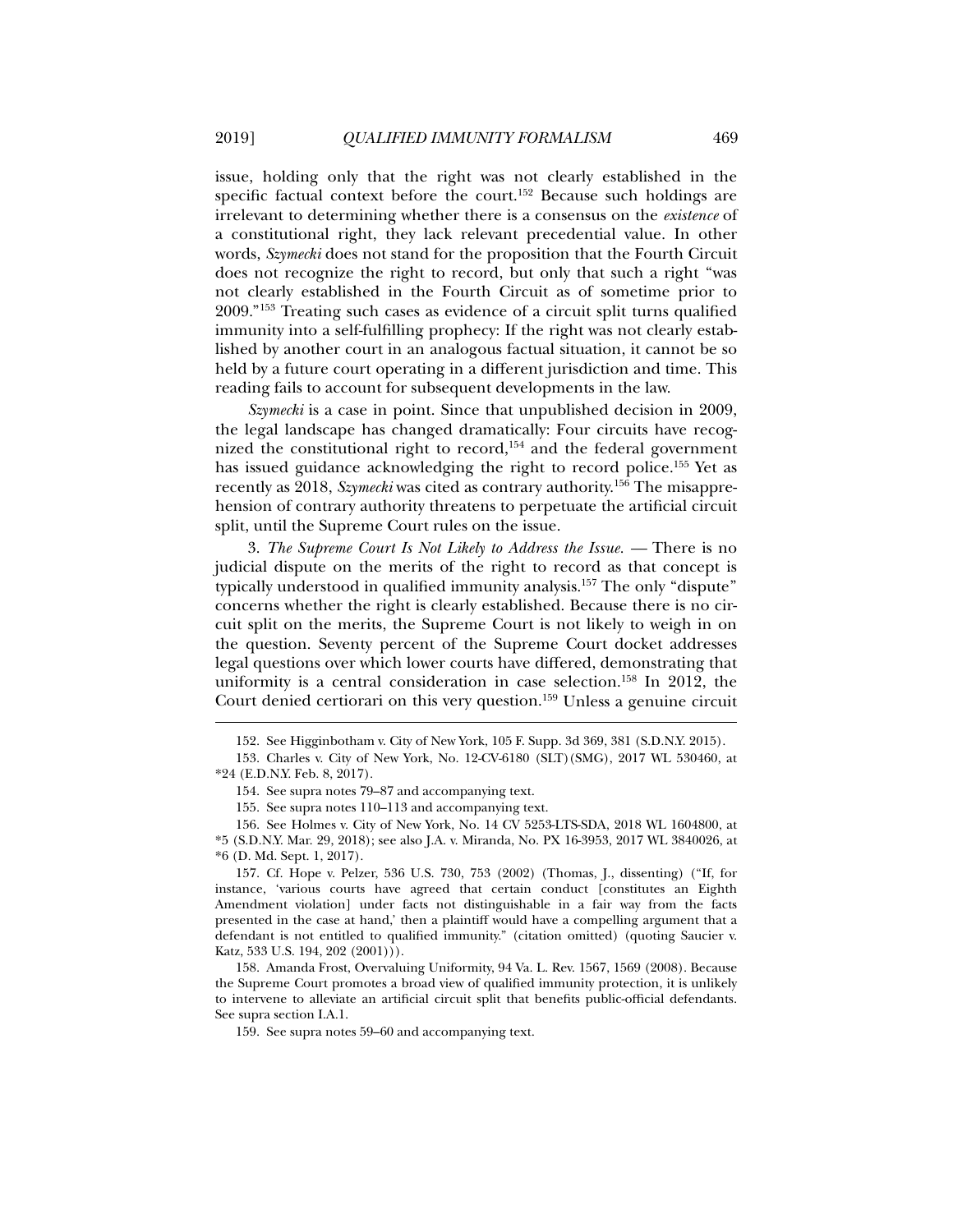split emerges, it is unlikely that the Supreme Court will resolve the constitutionality of the right to record anytime soon.

#### C. *Qualified Immunity Doctrine Impedes Vindication of the Right to Record*

Qualified immunity, in addition to stunting jurisprudential development, may impede the remediation of constitutional rights. Doctrinally, qualified immunity applies only to a specific subset of cases, namely suits for damages against public officials acting in their individual capacities.<sup>160</sup> Although municipalities are subject to § 1983 under the *Monell* doctrine, $161$  they cannot invoke the defense. Nor does it apply to suits for injunctive or declaratory relief.162 In the case of the right to record police, however, money damages are often the only adequate form of relief. Defendants are therefore able to invoke the defense in almost all cases. This section analyzes how qualified immunity stands as a particular impediment to remedying violations of the right to record police. Section II.C.1 describes the nexus between the right to record and § 1983, and the following sections explain why alternate forms of relief generally are unavailable to plaintiffs in this context.

1. *The Importance of § 1983 Claims to First Amendment Retaliation. —*  The vast majority of right-to-record causes of action stem from the conduct of individual police officers. To a lesser degree, they may implicate the pattern or practice of a particular law enforcement agency. Retaliatory arrests are more frequently justified under the pretext of catchall statutes—disorderly conduct, loitering, disturbing the peace—than state wiretapping or privacy laws.<sup>163</sup> These discretionary charges are easily used to curtail speech or retaliate against individuals for exercising First Amendment rights.<sup>164</sup> Right-to-record cases typically seek a remedy for a particular instance of rights deprivation, rather than relief from a burdensome piece of legislation. Legislative challenges, an avenue traditionally available for the vindication of constitutional rights, are less suited to

 <sup>160.</sup> See, e.g., Schwartz, Section 1983, supra note 98, at 143.

 <sup>161.</sup> See infra section II.C.2.

 <sup>162.</sup> See, e.g., Pearson v. Callahan, 555 U.S. 223, 242 (2009) (observing that qualified immunity is not available in "§ 1983 cases against a municipality, as well as § 1983 cases against individuals where injunctive relief is sought instead of or in addition to damages").

 <sup>163.</sup> Kreimer, supra note 58, at 361 ("[O]fficers faced with defiant videographers frequently turn to broader criminal statutes that provide substantial enforcement discretion.").

 <sup>164.</sup> Statement of Interest of the United States at 1–2, Garcia v. Montgomery Cty., 145 F. Supp. 3d 492 (D. Md. 2015) (No. 8:12-cv-03592-JFM), https://www.justice.gov/sites/default/ files/crt/legacy/2013/03/20/garcia\_SOI\_3-14-13.pdf [https://perma.cc/XG4S-UFCG]; see also Kreimer, supra note 58, at 394 (noting that a growing source of litigation is the "tendency of police officers to arrest photographers on trumped-up charges . . . as a way of preventing the spread of inconvenient truths").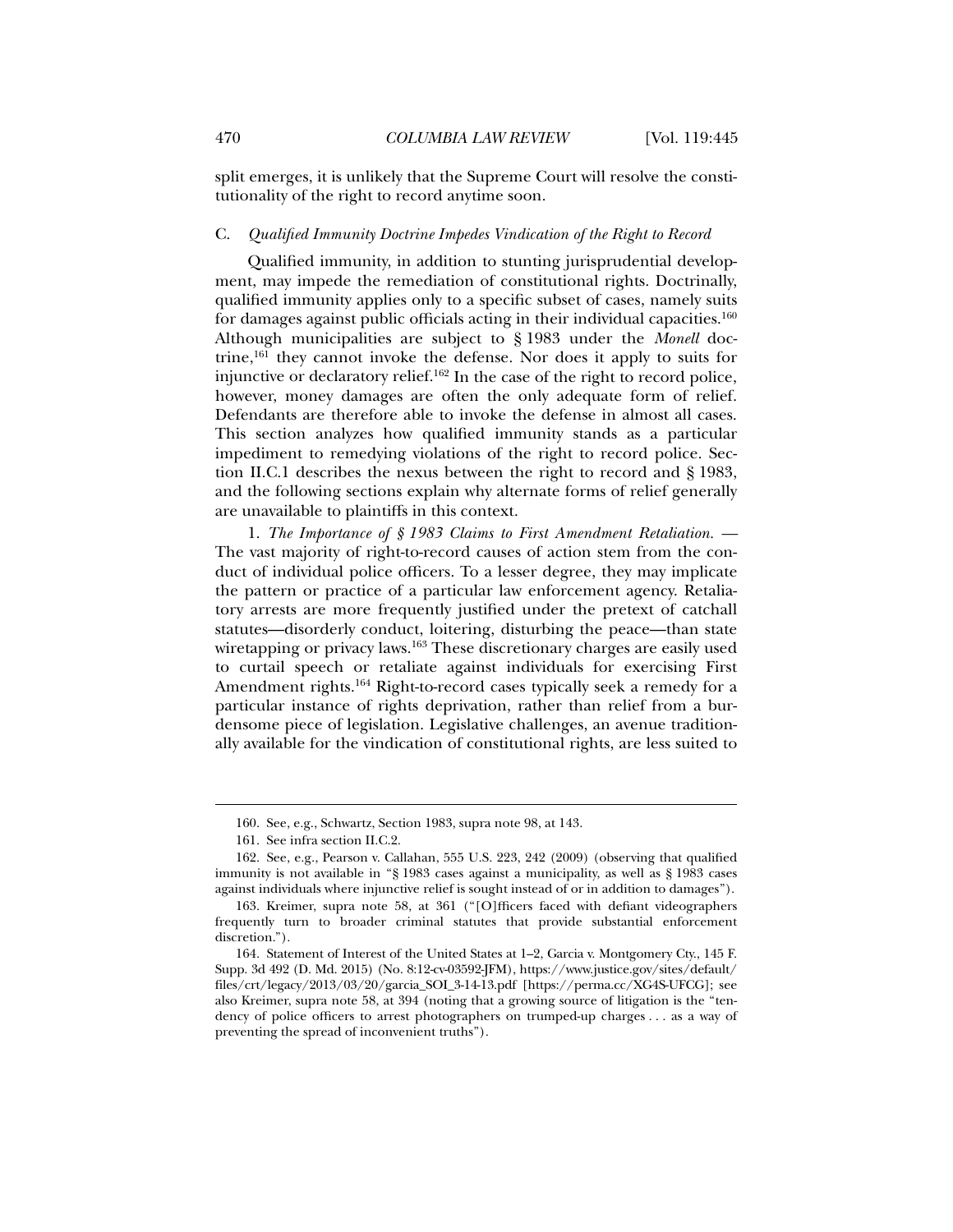this context.165 The principal remedy for the unreasonable application of facially valid laws is § 1983, in which the qualified immunity defense generally applies.166

2. Monell *Liability Is Not a Useful Vehicle for Retaliation Against Citizen Recorders. —* Municipalities, although subject to liability under § 1983, are barred from raising qualified immunity as a defense.167 Under *Monell*, a municipality is vicariously liable for the conduct of persons for whom it is responsible only if the plaintiff's injury is the result of a municipal policy, custom, or practice.168 Whether or not the right violated by the municipal policy was clearly established is irrelevant.169 Nor does dismissal of claims against individual police officers on qualified immunity grounds preclude municipal liability for the same violation.170 *Monell* does not provide a separate cause of action but rather "*extends* liability to a municipal organization where that organization's failure to train, or the policies or customs that it has sanctioned, led to an independent constitutional violation."171

Generally speaking, contemporary municipal policies on citizen recording of police activity are facially supportive of the First Amendment

 167. Owen v. City of Independence, 445 U.S. 622, 657 (1980) ("[M]unicipalities have no immunity from damages liability flowing from their constitutional violations . . . .").

169*. Owen*, 445 U.S. at 656–57.

171. Segal v. City of New York, 459 F.3d 207, 219 (2d Cir. 2006).

 <sup>165.</sup> In the past, civilian recorders were more frequently arrested under state wiretapping and privacy statutes. The application of these statutes to civilian recording was often successfully enjoined in the courts. See, e.g., ACLU of Ill. v. Alvarez, 679 F.3d 583, 586 (7th Cir. 2012) (challenging the application of an Illinois wiretapping statute to citizen recording of police in public places); Fordyce v. City of Seattle, 907 F. Supp. 1446, 1448 (W.D. Wash. 1995) (granting declaratory judgment that a Washington State privacy statute did not apply to public conversations). Now, however, most state electronic privacy statutes apply only to private conversations, or those that carry a reasonable expectation of privacy. Other statutes ban only surreptitious recording. See Jesse Harlan Alderman, Police Privacy in the iPhone Era?: The Need for Safeguards in State Wiretapping Statutes to Preserve the Civilian's Right to Record Public Police Activity, 9 First Amend. L. Rev. 487, 533–45 (2011) (collecting state statutes). The Illinois Supreme Court, for example, relied on the decision in *Alvarez* to strike down Illinois's eavesdropping statute as unconstitutional. See People v. Clark, 6 N.E.3d 154, 162 (Ill. 2014); People v. Melongo, 6 N.E.3d 120, 127 (Ill. 2014). Furthermore, prosecutors tend to drop wiretapping charges against citizen recorders in order to prevent the invocation of a First Amendment defense in criminal proceedings, thus staving off as-applied challenges to such legislation. See Derrick, supra note 130, at 250 n.31.

 <sup>166.</sup> The purpose of § 1983 is "to ensure that individuals whose federal constitutional or statutory rights are abridged may recover damages or secure injunctive relief." Burnett v. Grattan, 468 U.S. 42, 55 (1984).

 <sup>168.</sup> Monell v. N.Y.C. Dep't of Soc. Servs., 436 U.S. 658, 694 (1978).

 <sup>170.</sup> See Owens v. Balt. City State's Att'ys Office, 767 F.3d 379, 402 (4th Cir. 2014); Askins v. Doe No. 1, 727 F.3d 248, 253–54 (2d Cir. 2013); Barber v. City of Salem, 953 F.2d 232, 238 (6th Cir. 1992) ("Stated another way, it is possible that city officials may be entitled to qualified immunity for certain actions while the municipality may nevertheless be held liable for the same actions.").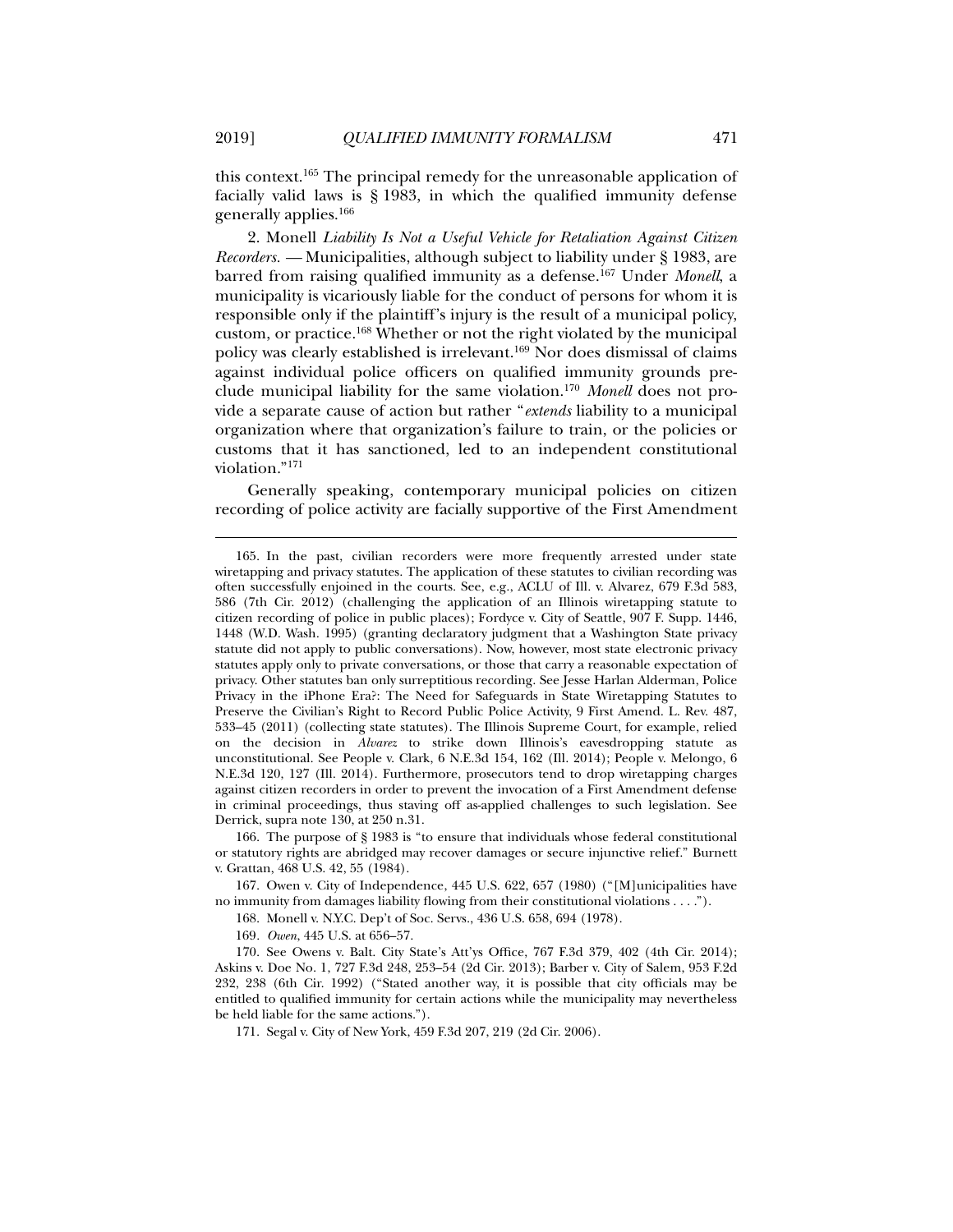right.172 Succeeding on a *Monell* claim, therefore, would likely require a plaintiff to demonstrate that a police department violated its own policy. That is a high bar to clear. A plaintiff must demonstrate that a municipality failed to act in the face of a pattern of misconduct, compelling the conclusion that it acquiesced to the unlawful actions of its subordinates.173 Failure to train employees in a relevant respect must amount to "deliberate indifference" to the rights of persons with whom the untrained employees come into contact.<sup>174</sup> A pattern of similar constitutional violations is ordinarily necessary to demonstrate such indifference.175 In the context of retaliation against individual recorders, it may be difficult for a plaintiff to demonstrate the numerous instances of unconstitutional conduct necessary to establish a custom or practice.<sup>176</sup>

3. *The Unavailability of Injunctive Relief. —* Qualified immunity is not available in suits against individuals in their official capacities when the remedy is limited to injunctive relief.177 However, injunctions in the § 1983 context are difficult to obtain due to the standing requirements that the Supreme Court established in *City of Los Angeles v. Lyons*: A plaintiff must demonstrate "remedial standing"*—*not just standing to bring a lawsuit but standing to pursue each specific remedy.178 For an injunction, a plaintiff must demonstrate that she will be subject again to the

 176. See, e.g., Fordyce v. City of Seattle, 55 F.3d 436, 440 (9th Cir. 1995) (rejecting *Monell* liability because the plaintiff failed to show that "any Seattle policy or any decision by a governmentally authorized decisionmaker was the moving force behind any deprivation of his constitutional rights"); An v. City of New York, 230 F. Supp. 3d 224, 229– 30 (S.D.N.Y. 2017) (concluding that six lawsuits and one newspaper article were insufficient proof of a "widespread illegal custom of violating individuals' First Amendment rights" to constitute standing under *Monell* ) .

Admittedly, *Monell* claims have sometimes proved successful in right-to-record cases. In *J.A. v. Miranda*, a plaintiff who was assaulted by Montgomery County police officers while attempting to film his brother's arrest withstood summary judgment on his *Monell*  claim. No. PX 16-3953, 2017 WL 3840026, at \*7 (D. Md. Sept. 1, 2017). Although Montgomery County operated with a "Citizen Videotaping Policy," the court found that the policies that the police department "actually followed" allowed officers to violate the right, as evidenced by the inadequacy of the subsequent investigation into the incident at issue. Id.

 177. See, e.g., Alexander A. Reinert, Does Qualified Immunity Matter?, 8 U. St. Thomas L.J. 477, 482 (2011).

 178. 461 U.S. 95, 105 (1983) (finding that the plaintiff had standing to seek damages but not to sue for injunctive relief).

 <sup>172.</sup> See supra note 115 (reviewing the Philadelphia, New York City, St. Louis, Montgomery County, and Baltimore police department policies on citizen recording of police activity).

 <sup>173.</sup> See Reynolds v. Giuliani, 506 F.3d 183, 192 (2d Cir. 2007) (citing Jett v. Dallas Indep. Sch. Dist., 491 U.S. 701, 737 (1989)).

 <sup>174.</sup> Connick v. Thompson, 563 U.S. 51, 61 (2011).

 <sup>175.</sup> Id. at 62 (quoting Bd. of Comm'rs v. Brown, 520 U.S. 397, 409 (1997)).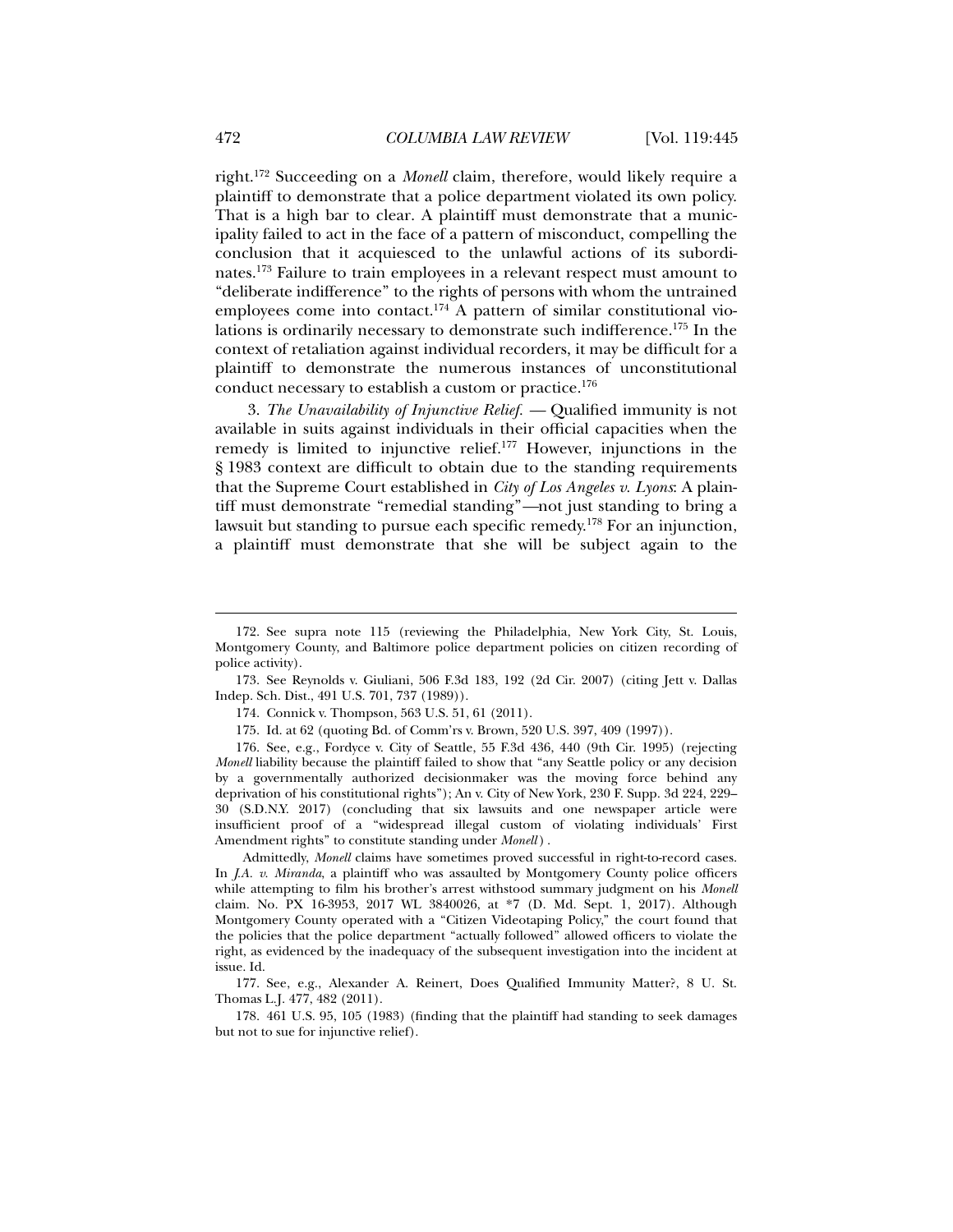challenged conduct.179 The Court found that Lyons failed to allege that a "uniform City practice or policy" of chokeholds violated his rights.180 The same obstacle applies, if not with greater force, to citizen recorders alleging retaliation. Unlike the chokehold—a discrete practice that can be directly prohibited—restrictions on the right to record are often justified by pretextual arrests under discretionary statutes.<sup>181</sup> In other cases, police may simply prevent citizens from recording, either through physical means or by demanding that the recorder leave the scene.<sup>182</sup> It would therefore be difficult to fashion an effective injunction against retaliation.

Law enforcement resistance to civilian filming typically happens on an ad hoc basis, ranging from commands for bystanders to stop filming to arrests of individuals for interference with police work.183 Because injunctive relief and *Monell* liability are generally not available, money damages represent the best—albeit imperfect<sup>184</sup>—remedy for vindicating this particular right. As the Supreme Court concluded about instances of individual abuse of office, "[A]n action for damages may offer the only realistic avenue for vindication of constitutional guarantees."185 Qualified

182. See id. (noting that the police pinned the second plaintiff against a pillar).

 183. Jocelyn Simonson, Beyond Body Cameras: Defending a Robust Right to Record the Police, 104 Geo. L.J. 1559, 1563 (2016). As an example, from 2014 to 2016, the New York City Civilian Complaint Review Board received 257 complaints of officers interfering with civilian recordings of police activity. John Annese, Hundreds of Civilians Prevented from Filming NYPD Cops as Officers Knock Cellphones Away, Threaten Arrests: Report, N.Y. Daily News (June 28, 2017), http://www.nydailynews.com/new-york/1.3283987 [https://perma.cc/7H26-VE9H].

 184. Civil rights damages actions were designed not only to provide compensation for injuries but also to deter future violations. Empirical evidence indicates that the widespread indemnification of police officers impedes the deterrent effect of damages awards in practice. See Joanna C. Schwartz, Police Indemnification, 89 N.Y.U. L. Rev. 885, 952 (2014) [hereinafter Schwartz, Police Indemnification]. Municipal payouts may have their own deterrent effects, encouraging police departments to reduce the risk of future misconduct by disciplining or firing officers who engage in wrongdoing. See id. at 955. However, unless these judgments have political repercussions on the city, or police departments implement policies to collect and analyze information from lawsuits, damages awards are not likely to exert the deterrence effects that they have in theory. See Joanna C. Schwartz, Myths and Mechanics of Deterrence: The Role of Lawsuits in Law Enforcement Decisionmaking, 57 UCLA L. Rev. 1023, 1028 (2010). Individual officers may still be affected by the negative employment ramifications associated with defending a lawsuit and the distractions brought about by litigation: document requests, depositions, and court appearances. See Schwartz, Police Indemnification, supra, at 941.

 185. Harlow v. Fitzgerald, 457 U.S. 800, 814 (1982) (citing Butz v. Economou, 438 U.S. 478, 506 (1978)); see also Bivens v. Six Unknown Named Agents of Fed. Bureau of

 <sup>179.</sup> Id. at 102; see also Linda E. Fisher, Caging *Lyons*: The Availability of Injunctive Relief in Section 1983 Actions, 18 Loy. U. Chi. L.J. 1085, 1085 (1987).

 <sup>180.</sup> Fisher, supra note 179, at 1092 (citing *Lyons*, 461 U.S. at 106).

 <sup>181.</sup> See, e.g., Fields v. City of Philadelphia, 862 F.3d 353, 356 (3d Cir. 2017) (describing how the defendants cited the named plaintiff for "Obstructing Highway and Other Public Passages").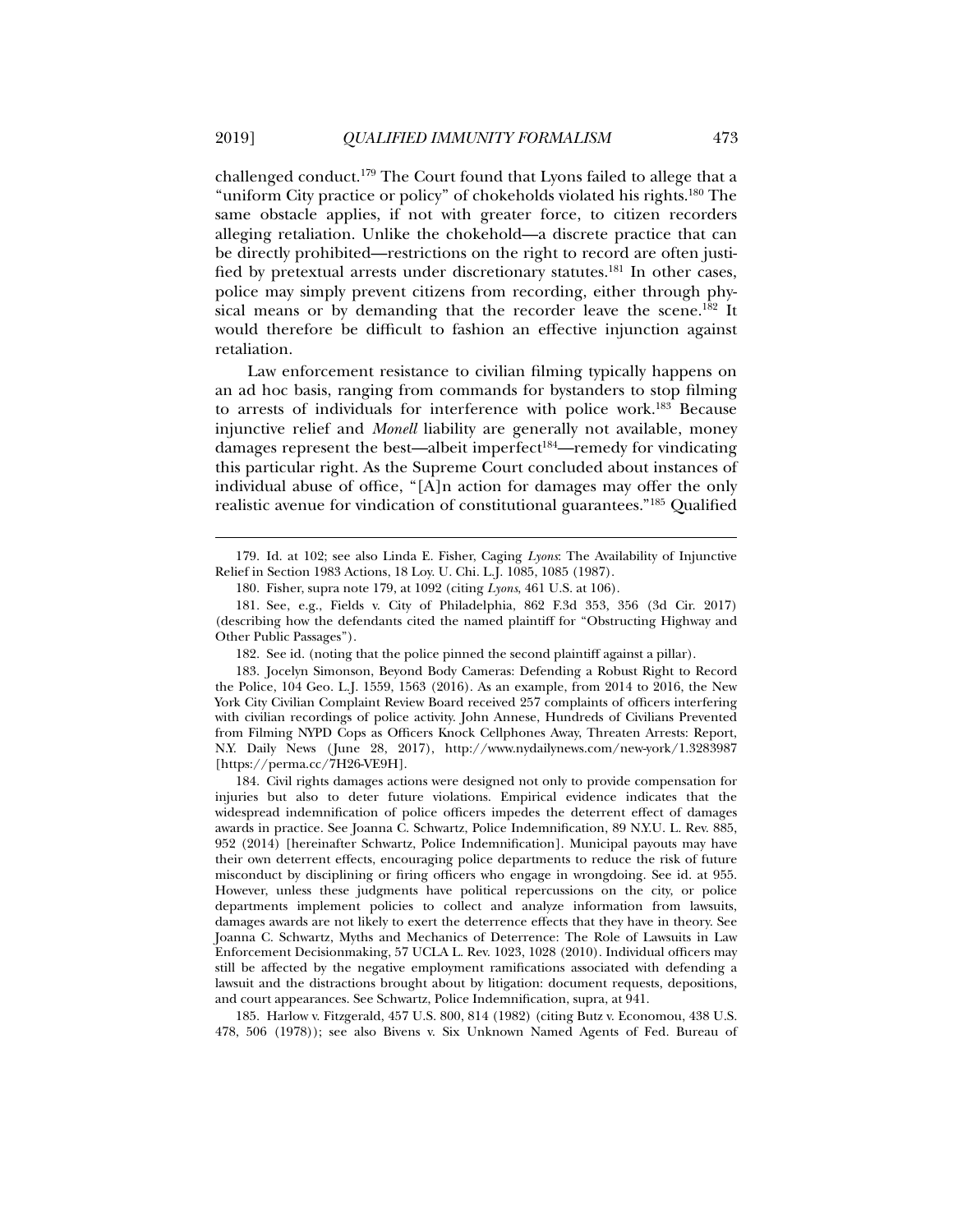immunity therefore stands as an obstacle to citizen recorders seeking redress. To vindicate the right—and to guarantee the court reaches the constitutional issue—a plaintiff must show that the challenged conduct violates clearly established law.

## D. *The Unsettled Nature of the Right to Record Police Chills Socially Valuable Activity*

In the First Amendment context, qualified immunity decisions have the potential to directly influence citizen behavior. Unlike the Fourth Amendment protection against unreasonable search and seizure or the Eighth Amendment prohibition of cruel and unusual punishment—the rights implicated in the vast majority of qualified immunity decisions<sup>186</sup>— First Amendment jurisprudence governs the conduct of private citizens. Because of qualified immunity doctrine, the current legal framework sends a mixed message to potential civilian recorders: Although the right is protected under the First Amendment, there is no remedy for a violation. Absent legal guarantees, those seeking to document police activity run the risk of being arrested, even when the act of recording does not interfere with law enforcement duties.187 The threat of arrest presents a potent deterrent, especially to spontaneous recorders who may "have no deep commitment to capturing any particular image."188

Deterring citizen recorders is troublesome because the documentation of police conduct serves a number of social goals. Recording furthers the interest in promoting constitutional policing, as documented interactions with police carry greater accuracy and legitimacy than testimonial evidence.189 Cellphone videos have both exposed police misconduct and exonerated officers from wrongful charges.<sup>190</sup> Citizen recording contrasts with the use of police body cameras, which can be turned off or forgotten to be turned on.<sup>191</sup> Given the ubiquity of recording devices in the contemporary United States and the growing prevalence of

Narcotics, 403 U.S. 388, 410 (1971) (finding that for individuals in the plaintiff's position, for whom an injunction would provide no relief, "it is damages or nothing").

 <sup>186.</sup> See William Baude, Is Qualified Immunity Unlawful?, 106 Calif. L. Rev. 45 app. at 88–90 (2018) (collecting twenty-nine Supreme Court cases on qualified immunity from 1982 to 2017 of which all but eight turned on Fourth and Eighth Amendment claims).

 <sup>187.</sup> Amicus Brief of Free Speech Organizations, supra note 90, at 1–2.

 <sup>188.</sup> Kreimer, supra note 58, at 366.

 <sup>189.</sup> See Marceau & Chen, supra note 75, at 1009–10; see also Joseph Goldstein, 'Testilying' by Police: A Stubborn Problem, N.Y. Times (Mar. 18, 2018), https:// www.nytimes.com/2018/03/18/nyregion/testilying-police-perjury-new-york.html (on file with the *Columbia Law Review*) (describing how video evidence is increasingly used to discredit police testimony in criminal proceedings).

 <sup>190.</sup> Fields v. City of Philadelphia*,* 862 F.3d 353, 355 (3d Cir. 2017).

 <sup>191.</sup> Simonson, supra note 183, at 1567. The dispute over the disclosure of police camera videos depicting the shooting of Laquan McDonald in Chicago underscores this crucial difference. See Marceau & Chen, supra note 75, at 1005–06.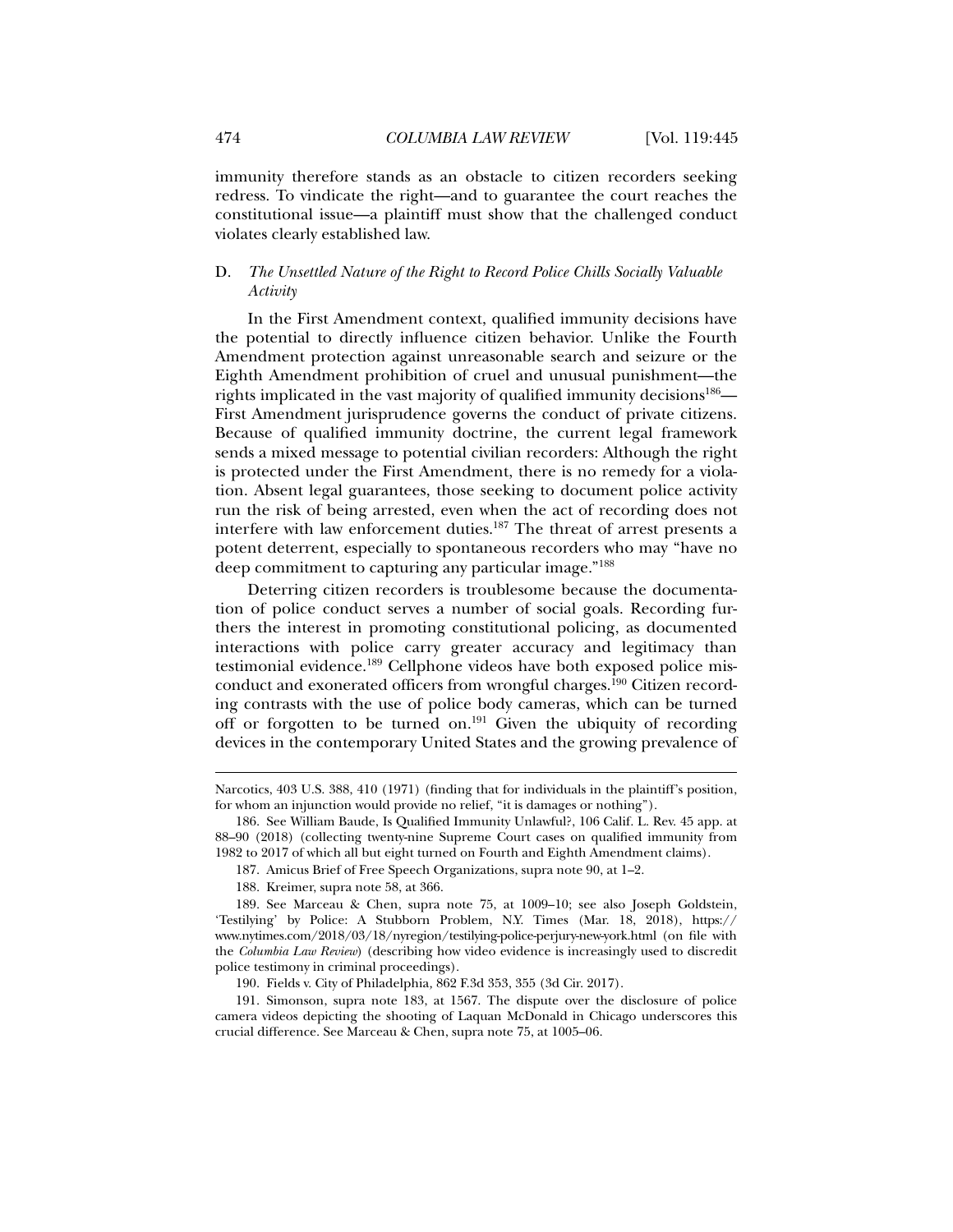civilian cop-watch organizations, it is perhaps no surprise that cases of police retaliation against citizen recorders arise frequently.192 There is little reason to believe that citizen recorders will cease to bring legal claims, forcing courts to grapple with qualified immunity.

Qualified immunity is meant to discourage the filing of insubstantial cases,193 not to discourage the filing of meritorious cases, and certainly not to discourage private citizens from engaging in constitutionally protected behavior. In doing so here, the defense is not performing the proper function assigned to it by the Supreme Court.

## III. FRAMEWORK FOR A LESS RESTRICTIVE APPROACH: A ROBUST CONSENSUS OF PERSUASIVE AUTHORITY

The proposition that the First Amendment protects the right of citizens to record police activity now enjoys a strong judicial consensus.194 In more than half of U.S. states, federal courts have clearly established the right to record, allowing citizen recorders to pursue legal remedies when that right is violated. In the other half of the country, however, qualified immunity doctrine effectively precludes vindication of the right.<sup>195</sup> Without an effective remedy, the right to record exists in a state of legal limbo. Yet any public official should know that interfering with citizen recording violates the Constitution, given the state of the law on the issue.196 Sufficient notice cannot be defined by jurisdictional boundaries. Granting qualified immunity in this context is no longer justified by the fair-warning principles that undergird the defense. In applying qualified immunity to the right to record, courts have misinterpreted precedent

 <sup>192.</sup> Examples are legion. In August 2016, Jose LaSalle, a "prominent New York City Cop Watch activist," was arrested for obstructing governmental administration after filming a stop-and-frisk near a housing project in the South Bronx. George Joseph, Police Arrested This Cop Watch Activist—But then Recorded Themselves by Accident, Nation (Apr. 3, 2017), http://www.thenation.com/article/police-arrested-this-cop-watch-activist-butthen-recorded-themselves-by-accident/ [https://perma.cc/MBL3-GUJQ]. In August 2017, a Detroit man attempting to film an arrest was handcuffed and detained for forty minutes while receiving a lecture on why he should not tape on-duty police officers. Brian Thompson, Detroit Man Detained by Highland Park Police for Recording Video, MI Headlines (Aug. 25, 2017), https://www.miheadlines.com/2017/08/25/detroit-man-detained-by-highland-parkpolice-for-recording-video-video/ [https://perma.cc/5HFY-H7FR].

 <sup>193.</sup> See, e.g., Anderson v. Creighton, 483 U.S. 635, 640 n.2 (1987) (stating that "the driving force" behind prevailing qualified immunity principles is the early resolution of insubstantial claims against government officials); Harlow v. Fitzgerald, 457 U.S. 800, 808 (1982) (discussing the role of immunity in allowing federal courts to quickly terminate insubstantial lawsuits against public officials).

 <sup>194.</sup> Each of the six courts of appeals to address the issue has agreed upon the basic contours of that right. No federal appellate court has ruled otherwise. Most have remained silent. See supra section I.B.

 <sup>195.</sup> See supra section II.C.

 <sup>196.</sup> See *Harlow*, 457 U.S. at 820–21 (Brennan, J., concurring).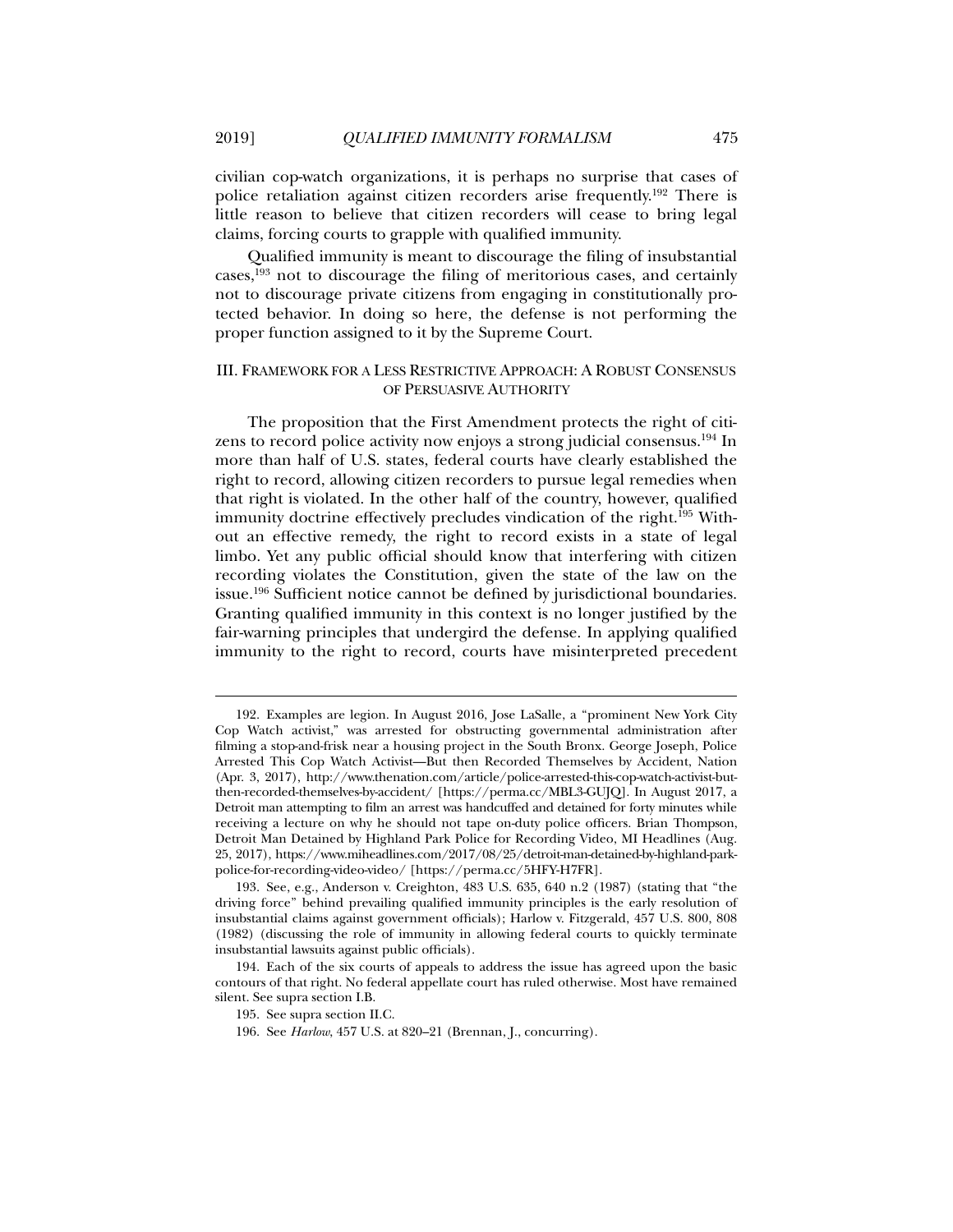and, as a result, struck the wrong balance between fairness and accountability for law enforcement officers.

The weight of existing authority has settled the constitutional question, arguably beyond debate.197 As a result, lower courts would find the right clearly established were they to consider the weight of persuasive authority. Instead of waiting for controlling precedent that may never come, federal courts should apply an oft-cited but rarely used approach to qualified immunity: A robust<sup>198</sup> consensus of cases of persuasive authority may clearly establish a constitutional right.<sup>199</sup> The unanimity among six courts of appeals on the right to record, coupled with the absence of contrary authority, constitutes the robust consensus necessary to clearly establish law.

This Part argues that broadening the sources of law that can clearly establish rights—moving from an analysis limited to controlling precedent to one that considers the weight of persuasive authority—would better align qualified immunity doctrine with the policy considerations underlying the defense. Section III.A proposes a definition of "robust consensus" and applies it to the right to record police activity. Section III.B contends that this solution is both legally feasible and normatively desirable, addressing potential counterarguments to a more expansive definition of clearly established law.

#### A. *A New Framework of Clearly Established Law*

Principles of fair warning should guide the robust-consensus analysis. Courts should begin by canvassing controlling precedent, as is common practice now. When binding authority is silent on the issue at hand, courts should look to persuasive authority to determine whether a consensus view provides fair warning to officials about the lawfulness of their conduct. This section outlines a definition of robust consensus based on the existing jurisprudence on the subject and then applies that analysis to the right to record.

1. *The Precedent of Robust Consensus. —* The Supreme Court has never provided a definition of a robust consensus of cases of persuasive authority. The Court's treatment of the concept is cursory, in dicta, and styled as a counterfactual. In *Wilson v. Layne*, the Court granted qualified immunity because the plaintiff failed to identify "a consensus of cases of persuasive authority such that a reasonable officer could not have believed that his actions were lawful."200 Justice Scalia's majority opinion in *Ashcroft v. al-Kidd* added the qualifier "robust" to the consensus of cases that was theoretically

 <sup>197.</sup> No court of appeals that has addressed the merits of the right has held otherwise. See supra section I.B.2.

 <sup>198.</sup> See infra note 201 and accompanying text.

 <sup>199.</sup> See Wilson v. Layne, 526 U.S. 603, 617 (1999).

<sup>200</sup>*.* Id. at 617.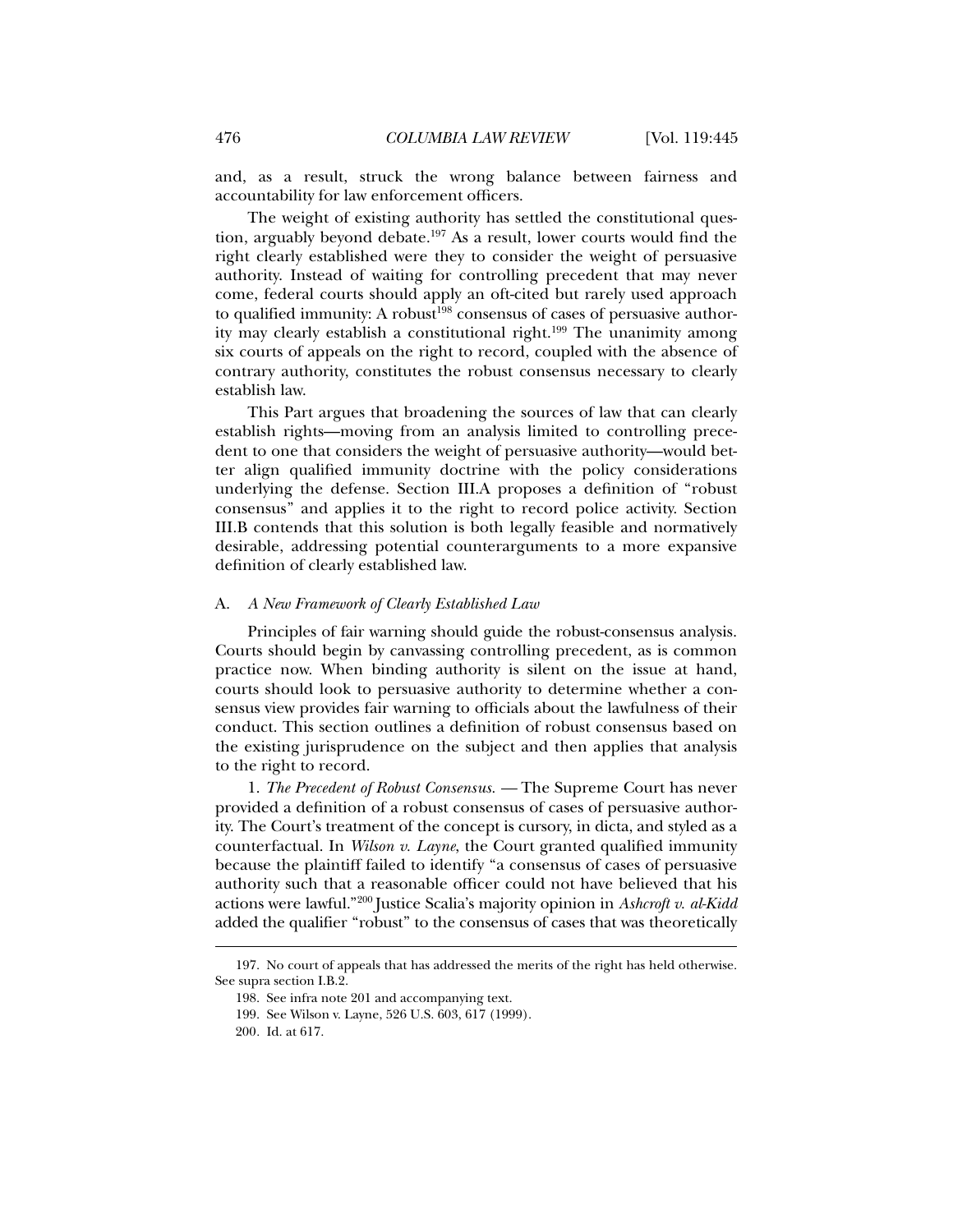necessary to establish a right in the absence of controlling precedent.<sup>201</sup> The Court's most recent discussion of the subject suggests that it remains an open question whether such a consensus suffices to overcome a qualified immunity claim.202 In none of these opinions did the Court offer a rationale for its caveats or acknowledge that it may have been departing from precedent.<sup>203</sup>

Although a number of lower courts have determined rights to be clearly established on the basis of persuasive authority, $204$  no circuit has elaborated a formal test to determine when such authority is sufficient to clearly establish law. The Second Circuit at times will consider out-ofcircuit precedent if those decisions foreshadow a particular ruling on the issue by a future court.<sup>205</sup> Similarly, some panels of the Seventh Circuit look to whether the trend in the case law is sufficiently clear to assure the court that a recognition of the right by controlling precedent is "merely a question of time."206 Perhaps the most extensive recent analysis of robust consensus comes from the Fourth Circuit in *Booker v. South Carolina* 

 203. Kinports, supra note 37, at 71 (describing the Court's gradual and unacknowledged movement away from its own qualified immunity precedent).

 204. Two district courts have so ruled in the context of the right to record. See Higginbotham v. City of New York, 105 F. Supp. 3d 369, 380–81 (S.D.N.Y. 2015) (finding the right to record clearly established because the other circuit court cases in favor of the right "clearly foreshadowed" an analogous ruling by a higher court); Crawford v. Geiger, 996 F. Supp. 2d 603, 617 (N.D. Ohio 2014) (dismissing a qualified immunity defense because four circuit courts "had issued clear and consistent opinions finding that the First Amendment right to openly record police activity existed").

 205. See Terebisi v. Torreso, 764 F.3d 217, 231 (2d Cir. 2014) (citing Scott v. Fischer, 616 F.3d 100, 105 (2d Cir. 2010)). The Second Circuit has issued inconsistent rulings on whether persuasive authority should play a role in the analysis of clearly established law. See supra note 55 and accompanying text.

 206. Jacobs v. City of Chicago, 215 F.3d 758, 767 (7th Cir. 2000) (internal quotation marks omitted) (quoting Cleveland-Perdue v. Brutsche, 881 F.2d 427, 431 (7th Cir. 1989)). The Ninth Circuit has hinted at a similar focus on discernible trends in the case law. See Capoeman v. Reed, 754 F.2d 1512, 1515 (9th Cir. 1985) ("[A]n additional factor that may be considered in ascertaining whether the law is 'clearly established' is a determination of the likelihood that the Supreme Court or this circuit would have reached the same result as courts which had previously considered the issue.").

 <sup>201. 563</sup> U.S. 731, 742 (2011). Justice Scalia provided no explanation for the addition of the modifier, but the Court has accepted his formulation. See, e.g., City of San Francisco v. Sheehan, 135 S. Ct. 1765, 1778 (2015). This Note adopts the term "robust" to emphasize that the consensus of persuasive authority should be sufficiently rooted in national jurisprudence to justify the label of "clearly established."

<sup>202</sup>*. Sheehan*, 135 S. Ct. at 1778 ("[T]o the extent that a 'robust consensus of cases of persuasive authority' could itself clearly establish the federal right respondent alleges, no such consensus exists here." (citation omitted) (quoting *al*-*Kidd*, 563 U.S. at 746)). The *Sheehan* opinion tellingly concluded with an explanation that qualified immunity was appropriate because the defendants had no "fair and clear warning of what the Constitution requires." Id. (internal quotation marks omitted) (quoting *al-Kidd*, 563 U.S. at 746 (Kennedy, J., concurring)).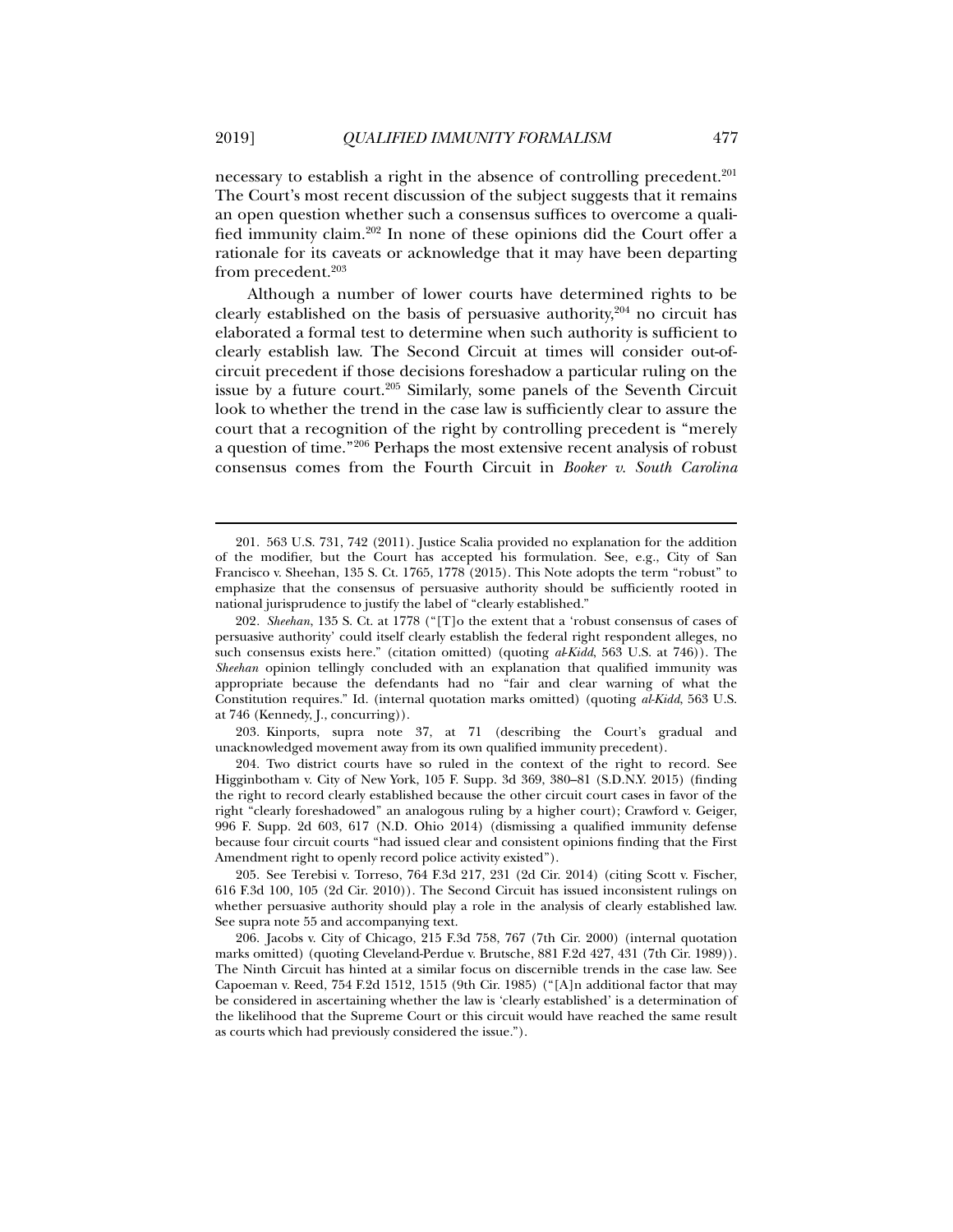*Department of Corrections*. 207 The *Booker* court noted that seven circuit courts had recognized the right at issue in published decisions, remarking on the consistency in their holdings. Unanimity among those circuit courts that had confronted the issue demonstrated that the constitutional question was "beyond debate," supporting a conclusion that the right was clearly established.<sup>208</sup>

2. *Defining "Robust Consensus." —* Federal courts have not elaborated on the meaning of robust consensus. This Note fills that gap by proposing a definition of robust consensus grounded in the bedrock principle of qualified immunity: The state of the law must provide clear notice to public officials about the constitutional limits of their behavior. Notice manifests itself in a number of ways. First, circuit court decisions must be sufficiently consistent to foreshadow a similar ruling by a future court. Second, rulings must be unanimous on the existence and general scope of the right in question. Third, jurisprudence must have developed to such an extent that it constitutes a consensus. In sum, the body of persuasive authority must justify the conclusion that no reasonable public official would believe that her actions are lawful, regardless of the jurisdiction in which she finds herself. These principles form the basis of the operational definition of a "robust consensus of persuasive authority."209

As a threshold matter, the expansion of the analysis beyond controlling precedent requires a delineation of what bodies of law constitute relevant persuasive authority. The Supreme Court has not taken a consistent position on this issue but has suggested that decisions from the courts of appeals may be a dispositive source of clearly established law.210 Circuit courts that discuss the robust consensus have more clearly indicated that the universe of relevant decisional law centers on federal

 <sup>207. 855</sup> F.3d 533, 543–46 (4th Cir. 2017) (adopting a robust-consensus analysis to conclude that inmates possess a clearly established right to be free from retaliation for filing prison grievances). Notably, the *Booker* court did not acknowledge that it was deviating from existing Fourth Circuit precedent by considering persuasive authority.

 <sup>208.</sup> Id. at 545. The Sixth Circuit adopted a similar approach in Brown v. Battle Creek Police Dep't, 844 F.3d 556, 567 (6th Cir. 2016) (finding that the individual property right in a dog was clearly established because "every sister circuit that has confronted this issue" so concluded).

 <sup>209.</sup> Cf. Ashcroft v. al-Kidd, 563 U.S. 731, 742 (2011) (noting that a "robust 'consensus of cases of persuasive authority'" is necessary to clearly establish law absent controlling authority (quoting Wilson v. Layne, 526 U.S. 603, 617 (1999))).

 <sup>210.</sup> See, e.g., United States v. Lanier, 520 U.S. 259, 268–69 (1997) (discussing cases in which the Court referred to circuit decisions in defining the established scope of a constitutional right).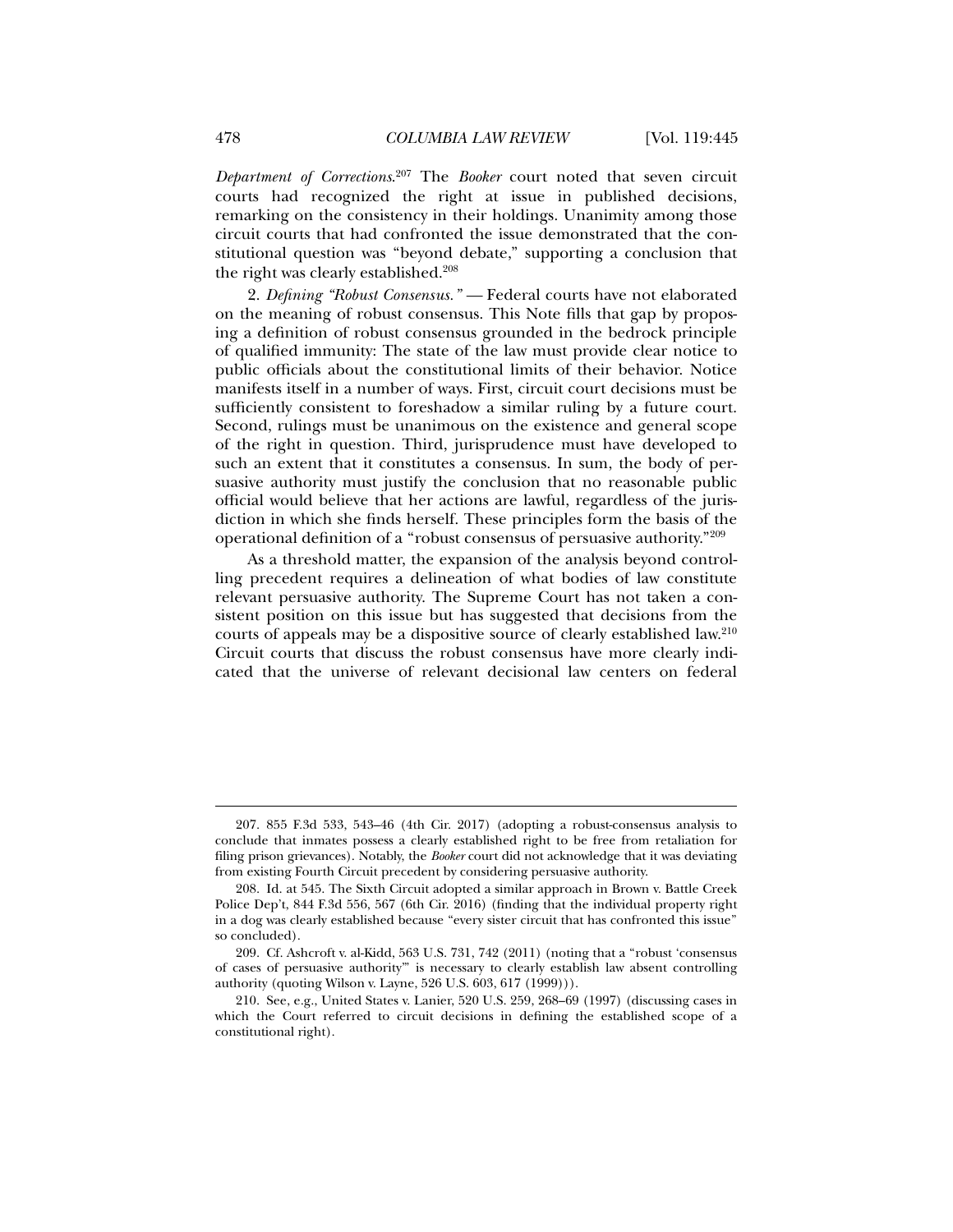appellate cases.211 Courts should look primarily to precedential decisions by courts of appeals, with other case law playing a lesser role.<sup>212</sup>

Consensus means general agreement.<sup>213</sup> When applied to persuasive authority, the threshold marker of consensus is unanimity on the merits of the right in question. Substantive uniformity exists when the contours of a particular right can be gleaned from a review of the relevant holdings: when "*various courts* have agreed that certain conduct is a constitutional violation under facts not distinguishable in a fair way from the facts presented in the case at hand."214 On the other hand, a consensus cannot exist when sources of law conflict. Any contrary authority by a higher court—whether a federal or state appellate court—should be dispositive. A strict unanimity requirement is consistent with the Supreme Court's broad conception of qualified immunity.215 Nonetheless, courts must be careful to distinguish between cases that engage with the substance of the right and those decided on qualified immunity grounds. Prior decisions that merely held that the right in question was not clearly established should have no relevance in the robust-consensus analysis.

The body of persuasive authority should sufficiently clarify the scope of the right. Taken together, circuit court decisions must make the unlawfulness of conduct apparent to the extent that a reasonable official understands that what she is doing violates that right.<sup>216</sup> Introducing persuasive authority to the definition of clearly established law would not interfere with existing jurisprudence on the particularity with which rights need be defined. Courts should look to the agreed-upon contours of the right that emanate from prior decisions to determine whether the

 213. Consensus, Merriam-Webster, https://www.merriam-webster.com/dictionary/ consensus [https://perma.cc/H3LU-8Z86] (last visited Oct. 13, 2018).

 <sup>211.</sup> See, e.g., Corrigan v. District of Columbia, 841 F.3d 1022, 1040 (D.C. Cir. 2016) (Brown, J., dissenting) (arguing that "a robust consensus of our sister circuits" did not clearly answer the legal questions faced by the defendants); L.R. v. Sch. Dist. of Phila., 836 F.3d 235, 248 (3d Cir. 2016) ("[I]t may be possible that a 'robust consensus of cases of persuasive authority' in the Court[s] of Appeals could clearly establish a right for purposes of qualified immunity." (second alteration in original) (quoting Mammaro v. N.J. Div. of Child Prot. & Permanency, 814 F.3d 164, 169 (3d Cir. 2016))).

 <sup>212.</sup> The Supreme Court has noted that many courts of appeals decline to consider district court precedent when determining whether constitutional rights are clearly established for purposes of qualified immunity. See Camreta v. Greene, 563 U.S. 692, 709 n.7 (2011) ("Otherwise said, district court decisions—unlike those from the courts of appeals—do not necessarily settle constitutional standards or prevent repeated claims of qualified immunity."). But see Doe v. Delie, 257 F.3d 309, 321 n.10 (3d Cir. 2001) (stating that district court decisions, though not binding, also "play a role in the qualified immunity analysis").

 <sup>214.</sup> Saucier v. Katz, 533 U.S. 194, 202 (2001) (emphasis added). Justice Kennedy's majority opinion did not specify which courts he was referring to.

 <sup>215.</sup> See, e.g., Malley v. Briggs, 475 U.S. 335, 341 (1986) (stating that qualified immunity protects "all but the plainly incompetent or those who knowingly violate the  $law$ ").

 <sup>216.</sup> Anderson v. Creighton, 483 U.S. 635, 640 (1987).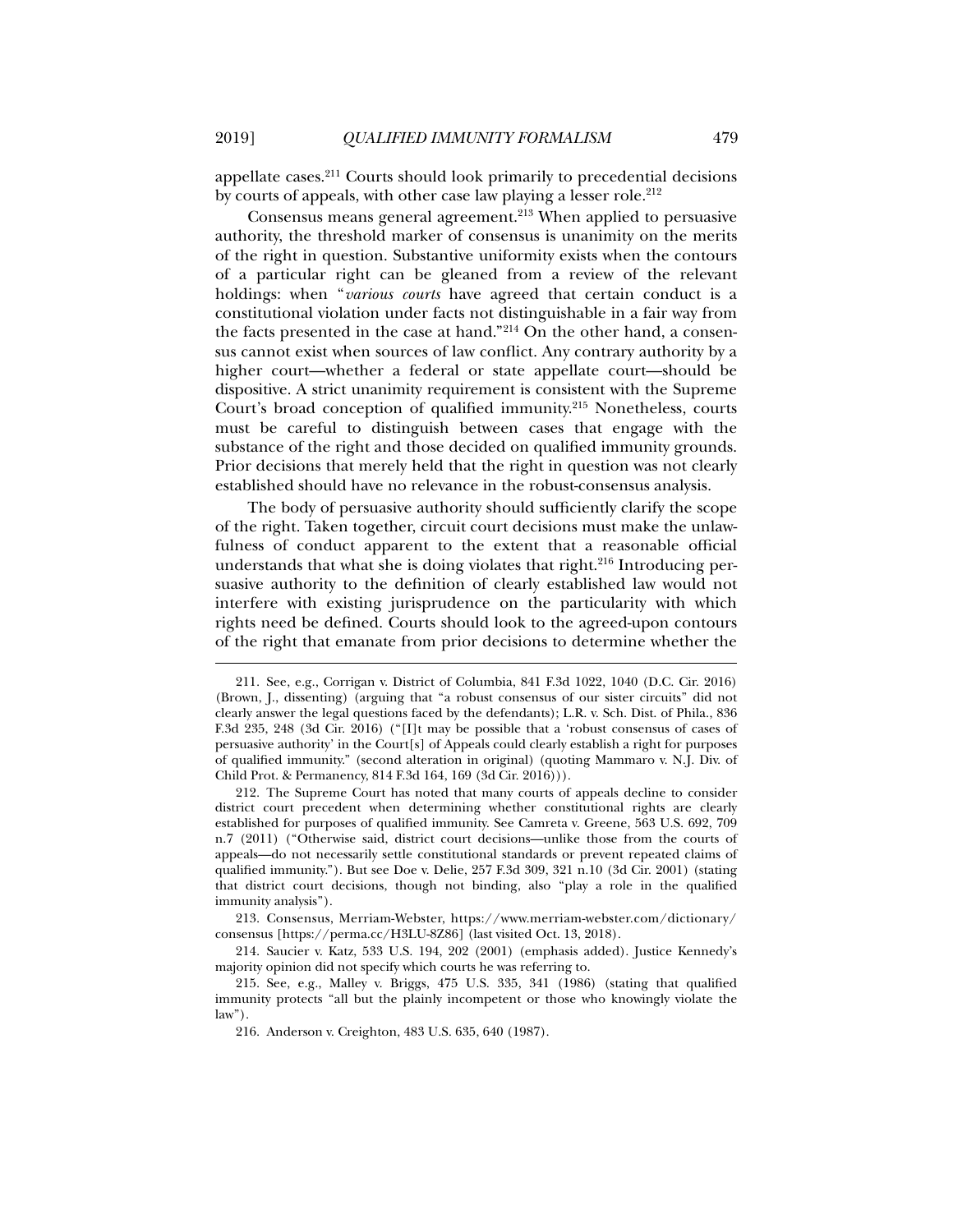constitutional rule applies with clarity to the specific conduct in question.217 The only change wrought by the robust-consensus approach would be to broaden the scope of the analysis from one line of controlling precedent to the decisions of multiple courts.

The next inquiry concerns the weight of authority: when a consensus becomes sufficiently "robust" to render a right clearly established. By definition, consensus requires more than the decision of a single court. While judges should be mindful that a sufficient number of courts have ruled on the issue, a rigid mathematical formula would be inherently arbitrary.218 Courts should look to the trends of appellate decisions. The emergence of a discernable tendency may put public officials on notice of their potential liability. Consistent movement in one direction would foreshadow the recognition of the right by other courts yet to address the precise issue. This approach would prevent outlier cases from gaining national significance. Courts would have to evaluate the context to determine when an emerging trend matures into a robust consensus. Ultimately, that decision must be made case by case, based on whether the body of decisional law provides sufficient clarity about the legal status of the right in question. That analysis should consider the number of cases, the depth of analysis conducted in those cases, and the particular detail with which the challenged right was described.

In line with the guiding principle of fair warning, courts should adopt the perspective of a reasonable official and consider decisional law in a real-world context.219 The analysis of persuasive authority may—and perhaps should—extend to other relevant sources of law such as internal policies and statutory or administrative provisions.<sup>220</sup> These sources, which may well be informed by developments in constitutional law, exert a more direct influence on the behavior of a public official than appellate decisions.221 Alone, administrative provisions cannot defeat qualified

 <sup>217.</sup> See Hope v. Pelzer, 536 U.S. 730, 741 (2002) (citing *Anderson*, 483 U.S. at 640).

 <sup>218.</sup> But see Lincoln v. Turner, 874 F.3d 833, 850 (5th Cir. 2017) (concluding that the opinions of two other circuits, while perhaps indicating an emerging trend, were insufficient to establish "clearly established law").

 <sup>219.</sup> Fields v. City of Philadelphia, 862 F.3d 353, 362 (3d Cir. 2017) (Nygaard, J., concurring in part, dissenting in part).

 <sup>220.</sup> For example, in the context of the right to record, courts could look to official police policy or training materials on the subject. The existence and treatment of such materials may also provide evidence that a defendant *actually* knew about the federal right at issue. See Frasier v. Evans, No. 15-cv-01759-REB-KLM, 2018 WL 6102828, at \*2 (D. Colo. Nov. 21, 2018) ("The fiction of the hypothetical reasonable officer is a useful device in attempting to discern what an individual officer should know, but it must give way when the reality shows the actual officer was better informed than his fictional colleague.").

 <sup>221.</sup> See supra notes 117–118 and accompanying text.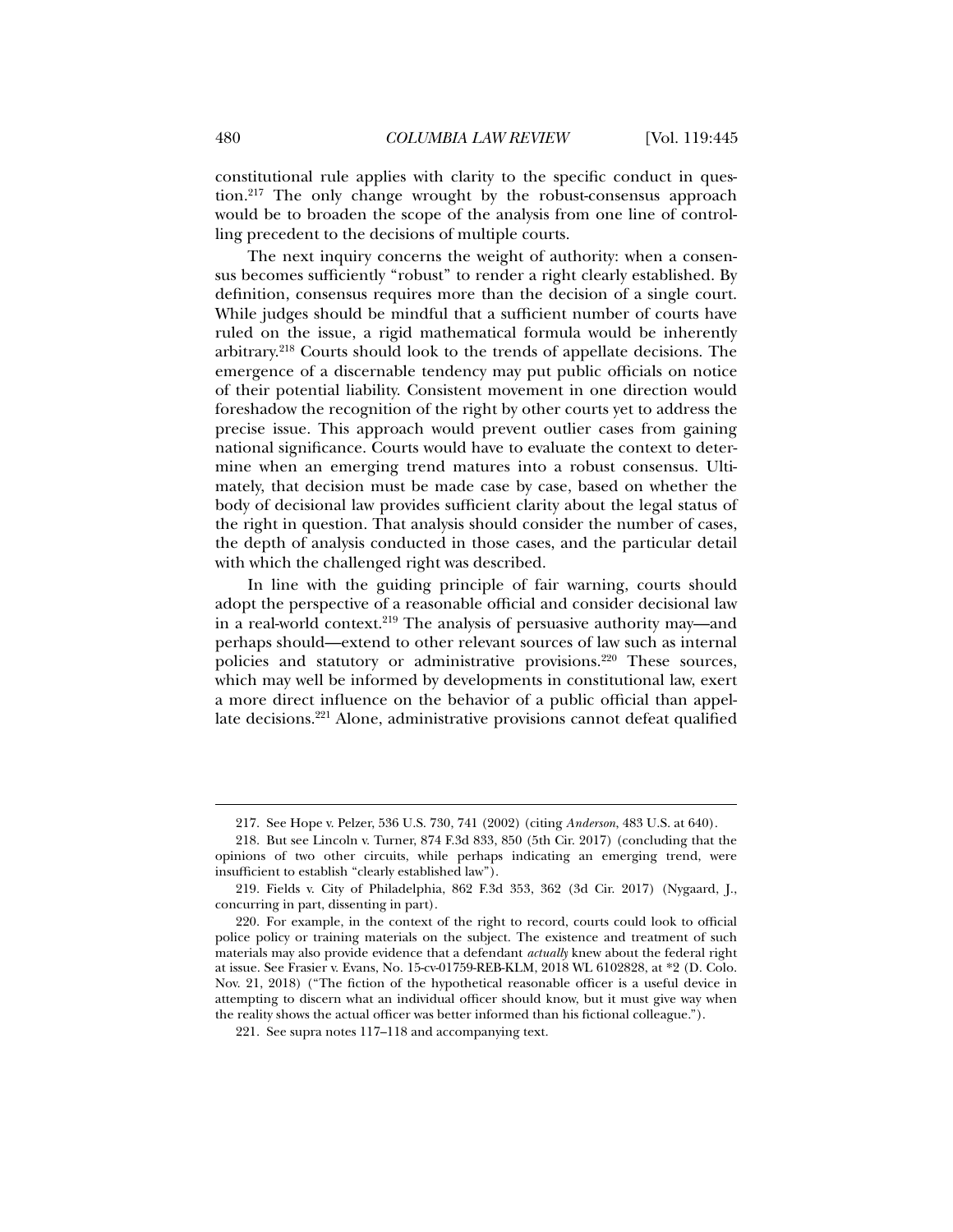immunity.222 Nonetheless, when relevant, they should be examined in conjunction with prevailing circuit law to determine whether defendants were on notice about the legality of their behavior.<sup>223</sup> Consideration of such sources would help the court determine whether there was actual ambiguity about the boundaries of the plaintiff's constitutional rights, from the perspective of a reasonable official in the position of the defendant.224 In certain circumstances—such as the right to record police officers—the broader context in which the case arose may help the court address whether a defendant should have known that her behavior was unconstitutional.225

The robust-consensus approach provides a coherent alternative to the restrictive focus on controlling precedent. The consideration of persuasive authority would permit courts in incipient jurisdictions to meaningfully engage with the clearly established question. Although lacking the simplicity of the formalist approach, "robust consensus" can be defined with sufficient precision to guide lower courts. Courts may draw on objective indicia of such a consensus: uniformity in substance, weight of existing authority, and support from statutory and administrative sources. These factors are substantially similar to the principles that animate the few courts that have looked to persuasive authority. The test provides guidelines for the court to determine the underlying question of qualified immunity: whether the state of the law provided fair warning to public officials.

3. *Applying the Robust Consensus to the Right to Record. —* The current state of the law on the right to record provides a prime example of a robust consensus. Six circuit courts have determined that First Amendment protection extends to civilian recorders. No higher court has ruled otherwise. Recent appellate decisions indicate a consistent tendency toward recognition of the right. Since the First Circuit decided *Glik v. Cunniffe* in

 <sup>222.</sup> See Davis v. Scherer, 468 U.S. 183, 194 (1984) ("Officials sued for constitutional violations do not lose their qualified immunity merely because their conduct violates some statutory or administrative provision.").

 <sup>223.</sup> For example, the Supreme Court has analyzed prison regulations in combination with case law to determine whether an individual had fair warning of an Eighth Amendment violation. See Hope v. Pelzer, 536 U.S. 730, 741–42 (2002).

 <sup>224.</sup> A number of circuit courts have adopted such an approach. See Booker v. S.C. Dep't of Corr., 855 F.3d 533, 546 (4th Cir. 2017) (citing Department of Corrections internal policies to buttress the conclusion that a reasonable person would have known of the right); Furnace v. Sullivan, 705 F.3d 1021, 1027 (9th Cir. 2013) ("[R]egulations governing the conduct of correctional officers are also relevant in determining whether an inmate's right was clearly established." (internal quotation marks omitted) (quoting Treats v. Morgan, 308 F.3d 868, 875 (8th Cir. 2002))).

 <sup>225.</sup> Cf. Fields v. City of Philadelphia, 862 F.3d 353, 363–64 (3d Cir. 2017) (Nygaard, J., concurring in part, dissenting in part) (noting that Philadelphia police departmental directives put officers on "actual notice that they were required to uphold the . . . right to make recordings of police activity").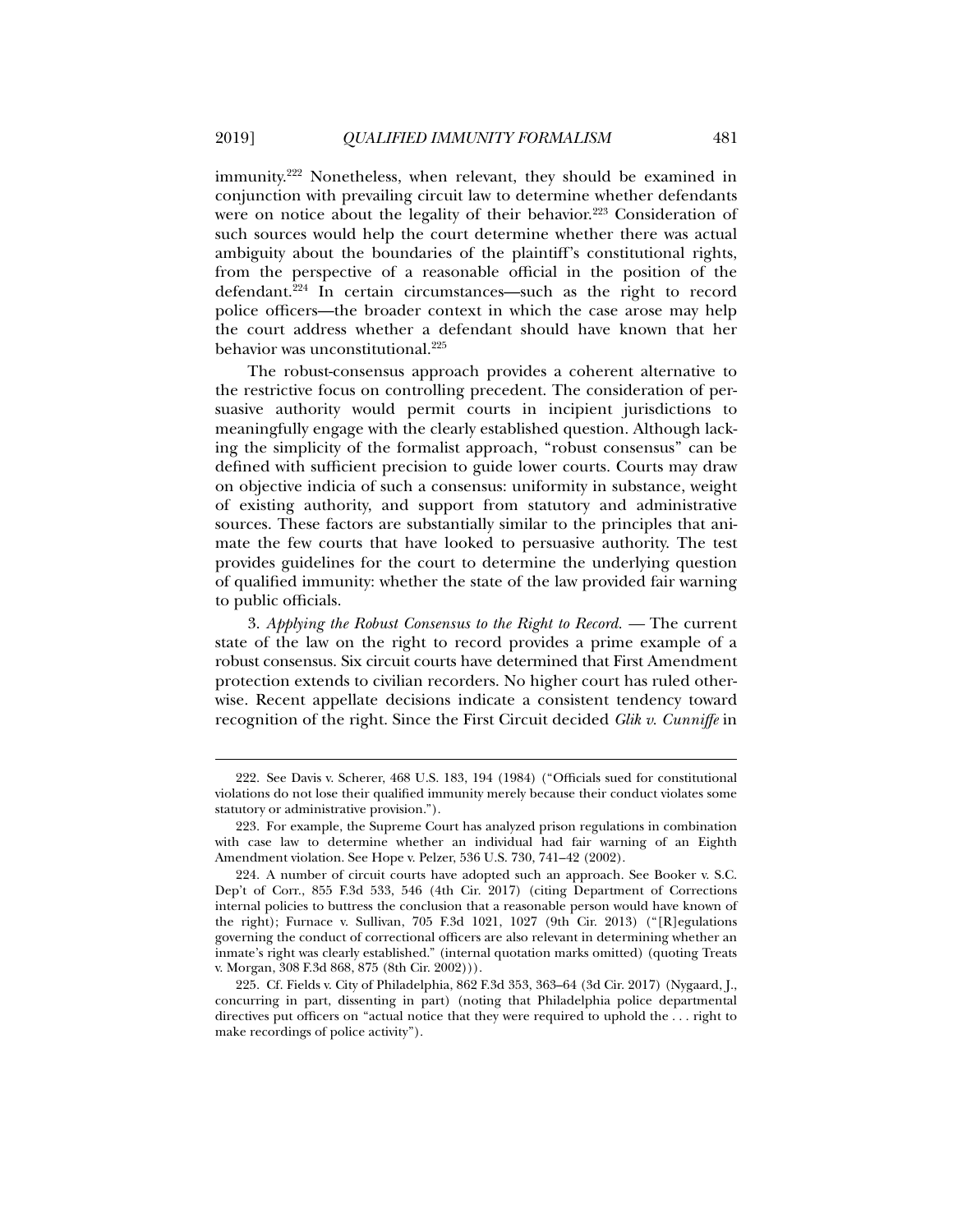$2011$ , three other circuits have aligned themselves with that position.<sup>226</sup> Each successive court has drawn from existing precedent. The *Fields* court expressly acknowledged that its decision joined a "growing consensus," citing the five circuit decisions that preceded it. $227$  The judicial consensus accords with administrative authority in many police departments and the recognition of the right by the federal government.<sup>228</sup> Each case involved an in-depth discussion of the constitutional merits, placing the right to record into the general context of free speech jurisprudence.<sup>229</sup>

The scope of the right can be gleaned by reference to the narrowest holding common to these six decisions. The right involves four elements: (1) the open recording<sup>230</sup> (2) of officers who are performing public duties<sup>231</sup> (3) in public places, (4) where the manner of recording is otherwise lawful.232 Each case involved the filming of police officers while they were engaged in police work.233 Recording has uniformly taken place in a traditional public place: on the street<sup>234</sup> or in a city park.<sup>235</sup> Whether and to what degree the right extends to other types of spaces to which the public has access, such as police stations, courtrooms, or government buildings, remains an open question.<sup>236</sup>

229. See supra section I.B.2.

 230. None of the cases addressed the question of whether First Amendment protection extends to surreptitious recording, because none of the plaintiffs attempted to disguise the fact that they were filming the police. See, e.g., *Fields*, 862 F.3d at 356 (involving a member of a legal watchdog group who "carried her camera and wore a pink bandana that identified her as a legal observer"); Glik v. Cunniffe, 655 F.3d 78, 80 (1st Cir. 2011) (involving a plaintiff who recorded an arrest on his cellphone from "roughly ten feet away").

 231. None of these cases addressed situations in which citizens filmed the actions of off-duty police officers, for example. See infra note 233.

 232. This definition derives from the holdings of the six circuit court cases but is also a modification of the ACLU's proposal in *Alvarez*. The ACLU challenged the application of a wiretapping statute to its police accountability program, which would openly record officers when: (1) the officers are performing their public duties; (2) the officers are in public places; (3) the officers are speaking at a volume audible to the unassisted human ear; and (4) the manner of recording is otherwise lawful. ACLU of Ill. v. Alvarez, 679 F.3d 583, 588 (7th Cir. 2012).

 233. See id.; see also *Fields*, 862 F.3d at 356 (filming of police breaking up protests and a house party); Turner v. Lieutenant Driver, 848 F.3d 678, 683 (5th Cir. 2017) (filming of a police station); *Glik*, 655 F.3d at 84 (filming of an arrest); Smith v. City of Cumming, 212 F.3d 1332, 1332 (11th Cir. 2000) ("videotaping police actions"); Fordyce v. City of Seattle, 55 F.3d 436, 438 (9th Cir. 1995) (filming of police activity at a public protest).

234. See, e.g., *Fields*, 862 F.3d at 356; *Turner*, 848 F.3d at 683.

235. See *Glik*, 655 F.3d at 84.

 236. The right to record in a location is distinct from the right to access that location. The level of First Amendment protection changes depending on whether the forum in question is a "traditional public forum, a limited public forum, or a nonpublic forum."

 <sup>226.</sup> Id. at 358 (majority opinion); Turner v. Lieutenant Driver, 848 F.3d 678, 688 (5th Cir. 2017); ACLU of Ill. v. Alvarez, 679 F.3d 583, 608 (7th Cir. 2012).

<sup>227</sup>*. Fields*, 862 F.3d at 356.

 <sup>228.</sup> See supra notes 110–115 and accompanying text.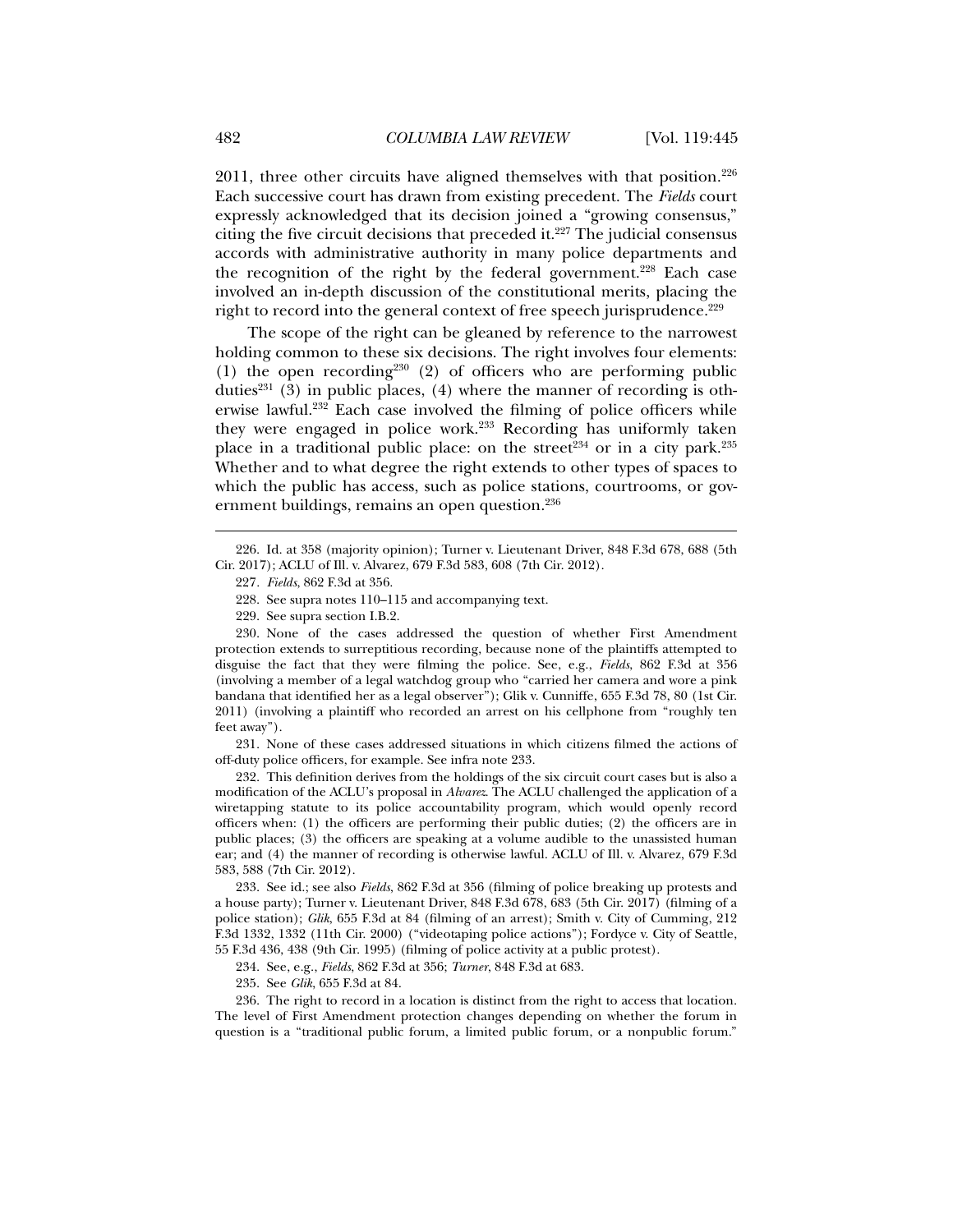Determining whether the manner of recording is otherwise lawful will likely present the greatest difficulties in future litigation. As with the right to engage in other activity protected by the First Amendment, $237$  the right to record is not absolute but "subject to reasonable time, place, and manner restrictions."238 Police officers and legislators may have legitimate reasons for restricting the act of filming, namely to promote public safety.239 Courts have yet to explore the permissibility of those limitations to the recording of police.<sup>240</sup> In that context, courts will have to determine the degree to which restrictions on citizen recording are required in order to allow police officers to carry out their responsibilities effectively.<sup>241</sup> The reasonableness of restrictions is especially relevant as filming often involves "provocative behavior" that inevitably irritates police officers.242

## B. *The Legal and Practical Effects of the Robust-Consensus Approach*

Application of the robust-consensus proposal would effect a number of normatively desirable results. A more searching analysis of notice would promote greater accountability for officials who knowingly violate constitutional rights. Expanding the analysis of clearly established law would also help promote the development of constitutional law in light of the obstacles created by discretionary sequencing.243 In sum, the positive effects would extend to the two principal functions of federal courts: dispute resolution and law declaration.<sup>244</sup>

 241. According to the First Circuit, citizen recording of police can be constitutionally prohibited only when officers can reasonably conclude that the recording interferes with police duties. Gericke v. Begin, 753 F.3d 1, 8 (1st Cir. 2014). No other circuit has followed the First Circuit's lead as of this writing.

243. See supra section II.B.1.

Derrick, supra note 130, at 269 & n.155 (collecting Supreme Court cases contrasting protections in each of these fora). In the context of the right to record, see Rice v. Kempker, 374 F.3d 675, 678 (8th Cir. 2004) (finding no First Amendment right to film executions, described as "government proceedings that are by law open to the public").

 <sup>237.</sup> See, e.g., Consol. Edison Co. of N.Y. v. Pub. Serv. Comm'n of N.Y., 447 U.S. 530, 535–36 (1980) (discussing the history of time, place, and manner restrictions).

 <sup>238.</sup> See, e.g., *Fields*, 862 F.3d at 360; *Glik*, 655 F.3d at 84; *Smith*, 212 F.3d at 1333.

 <sup>239.</sup> See Simonson, supra note 183, at 1574–75.

 <sup>240.</sup> See, e.g., Turner v. Lieutenant Driver, 848 F.3d 678, 690 (5th Cir. 2017) ("In this case, however, we need not decide which specific time, place, and manner restrictions would be reasonable."); *Glik*, 655 F.3d at 84 (finding "no occasion" to explore reasonable time, place, and manner restrictions since "Glik's exercise of his First Amendment rights fell well within the bounds of the Constitution's protections").

 <sup>242.</sup> See Simonson, supra note 183, at 1575. Professor Simonson proposes that recording should not be deemed interference unless the recording constitutes a *physical* obstruction to police work, which would include any physical impediment to public safety. Id. at 1577–78.

 <sup>244.</sup> See, e.g., Henry Paul Monaghan, On Avoiding Avoidance, Agenda Control, and Related Matters, 112 Colum. L. Rev. 665, 668 (2012) (describing the scholarly view that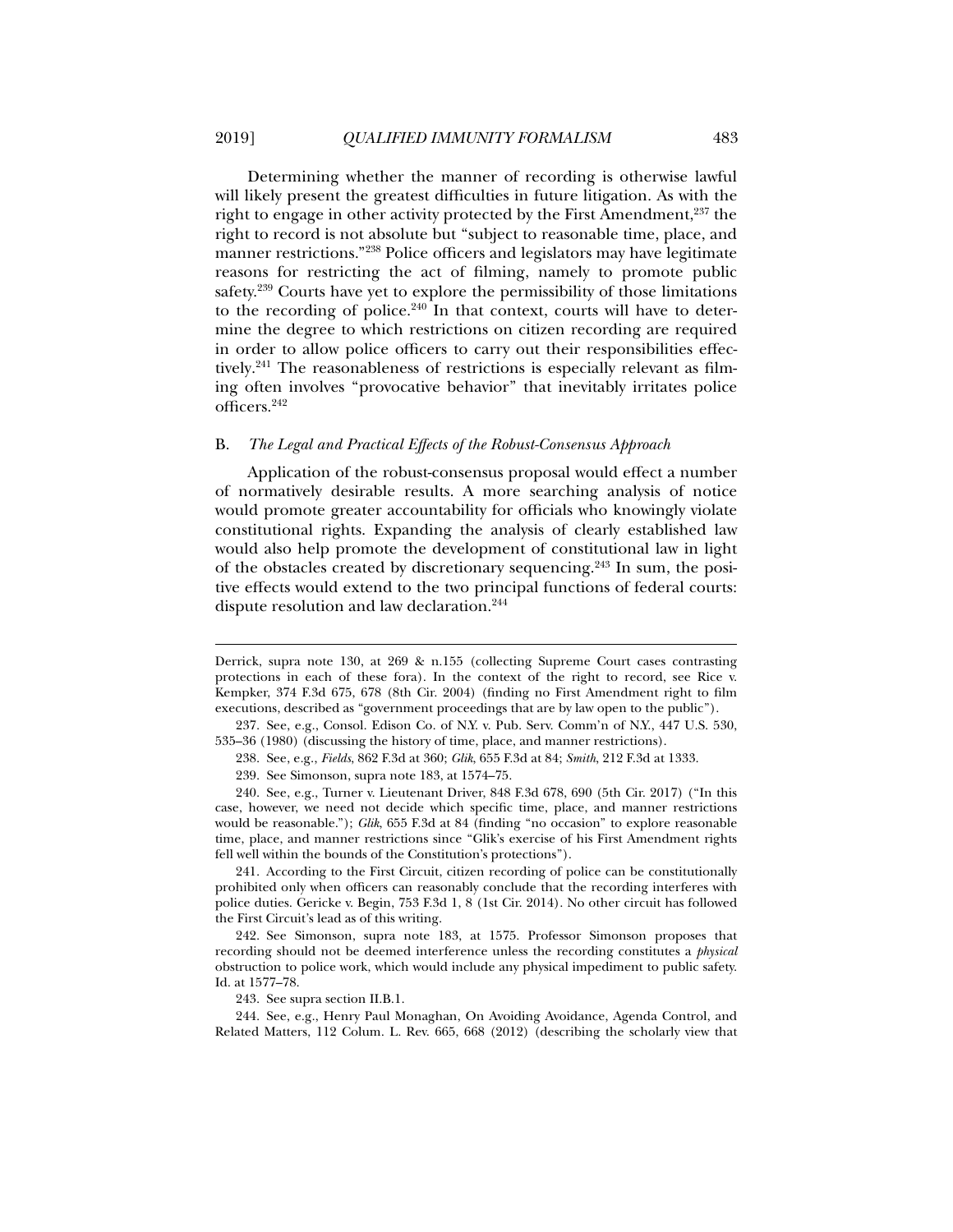Introducing persuasive authority into the clearly established law analysis would be a positive step toward reconciling extant qualified immunity doctrine with the policy justifications for the defense. By removing the implicit restriction to controlling precedent, courts would be able to conduct a more meaningful inquiry into whether the defendant had sufficient notice about the contours of the right, without requiring additional discovery or any inquiry into the knowledge of any individual defendant. The mere absence of controlling authority holding identical conduct unlawful should not guarantee qualified immunity.<sup>245</sup> The defense was not meant to protect the discretion to act in illegal ways.246 The introduction of persuasive authority would align judicial analysis with the perspective of a reasonable official and permit courts to determine legal ambiguity from a real-world context.

Expanding the clearly established analysis to encompass persuasive authority would also encourage the development of constitutional law. Courts tend to avoid reaching the merits of the constitutional question when a right is not clearly established in that jurisdiction.<sup>247</sup> A more functional approach to clearly established law would increase the rate at which courts address the constitutional merits of the cases that come before them. More engagement with rights would promote the further development of the contours of those rights. In the context of citizen recording, removing the obstacles that qualified immunity places in the way of constitutional development would help courts to better calibrate the balance between free speech and the countervailing interests of privacy and public safety.248

The robust-consensus approach would promote consistency in constitutional interpretation nationwide, preventing the emergence of artificial circuit splits.249 Incipient jurisdictions would be able to draw from out-of-circuit precedent without having to wait for their own circuit courts to issue opinions. Federalism advocates may argue that geographical differences in constitutional interpretation reflect the diversity of the

there are two basic adjudicatory models: the case or dispute resolution model and the law declaration model).

 <sup>245.</sup> See Cleveland-Perdue v. Brutsche, 881 F.2d 427, 431 (7th Cir. 1989) (noting that the consensus approach "makes eminent sense for it precludes an official from escaping liability for unlawful conduct due to the fortuity that a court in a particular jurisdiction had not yet had the opportunity to address the issue").

 <sup>246.</sup> See Anderson v. Creighton, 483 U.S. 635, 653–54 (1987) (Stevens, J., dissenting).

 <sup>247.</sup> See supra section II.B.1.

 <sup>248.</sup> Determining the reasonableness of time, place, and manner restrictions to particular speech rights has traditionally been the province of the courts in First Amendment jurisprudence. See, e.g., Ward v. Rock Against Racism, 491 U.S. 781, 791 (1989) (citing various cases that delineate the reasonableness of restrictions of protected speech).

 <sup>249.</sup> See supra section II.B.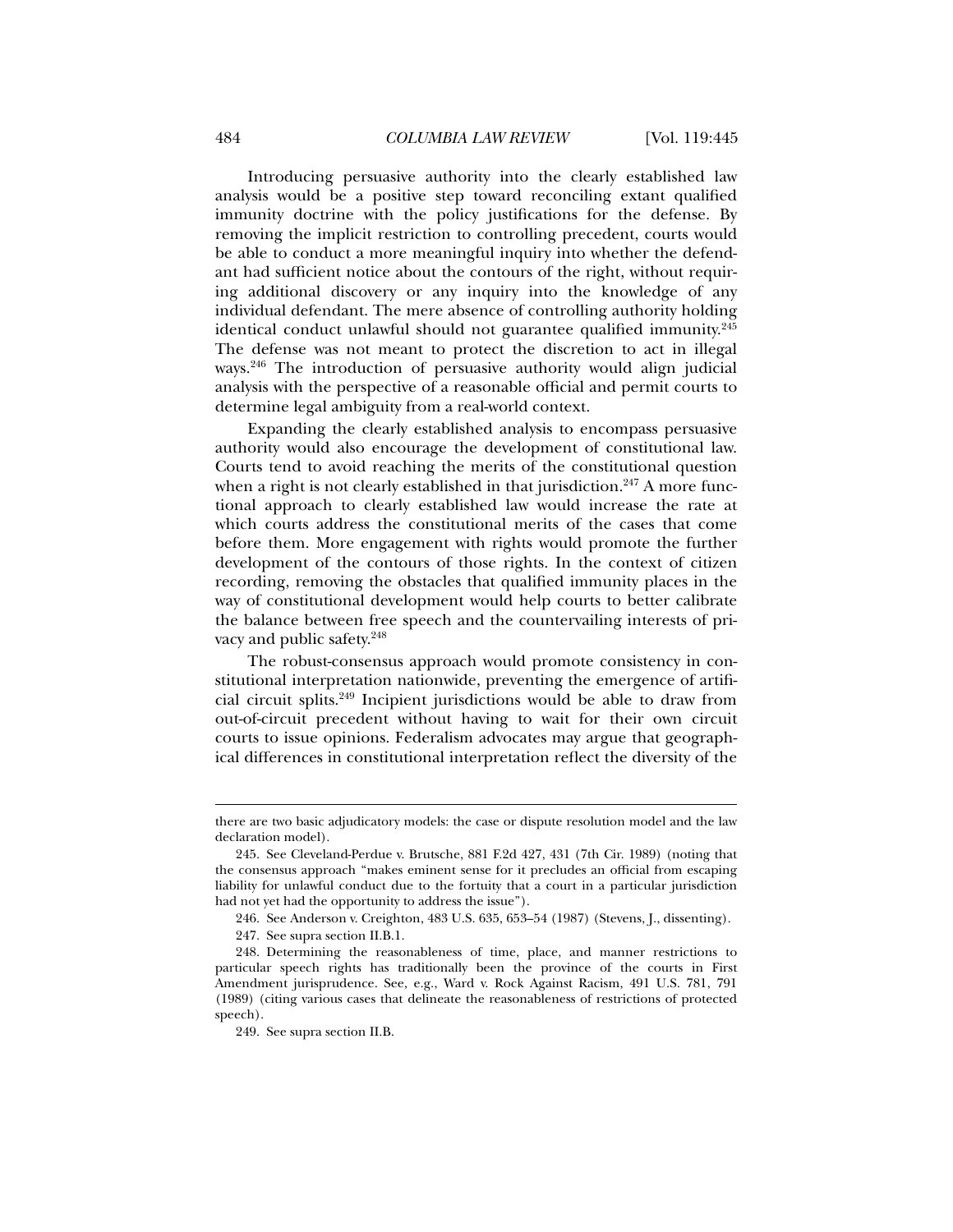nation.250 In the same vein, Justice Kennedy has warned that "too expansive a view of 'clearly established law' would risk giving local judicial determinations . . . *de facto* national significance."251 That concern is alleviated by the weight-of-authority requirement. A clear trend must be discerned in order to qualify as a robust consensus. Furthermore, the change in the view of clearly established law in no way jeopardizes the ability of circuit courts to adopt different interpretations of the Constitution. Recognizing persuasive authority simply prevents courts from treating silence by the controlling circuit as equivalent to a dissenting opinion.

By broadening the bodies of law that can clearly establish rights, this proposal potentially exposes public officials to greater liability or, at a minimum, increased litigation. Such a result would run counter to a steady trend of Supreme Court cases that strengthen qualified immunity protections.252 Recent cases send a signal to lower courts that they should err on the side of immunity.253 However, those decisions hinged on the particularity with which relevant precedents defined the right.254 The question of which courts can create clearly established law has not occupied the Supreme Court's attention. The robust-consensus approach does not affect the particularity analysis about which the Court has signaled such concern. Only when the body of persuasive authority defines a right with sufficient particularity can a right be deemed clearly established. As a result, the robust-consensus approach will not jeopardize the role of qualified immunity in sorting frivolous from meritorious suits at an early stage. The expanded definition of clearly established law does not interfere with qualified immunity's protection of public officials from insubstantial lawsuits.255

Nor will consideration of out-of-circuit precedent effect a sea change in qualified immunity analysis.256 The proposal does not require intervention by the legislature or much innovation by courts. Lower courts at both the appellate and trial level would be able to consider persuasive

 <sup>250.</sup> Contra Leading Cases, supra note 39, at 280 ("In the context of qualified immunity, however, a federalism-based argument is untenable, from both liberal and conservative perspectives.").

 <sup>251.</sup> See Ashcroft v. al-Kidd, 563 U.S. 731, 747 (2011) (Kennedy, J., concurring).

 <sup>252.</sup> See Kinports, supra note 37, at 62–63. ("In the years since *Harlow*, the Court has continued to refine the defense and expand the protection it affords government officials."). The Supreme Court has not ruled in favor of a § 1983 plaintiff on the question of clearly established law since 2004. Id. at 63 & n.7; see also Baude, supra note 186, at 88– 90.

 <sup>253.</sup> See Baude, supra note 186, at 86.

 <sup>254.</sup> See supra notes 44–46 and accompanying text.

 <sup>255.</sup> See Pearson v. Callahan, 555 U.S. 223, 231 (2009).

 <sup>256.</sup> The modesty of this proposal contrasts with other solutions furthered by critics of qualified immunity, such as changing the focus of the qualified immunity inquiry from clearly established law to whether the defendant's conduct was "clearly unconstitutional." See Jeffries, supra note 95, at 867.